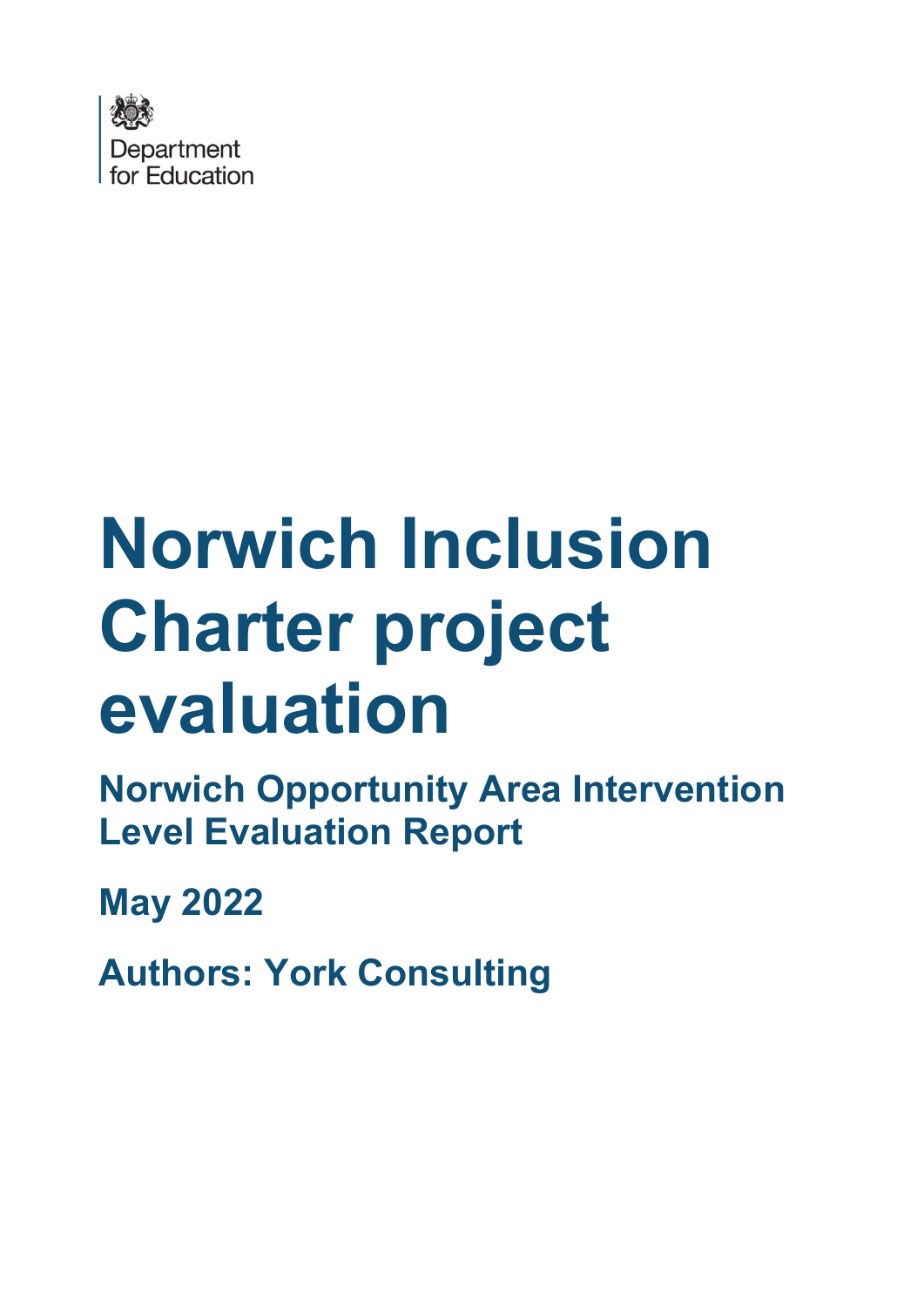

#### **Acknowledgements**

York Consulting would like to thank all respondents in the Norwich Opportunity Area that we interviewed for their time and insight over the three years of project implementation.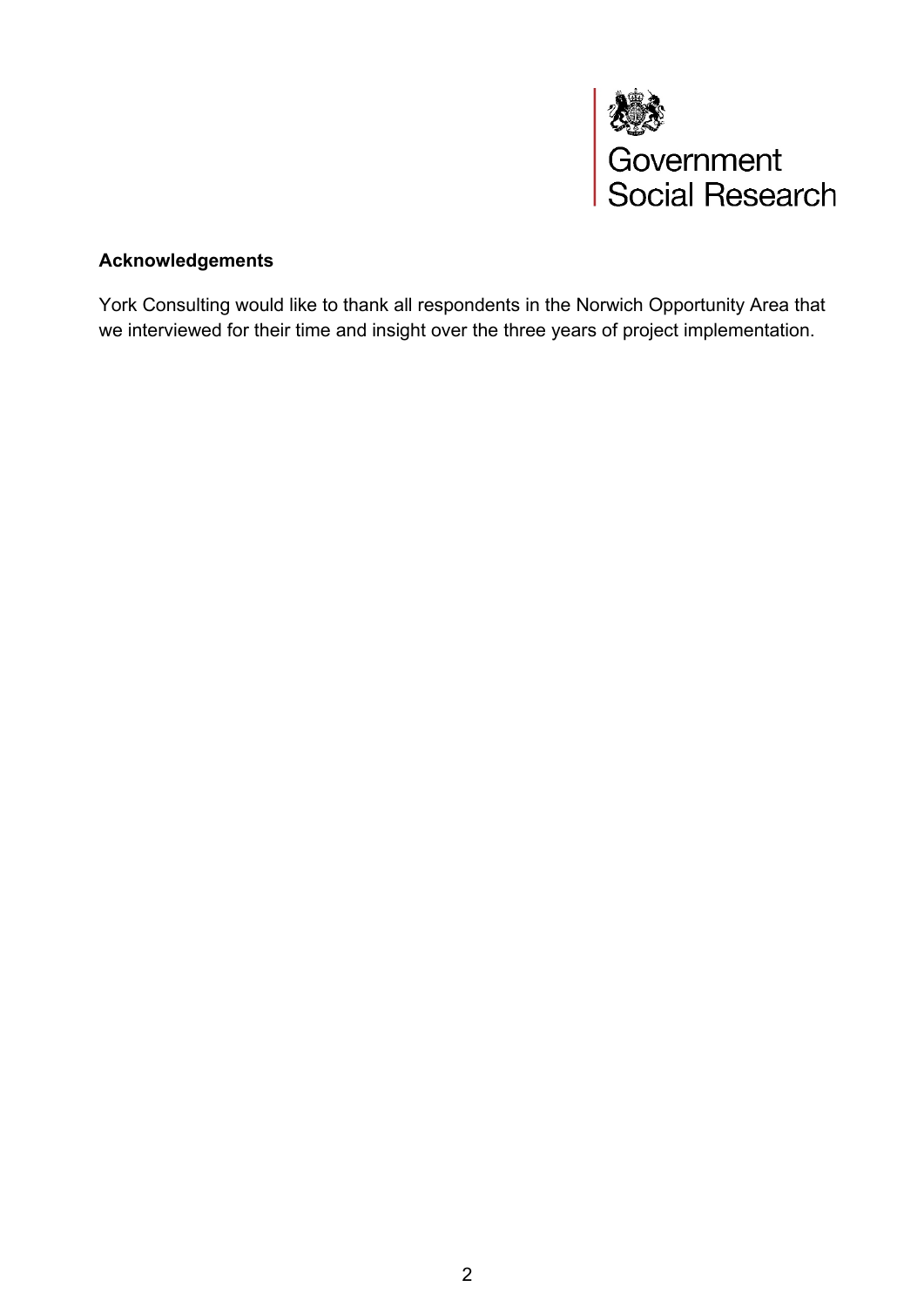# **Contents**

| List of tables                                             | 5              |
|------------------------------------------------------------|----------------|
| Glossary of abbreviations                                  | 6              |
| <b>Executive summary</b>                                   | $\overline{7}$ |
| Key insights for future delivery                           | 7              |
| Introduction                                               | 8              |
| Evaluation aims and methodology                            | 8              |
| Key findings                                               | 9              |
| Implementation and delivery                                | 9              |
| Benefits, outcomes and impacts                             | 11             |
| Conclusion                                                 | 12             |
| Introduction<br>1.                                         | 13             |
| <b>Key Terms</b>                                           | 13             |
| 1.1.<br>Context                                            | 14             |
| 1.2.<br>The Norwich Inclusion Charter (NIC) project design | 15             |
| 1.3.<br>Evaluation methodology                             | 17             |
| Treatment of costs and benefits<br>1.3.1.                  | 18             |
| <b>Report structure</b><br>1.4.                            | 19             |
| NIC project core features<br>2.                            | 20             |
| Key Findings: NIC project core features                    | 20             |
| The Charter<br>2.1.                                        | 20             |
| 2.2.<br>Inclusion champions                                | 22             |
| 2.3.<br>Inclusion governors                                | 23             |
| 2.4.<br>Project and funding management                     | 23             |
| NIC project collaboration and networking<br>3.             | 25             |
| Key Findings: NIC project collaboration and networking     | 25             |
| 3.1.<br>School networks and collaboration                  | 25             |
| 3.2.<br>Coordinated school responses to pupil needs        | 27             |
| 3.3.<br>Sharing exemplar practice                          | 28             |
| NIC project intervention funding<br>4.                     | 29             |
| Key Findings: NIC project intervention funding             | 29             |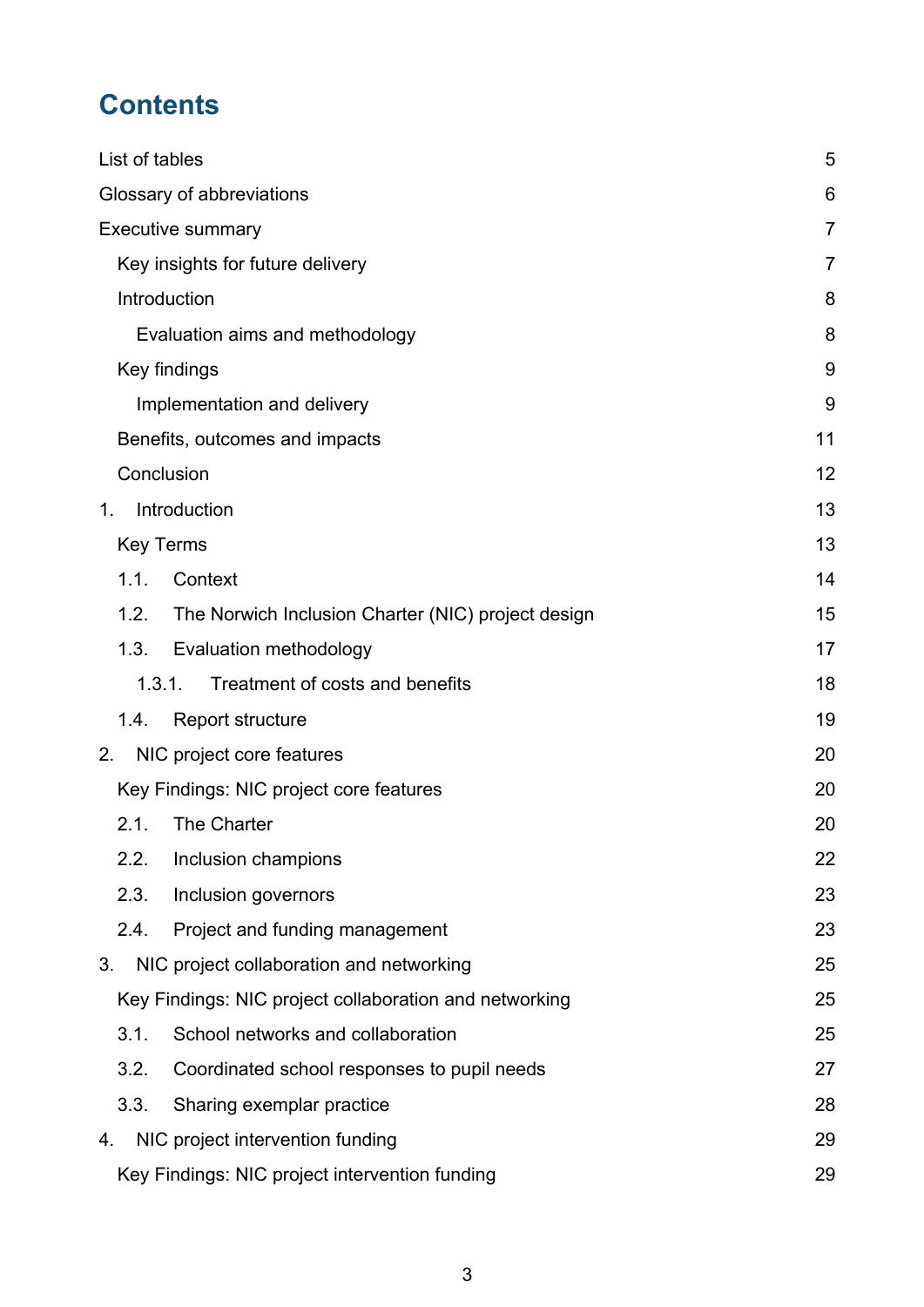|    |        | School inclusion practices                                    | 29 |
|----|--------|---------------------------------------------------------------|----|
|    |        | Family and pupil interventions                                | 29 |
|    |        | Primary to Secondary transition activities                    | 29 |
|    | 4.1.   | School inclusion practices                                    | 30 |
|    | 4.1.1. | Behaviour management                                          | 30 |
|    | 4.1.2. | Inclusive culture support                                     | 31 |
|    | 4.1.3. | Emotional and mental health support                           | 32 |
|    | 4.2.   | Family and pupil interventions                                | 34 |
|    | 4.2.1. | Personalised planning                                         | 34 |
|    | 4.2.2. | Alternative provision                                         | 35 |
|    | 4.2.3. | <b>Family support</b>                                         | 36 |
|    | 4.3.   | <b>Pupil transition</b>                                       | 38 |
| 5. |        | Outcomes from the NIC project                                 | 41 |
|    |        | Key Findings: Overall outcomes resulting from the NIC project | 41 |
|    | 5.1.   | Reducing suspensions and permanent exclusions                 | 41 |
|    | 5.2.   | School outcomes                                               | 43 |
|    | 5.3.   | <b>Family outcomes</b>                                        | 44 |
|    | 5.4.   | Outcomes for pupils                                           | 45 |
|    | 5.5.   | Unit cost analysis                                            | 46 |
|    | 5.5.1. | Detailed breakdown of the unit costs                          | 49 |
| 6. |        | Conclusions and considerations for replication                | 51 |
|    | 6.1.   | Conclusions                                                   | 51 |
|    | 6.2.   | Considerations for replication                                | 52 |
|    |        | Appendix A: The Original Norwich Inclusion Charter            | 54 |
|    |        | Appendix B: Norwich Inclusion Charter project logic model     | 55 |
|    |        | Appendix C: Pupil case reviews                                | 60 |
|    |        | References: Bibliography                                      | 71 |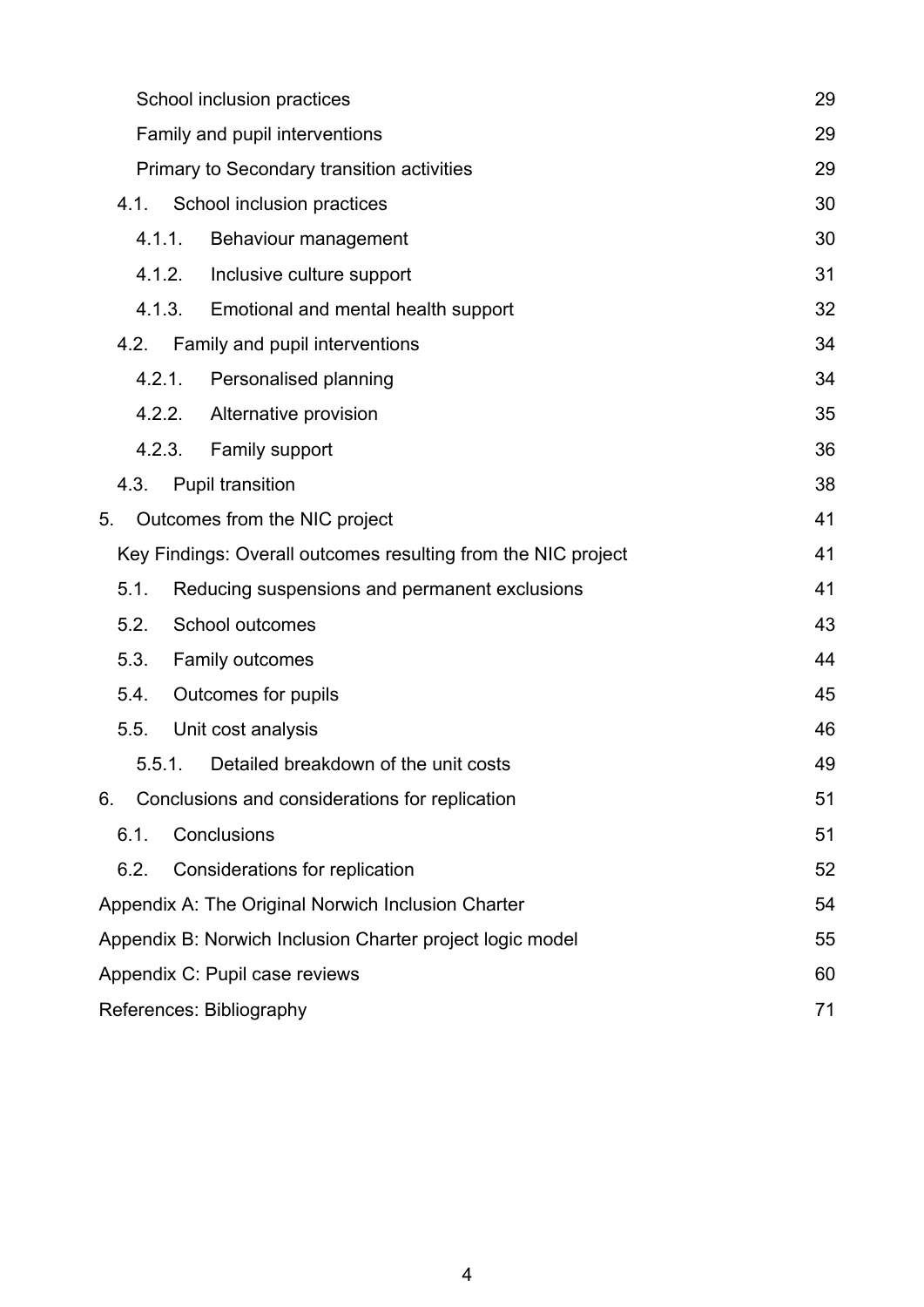# <span id="page-4-0"></span>**List of tables**

| Table 3: School take-up of inclusive culture support (project years 1 to 3)31           |  |
|-----------------------------------------------------------------------------------------|--|
|                                                                                         |  |
|                                                                                         |  |
| Table 6: Suspensions and permanent exclusions in Norwich schools 2016 to 201942         |  |
|                                                                                         |  |
| Table 8: NIC spend and unit costs for initial 3-year funding (Expenditure March 2018 to |  |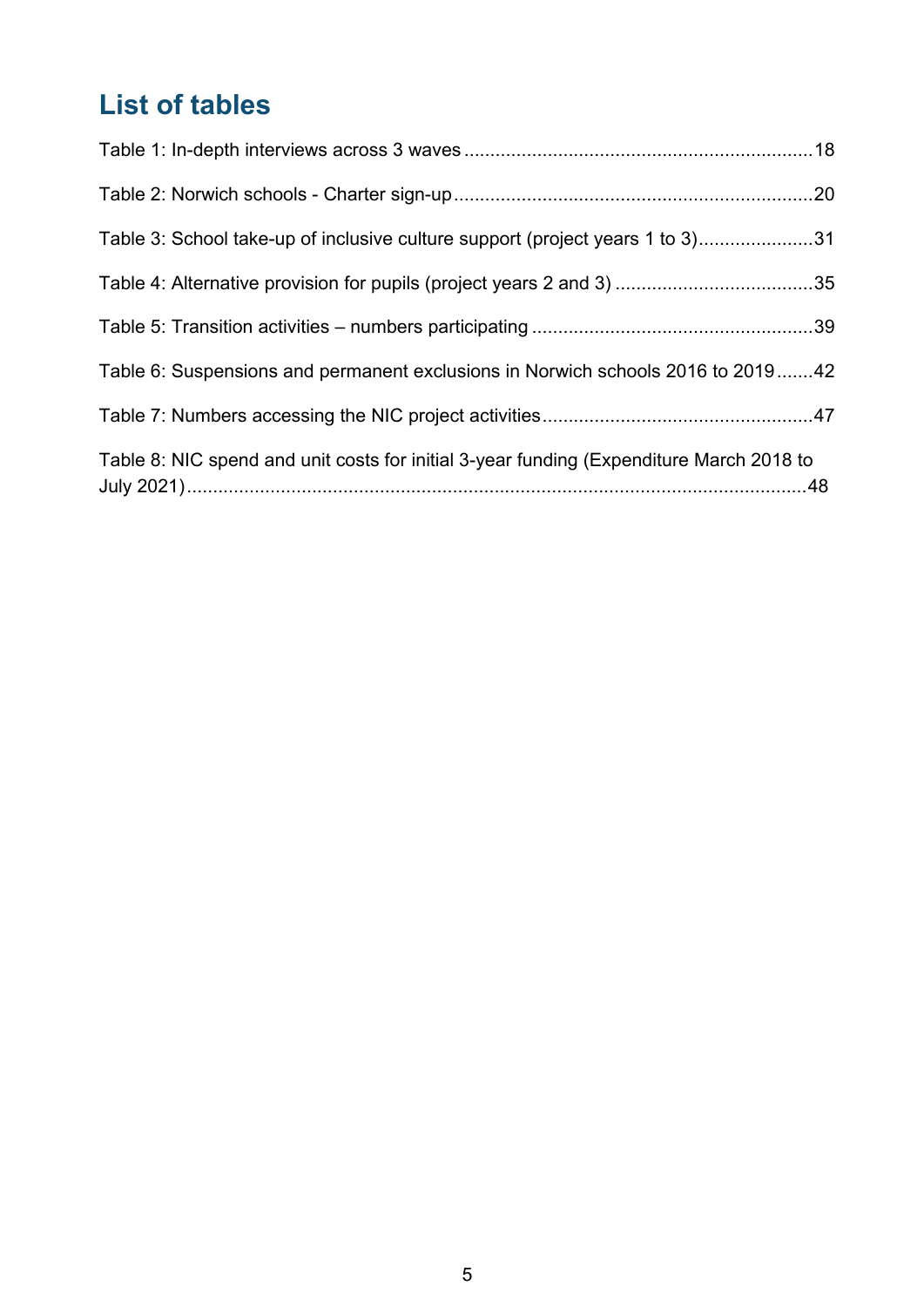# <span id="page-5-0"></span>**Glossary of abbreviations**

| <b>AP</b>    | <b>Alternative Provision</b>                               |
|--------------|------------------------------------------------------------|
| <b>CTD</b>   | <b>Common Transfer Document</b>                            |
| <b>DfE</b>   | <b>Department for Education</b>                            |
| <b>ELSA</b>  | <b>Emotional Literacy Support Assistant</b>                |
| <b>EPIC</b>  | <b>Enhanced Primary Inclusion Champion</b>                 |
| FAP          | <b>Fair Access Protocol</b>                                |
| <b>FEX</b>   | Fixed Term Exclusion (term sometimes used for Suspensions) |
| <b>FSW</b>   | <b>Family Support Worker</b>                               |
| IC           | <b>Inclusion Champion</b>                                  |
| ILE          | <b>Intervention Level Evaluation</b>                       |
| LA           | <b>Local Authority</b>                                     |
| <b>NHA</b>   | Nurtured Heart Approach                                    |
| <b>NIC</b>   | <b>Norwich Inclusion Charter</b>                           |
| <b>OA</b>    | <b>Opportunity Area</b>                                    |
| <b>PCR</b>   | Pupil case review                                          |
| <b>PEX</b>   | <b>Permanent Exclusion</b>                                 |
| <b>SCBA</b>  | Social cost-benefit analysis                               |
| <b>SEMH</b>  | Social, Emotional and Mental Health                        |
| <b>SENCO</b> | <b>Special Educational Needs Co-ordinator</b>              |
| <b>SEND</b>  | <b>Special Educational Needs and Disabilities</b>          |
| TA           | <b>Teaching Assistant</b>                                  |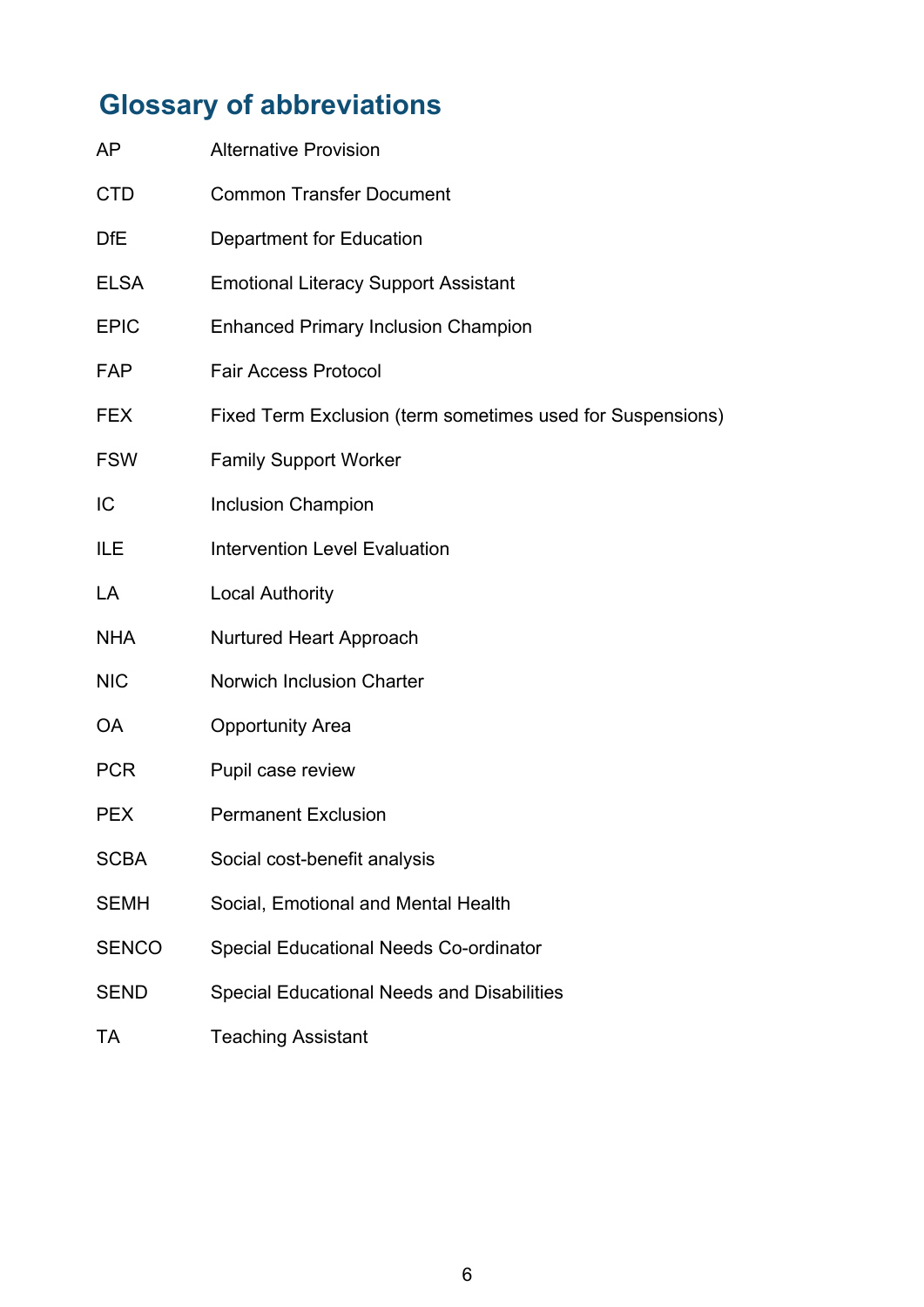# <span id="page-6-0"></span>**Executive summary**

#### <span id="page-6-1"></span>**Key insights for future delivery**

The following key insights should be taken in consideration for future roll-out:

**Benefits and outcomes**: Stakeholders, schools and families reported that the project contributed to positive benefits. They reported benefits including changes in school ethos and improved and calmer school environment. The stakeholders suggested that this improved pupil behaviour and attendance and reduced exclusions.

**Core structures of the project** worked to underpin the project and facilitate delivery:

- **Inclusion Charter concept:** The mutually agreed principles supported school leaders to focus on inclusion and meeting pupil needs between and within schools.
- **Independent facilitation role:** Having a central independent staff member to manage and enable cross-school networks, decision-making, funding applications and support delivery of agreed programmes of activity was important to the delivery of the project.
- **Inclusion Champions:** Having an individual with the responsibility to lead on the inclusion agenda within schools and developing networks was beneficial.
- **Networks:** The establishment of regular opportunities for inclusion-focused communication and collaboration amongst school leaders at the local level.

**NIC funded interventions were targeted in 3 ways** and were utilised flexibly by schools to address their different needs. These were:

- **Norwich schools developed school inclusion practices.** They revised behaviour policies; introduced inclusive culture approaches; trained staff; and accessed grants to support teacher and pupil mental health and wellbeing. Staff felt more confident in how they managed behaviour; used restorative and nurturing strategies to manage classes and individual pupils; and engaged pupils in a more self-reflective and supportive way.
- **Actions targeted at individual families and parents.** Effective actions included **development of alternative provision opportunities on school sites,** for example, dedicated nurture or therapeutic space; forest school activities; or vocational opportunities. **Family and pupil coaching was also valued as it** offered support for pupils at risk of exclusion, and facilitated communication between pupils, parents and schools.
- **Coordinated transition activities worked well:** Including agreed day and/or week across schools for transition events to take place; inter-school teaching staff visits;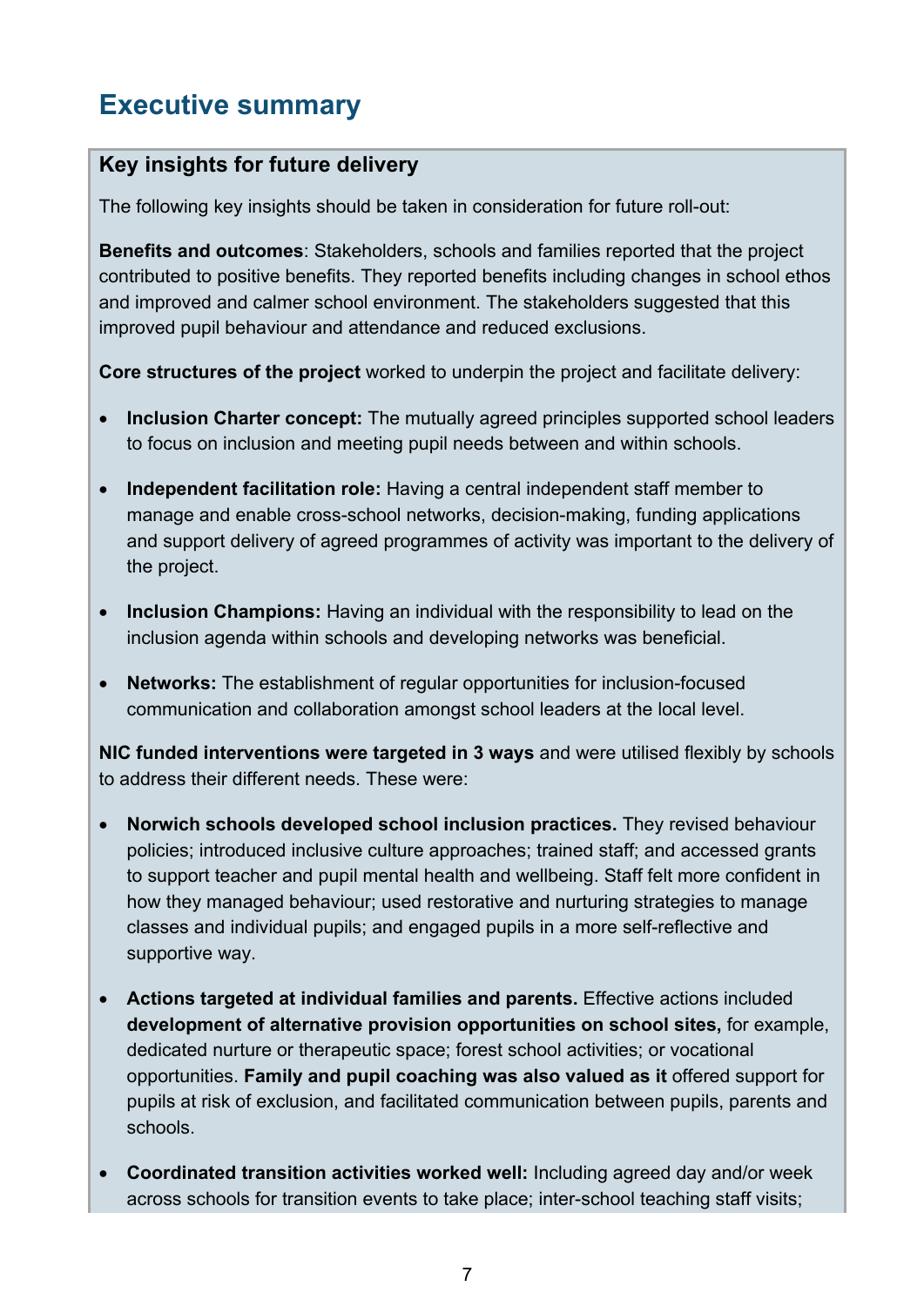curriculum bridging activities for pupils; and effective sharing of sensitive information about pupils.

# <span id="page-7-0"></span>**Introduction**

This report presents findings from the evaluation of the Norwich Opportunity Area (OA) Norwich Inclusion Charter (NIC) project. The NIC project aimed to support schools in Norwich to reduce suspensions and permanent exclusions. [1](#page-7-2) It was one of the five OA funded projects evaluated as 'intervention level evaluations' (ILE) by York Consulting on behalf of the Department for Education (DfE).

The NIC project established a multi-agency approach to working with children and families to maintain engagement in education, reduce school exclusions and be an exemplar of how a coordinated approach can work. It involved:

- **The development of, and commitment by schools to, an agreed Inclusion Charter**. Principles included the nomination of an inclusion champion within schools; inclusion featured in school development plans; timely sharing of transition information; and full engagement with the Norfolk Fair Access Protocol.[2](#page-7-3)
- **Management, coordination and school collaboration.** This involved a dedicated Norwich-wide NIC project manager and various cross-school networks.
- **NIC funding to support interventions within and across schools**. The funding was used to: improve school inclusion practices; support families and pupils at risk of exclusion; and provide transition activities for pupils between primary and secondary school.

## <span id="page-7-1"></span>**Evaluation aims and methodology**

The purpose of this evaluation was to assess the effectiveness of the NIC project in achieving its intended outcomes within Norwich. Intended outcomes (outlined within the NIC project logic model in Appendix B) were for: [3](#page-7-4)

• **Schools** to embed the Charter, improve management of pupil behaviour, and develop multi-agency working.

<span id="page-7-2"></span><sup>&</sup>lt;sup>1</sup> The Department for Education recognises that school exclusions are essential behaviour management tools for headteachers and can be used to establish high standards of behaviour in schools and maintain the safety of school communities. It supports schools to improve pupils' behaviour and reduce the likelihood of exclusion being necessary but recommends that schools and local authorities should not adopt a 'no exclusions' policy as an end in itself.

<span id="page-7-3"></span> $2$  A Fair Access Protocol is a mechanism to ensure that vulnerable children, and those who are having difficulty in securing a school place in-year, are allocated a place as quickly as possible. Norfolk's managed move scheme requires schools to set up managed moves with advice from a Fair Access Team.

<span id="page-7-4"></span> $3$  A logic model is a one-page idea map showing how a project influences its participants to achieve outcomes. A logic model includes a concise description of inputs, activities, outputs and outcomes.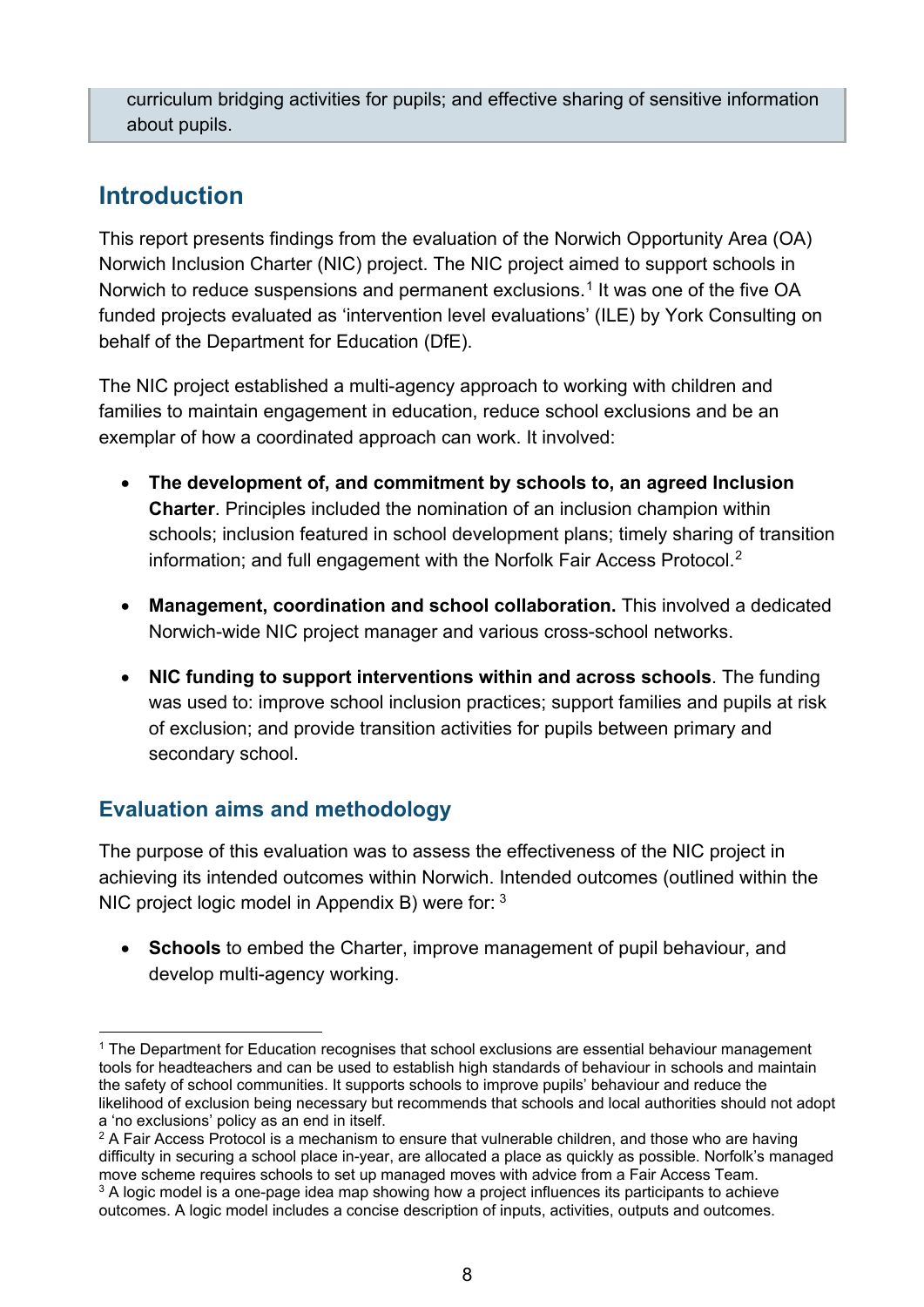- **Families** to be more positive and confident.
- **Pupils** to improve engagement and educational performance, with reduced levels of suspensions and permanent exclusions.

However, this research has not been able to quantifiably attribute changes in suspensions and permanent exclusions to the NIC project. This is due to challenges in identifying a robust comparator group and the disruption caused by the coronavirus (COVID-19) pandemic.

Evaluation activities were conducted over 3 waves between January 2019 and May 2021. The research included: a document and data review, focus groups, online surveys, interviews, and case studies. The stakeholders interviewed included local authority (LA) representatives, school leaders, school inclusion leads and staff, teachers, intervention leads, pupils and families.

# <span id="page-8-0"></span>**Key findings**

#### <span id="page-8-1"></span>**Implementation and delivery**

#### **NIC project core features**

Most primary and secondary schools in Norwich signed up to the Charter by November 2020. This framework was seen by school leaders and inclusion staff as pivotal in providing a focus on inclusion within and across schools in Norwich. School stakeholders also identified NIC project coordination structures, the independence of the NIC project team from schools, and dedicated funding as important to the NIC project's success.

Within this, the Inclusion Champion role was seen as important. This meant that there was an individual with responsibility for the individual schools in meeting the aims of the NIC project. Some primary schools did not have the resources to release staff from teaching in order to become an Inclusion Champion. When the NIC started funding the Enhanced Primary Inclusion Champion (EPIC) role this enabled more primary schools to engage.

The NIC funding pot enabled schools to access a range of interventions and training. Some flexibility in funding allocation allowed schools to tailor interventions to meet their specific needs and refocus easily, for example during COVID-19 interruptions. Lessons learnt from the early NIC project funding rounds included the need to ensure that interventions fit with individual school contexts; and that they incorporate requirements for sustaining activities within schools.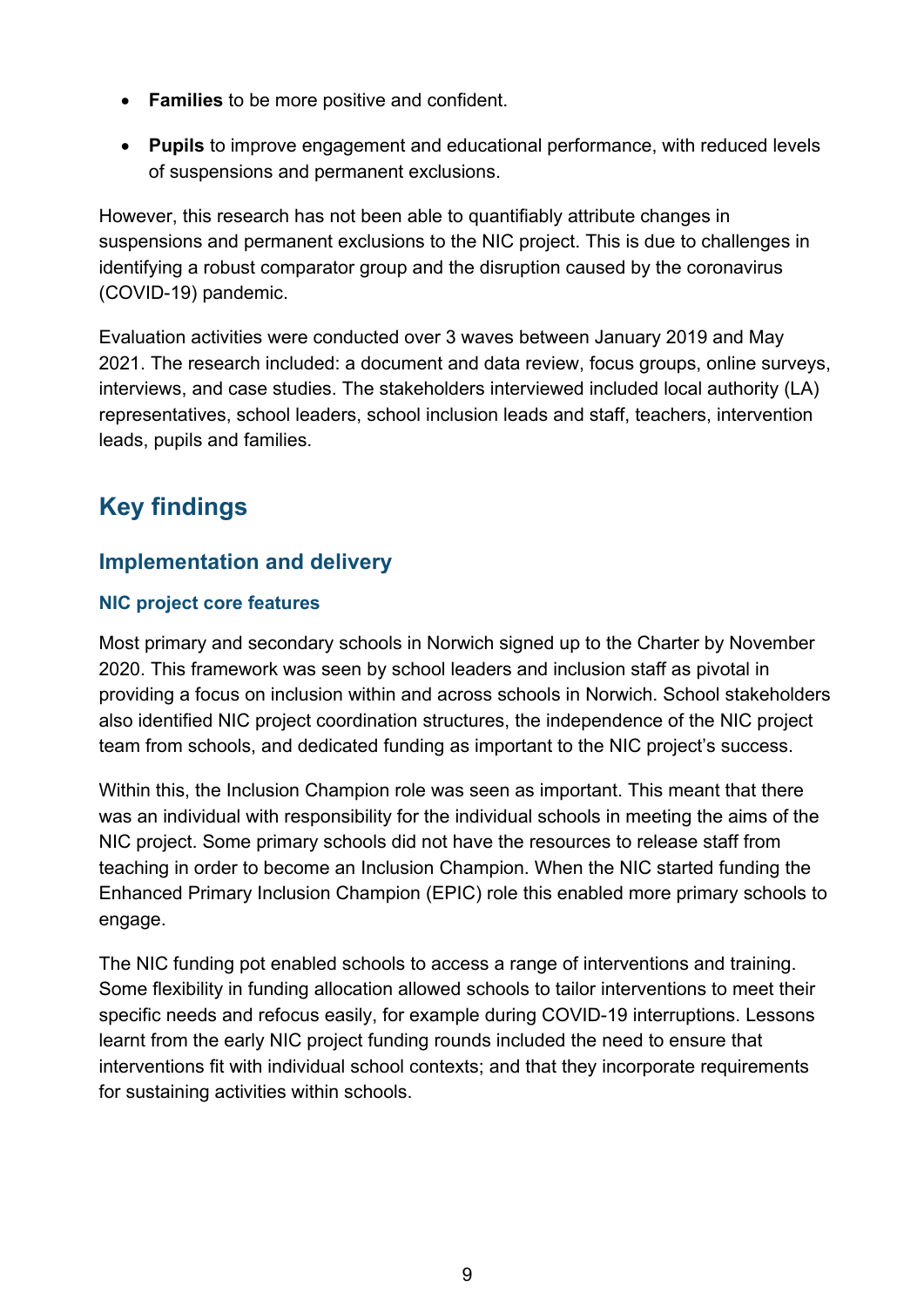#### **NIC project collaboration and networking**

Greater collaboration between schools was one of the most notable achievements of the NIC project. This was achieved through the NIC developing: a Charter to support inclusion best practice; setting up networks and providing a neutral coordination role.

The different elements together were seen as enabling genuine connections and communications within and across schools. These networks provided forums for knowledge sharing, a collective approach to managed moves and the introduction of internal/ external exclusions.<sup>[4](#page-9-0)</sup> Additionally, collaboration was fostered through the focus on a single issue (inclusion) and the individual pupils' needs. These collaborative relationships were also valued when schools were dealing with the immediate responses to the COVID-19 pandemic. These changes were reported as making a real difference for pupils' engagement and attendance at school.

#### **NIC project intervention funding**

The NIC funding pot enabled schools to access a range of support to improve: their school inclusion practices; family and pupil interventions, including alternative provision; and transition activities.

#### **School inclusion practices**

School inclusion practice support aimed to reinforce positive behaviours and early targeted support for pupils at risk of exclusion. This was through a whole-school approach underpinned by NIC funded staff training and development. The staff members reported that this had a positive impact with them feeling more confident in managing behaviour and using more restorative and self-reflective ways of managing behaviour.

In the 4th year there was a greater focus on emotional and mental health support. This was a response to the increased amount of social, emotional and mental health issues that arose for pupils during the period of COVID-19 restrictions.

#### **Family and pupil interventions**

NIC project funding supported personalised planning and alternative provision (AP) for individual pupils at risk of exclusion. Stakeholders said these interventions resulted in improved self-confidence, reduced behaviour problems, and improved school attendance. In the fourth year, funding was re-focused to support more in-school (rather than out-of-school) AP. This was because the short periods of AP were seen as insufficient for many pupils and that on-site AP could lead to a smoother transition back to mainstream education.

<span id="page-9-0"></span><sup>4</sup> Senior leaders referred to short-term managed moves as internal/external exclusions. This is not DfE policy and further consideration is needed before it is implemented elsewhere.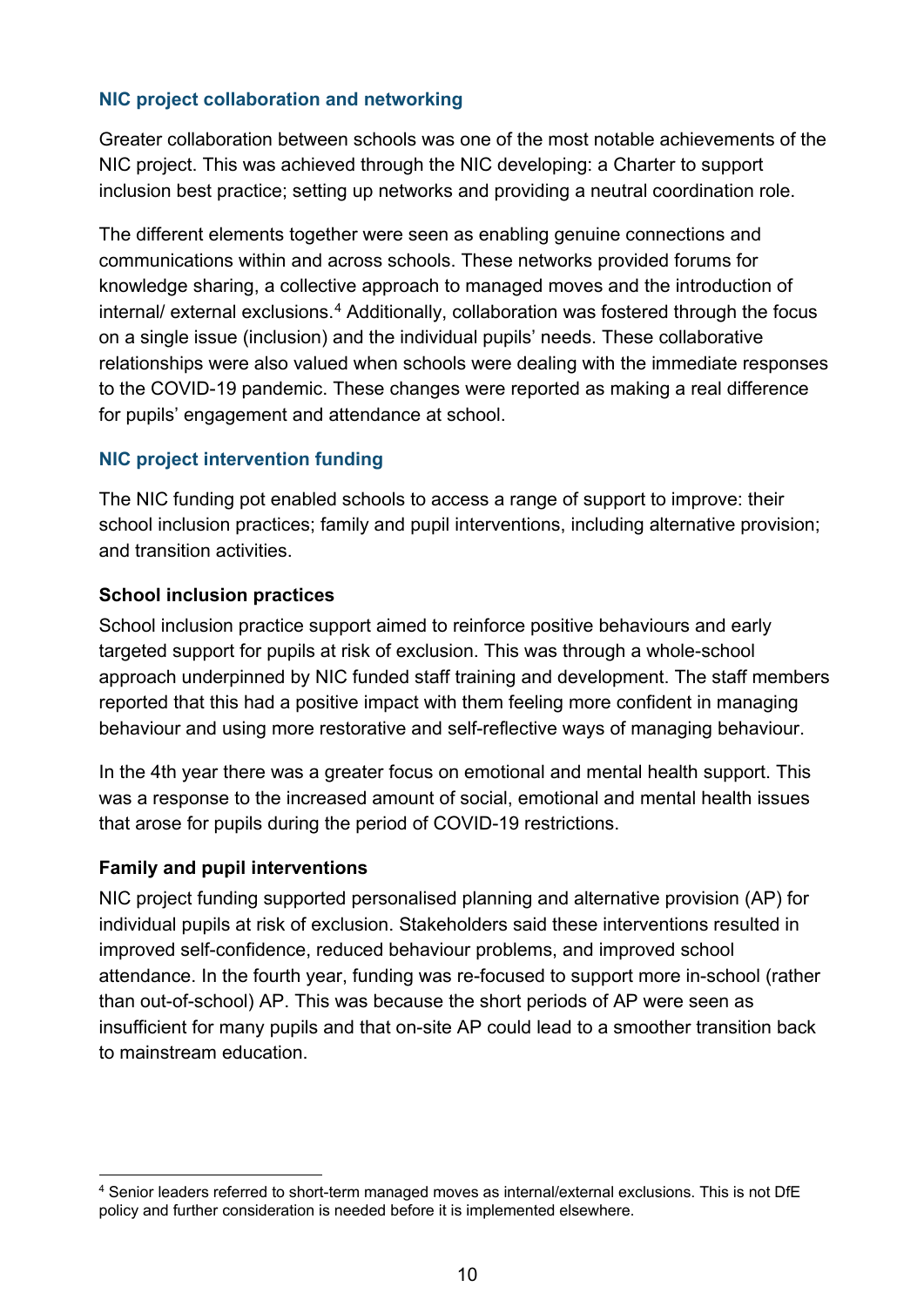Family and pupil coaching offered a joined-up approach to supporting pupils at risk of exclusion. Evidence demonstrated that for pupils this resulted in lower levels of anxiety, less disruptive behaviour, and improved attendance and engagement in class.

#### **Pupil transition**

The NIC project funded a transition project manager to enable effective transitions for pupils at risk of disengaging with education during the move from primary to secondary school. Information sharing and coordination between schools was an important aspect with activities focusing on this. School stakeholders said the transition activities led to more coordinated and positive experiences for pupils and parents.

There was positive engagement from schools with the transition activities, with commitment shown to continue to develop and embed transition activities. However, inconsistent communication within some schools regarding transition limited their opportunities to fully engage with these activities.

#### <span id="page-10-0"></span>**Benefits, outcomes and impacts**

It is not possible to quantitatively attribute outcomes of the programme to the intervention. However qualitative evidence suggests that there were some positive benefits to schools, families and pupils because of engagement in the project.

#### **School benefits, outcomes and impacts**

Senior school leaders said improved school inclusion practices and coordinated approaches to managed moves and their alternatives (introduced through the NIC project) had resulted in fewer suspensions and permanent exclusions. These inclusive practices also supported schools in their preparations and response to the COVID-19 restrictions.

Inclusion staff and senior leaders said whole-school changes and staff development led to a considerable change in school culture and ethos. They felt this was evident in calmer environments and lower levels of disruption. Whilst considerable progress was made across many schools, others were at an earlier stage in their journey towards an inclusive ethos.

#### **Family benefits, outcomes and impacts**

Parents and school stakeholders identified some improvement in parenting approaches after NIC intervention. Likewise, school stakeholders reported that they had a better relationship between the school and parents.

#### **Pupil benefits, outcomes and impacts**

The combination of interventions funded through the NIC project have enabled pupils to develop confidence, improve behaviour and well-being, and re-engage with learning.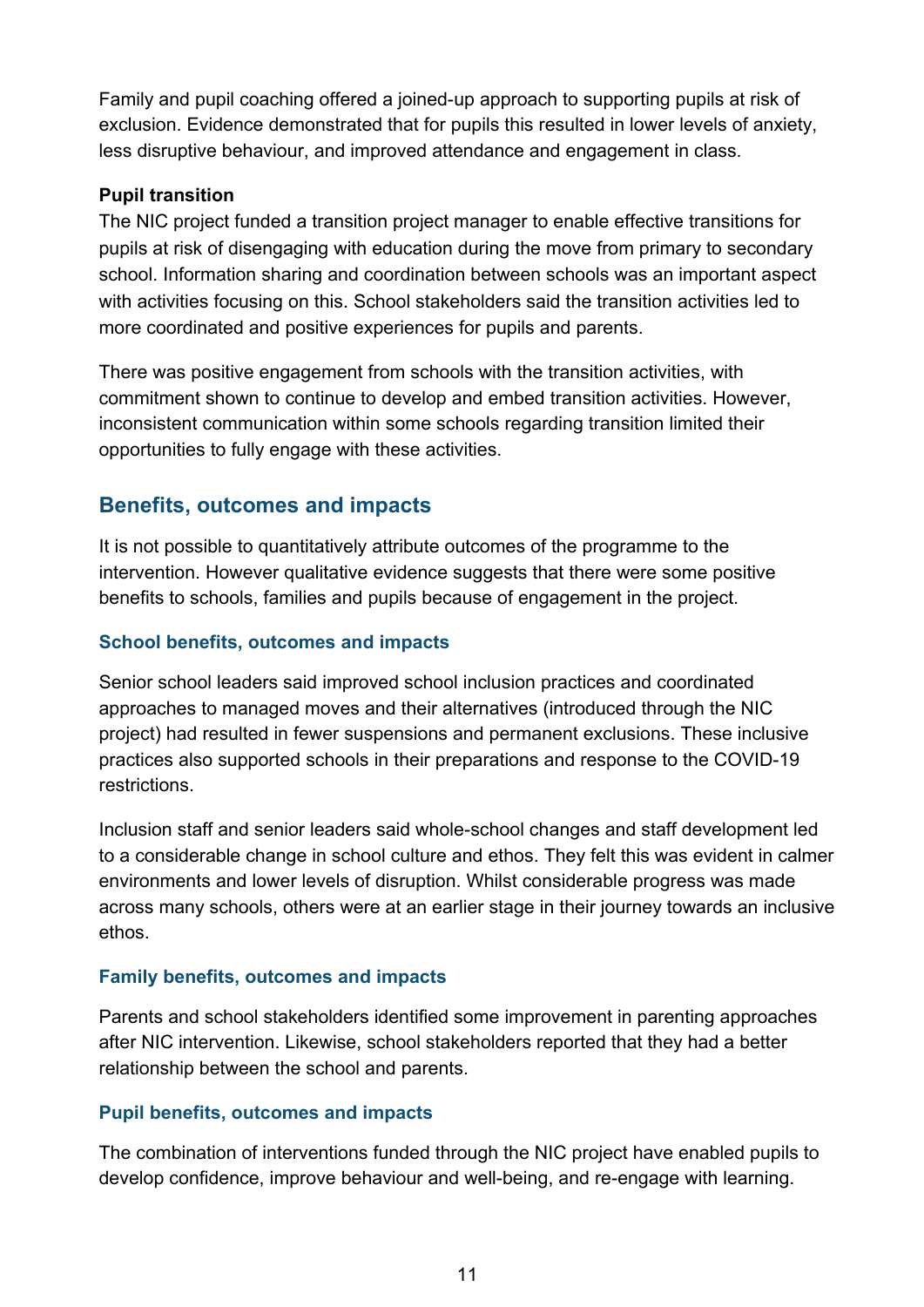Several individual pupil stories demonstrate the link between these positive outcomes and the avoidance of suspensions or permanent exclusions.

# <span id="page-11-0"></span>**Conclusion**

There is qualitative evidence that the NIC style of support across schools in a locality can influence improved inclusion practices within schools. The key ingredients were greater partnership and collaboration, backed up by targeted interventions. Teachers and practitioners felt that levels of exclusion were lower than might have been the case, particularly linked to: school Inclusion Champion role; collective school approaches to pupil exclusions; staff training in restorative and trauma-informed approaches (Thrive practitioners and Emotional Literacy Support Assistants); and family and pupil coaching support. There were encouraging signs in some schools that changes and improvements would be sustained and embedded for the longer-term.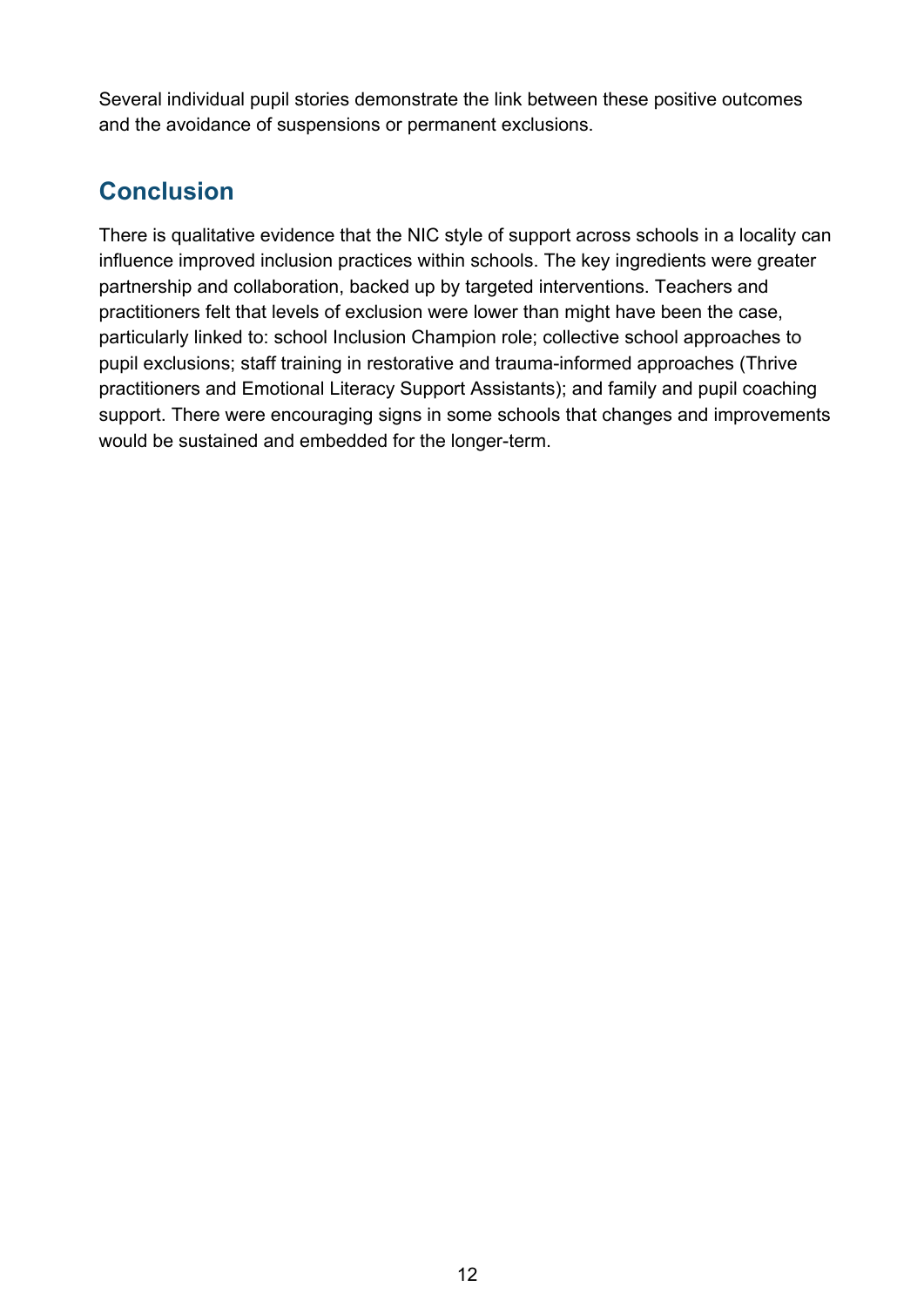# <span id="page-12-0"></span>**1. Introduction**

This report presents findings from the evaluation of the Norwich Opportunity Area (OA) Norwich Inclusion Charter (NIC) project. The project aimed to support schools in Norwich to reduce suspensions and permanent exclusions. [5](#page-12-2) It was one of five OA funded projects evaluated as 'intervention level evaluations' (ILE) by York Consulting on behalf of the Department for Education (DfE).

The following terms are used regularly throughout the report:

#### <span id="page-12-1"></span>**Key Terms**

The following terms are used in the report:

**Alternative provision (AP).** Education arranged outside of mainstream provision for pupils because of exclusion, illness, other reasons and/or to improve behaviour.

**Exclusions.** A headteacher can exclude a child from school if they misbehave in or outside of school. Where the term 'exclusions' is used on its own, this includes both of the following types of exclusion:

- **Permanent exclusion.** Refers to when a pupil is excluded and who will not come back to that school (unless overturned). These are sometimes referred as PEX.
- **Suspension.** Refers to when a pupil is excluded from a school for a set period of time before returning to the suspending school. A suspension can involve a part of the school day (e.g. lunchtime suspensions) and it does not have to be for a continuous period. These were previously known as 'fixed term exclusions' (FEX).

**Fair Access Protocol (FAP).** This is a mechanism developed by the local authority (LA) in partnership with all schools in their area. Its aim is to ensure that vulnerable children, and those who are having difficulty in securing a school place in-year, are allocated a school place as quickly as possible.

**Inclusion Champion**. A nominated inclusion lead within a school who knows every child at risk of exclusion and leads the school's strategy for improving inclusion. Typically, these were a senior school leader with teaching responsibilities (e.g. Deputy Head). A specific form of inclusion champion was the Enhanced Primary Inclusion Champions (EPICs). EPICs were funded by the NIC project in primary schools.

**Managed move.** This is a voluntary agreement between schools, parents or carers and a pupil, for that pupil to change school or education programme under controlled

<span id="page-12-2"></span><sup>&</sup>lt;sup>5</sup> The Department for Education recognises that school exclusions are essential behaviour management tools for headteachers and can be used to establish high standards of behaviour in schools and maintain the safety of school communities. It supports schools to improve pupils' behaviour and reduce the likelihood of exclusion being necessary but recommends that schools and local authorities should not adopt a 'no exclusions' policy as an end in itself.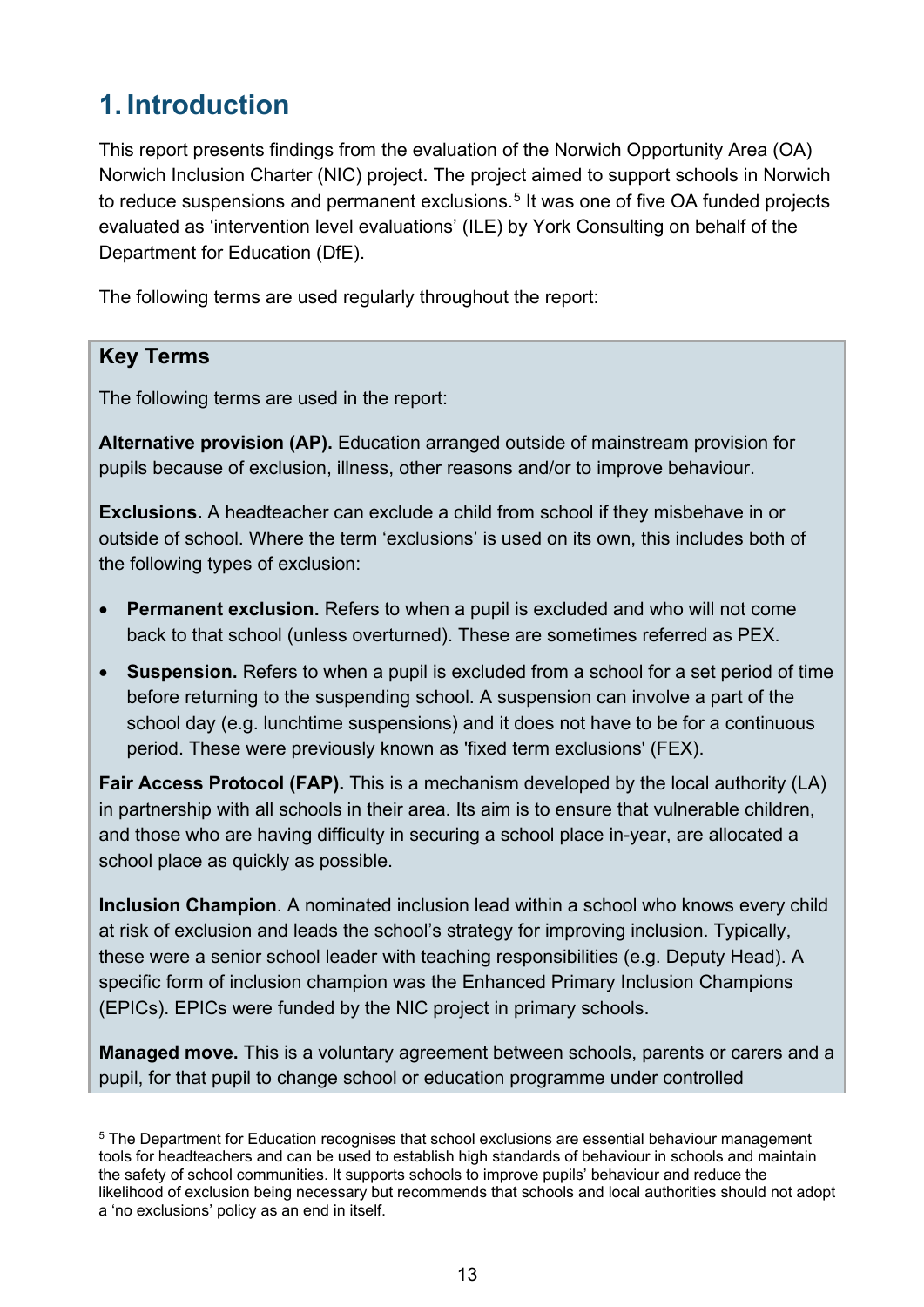circumstances. A managed move to another school may be offered as a solution where a child has problems in their current school that cannot be resolved.

**Norwich Inclusion Charter (NIC).** A set of principles that primary and secondary schools in Norwich sign-up to, to ensure that pupils at risk of exclusion are supported. This is sometimes referred to in the report as "the Charter". The original Norwich Inclusion Charter is included in Appendix A.

## <span id="page-13-0"></span>**1.1. Context**

In 2017, DfE launched a £72 million Opportunity Area (OA) Programme. It aimed to improve the life chances of young people in 12 local areas facing entrenched and widespread social, economic and cultural challenges. The OA programme was expanded in 2020 with an additional £18 million investment. The 12 OA locations represented a broad spread of coastal, rural and urban settings enabling an investigation of what works best to address the needs of young people across a range of communities.

The NIC project was introduced as part of the Norwich OA to address the theme of inclusion within and across schools. Exclusions in Norwich (primary, secondary and special schools together) had been systematically above rates in Norfolk and nationally since 2015.<sup>[6](#page-13-1),[7](#page-13-2)</sup> Research has shown a link between school exclusion and social risk factors, with excluded young people more likely to be unemployed, develop severe mental health problems or go to prison. $8$  It has also identified that multiple factors influence the level of exclusions at a school, such as the school ethos or focus on poor behaviour.<sup>[9](#page-13-4)</sup> Likewise, several approaches have been shown to be effective at reducing exclusions including multi-school partnerships, whole-school approaches, and preventative targeted interventions. [10](#page-13-5)

The coronavirus (COVID-19) restrictions, announced on the  $24<sup>th</sup>$  of March 2020, presented a major challenge to the education system, unprecedented in recent history. Schools, communities, young people, and parents were compelled to adapt to a new way of working for which there was largely no blueprint. This placed increasing demands on service delivery with the need for greater organisational innovation and community resilience.<sup>[11](#page-13-6)</sup> The COVID-19 restrictions, in particular the closure of schools and the need for social distancing, caused some delay and re-focus of some NIC project activities.

<span id="page-13-1"></span> $6$  Norfolk CC data (2019) and DfE exclusion data (2019) covering state-funded primary, state-funded secondary and special schools<br> $\frac{7}{7}$  Reference to exclusions includes both suspensions and permanent exclusions.

<span id="page-13-2"></span>

<span id="page-13-3"></span><sup>&</sup>lt;sup>8</sup> Ford T, Parker C, Salim J, Goodman R, Logan S, Henley W (2018) The relationship between exclusion *from school and mental health: A secondary analysis of the British Child and Adolescent Mental Health Surveys 2004 and 2007, Psychological Medicine, 48 (4): 629-641.*

<span id="page-13-4"></span><sup>&</sup>lt;sup>9</sup> Gill K., Quilter-Pinner H., and Swift D. (October 2017). Making the difference: breaking the link between school exclusion and social exclusion. Institute for Public Policy Research.

<span id="page-13-6"></span><span id="page-13-5"></span>*school exclusion and social exclusion. Institute for Public Policy Research*. 10 *Gazeley L, Marrable T, Brown C, Boddy J (2013) Reducing inequalities in school exclusion: Learning from good practice. Falmer: University of Sussex. [https://core. ac. uk/download/pdf/131354314. pdf.](https://core.ac.uk/download/pdf/131354314.pdf)* <sup>11</sup> Parents refers to parents or carers of pupils.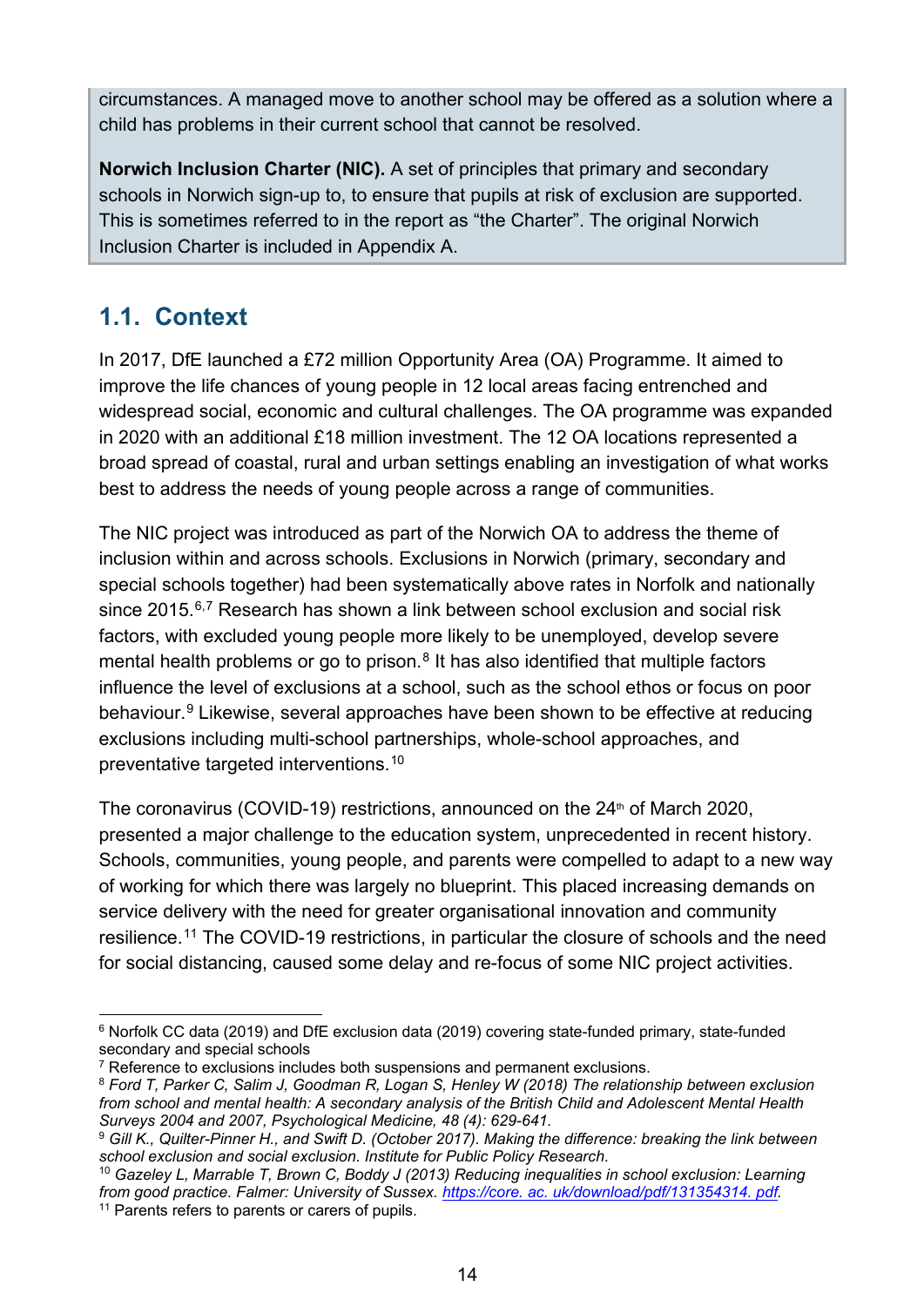# <span id="page-14-0"></span>**1.2. The Norwich Inclusion Charter (NIC) project design**

The Norwich Inclusion Charter (NIC) project established a multi-agency approach to maintain pupil engagement in education, reduce suspensions and permanent exclusions and be an exemplar of how a coordinated approach can work. A target was set for the Norwich OA that by school year 2020 to 2021 the rate of suspensions and permanent exclusions will have reduced by two-thirds from the rate in school year 2016 to 2017.<sup>[12](#page-14-1)</sup> This project was designed to help the OA meet this. The project involved:

- **The development of, and commitment by schools to, an agreed Inclusion Charter** (The Original Norwich Inclusion Charter in Appendix A)**.** Principles included the nomination of an inclusion champion and governor; development of an inclusion action plan; identification of pupils at risk; support for pupil transition; and participation in the Norfolk managed move fair access protocol (FAP).<sup>[13](#page-14-2)</sup>
- **Management, coordination and school collaboration.** This was facilitated by a dedicated Norwich-wide NIC project manager and various cross-school networks. The latter included an Inclusion Working Group chaired by the local authority (LA); a secondary headteachers group; an inclusion champions network at secondary level; and an Enhanced Primary Inclusion Champions (EPICs) network.
- **NIC funding to support interventions within and across schools**. The funding enabled schools to access those interventions that suited their specific needs. Interventions included those to improve school inclusion practices; support families and pupils at risk of exclusion; and provide transition activities for pupils between primary and secondary school.

Figure 1 overleaf shows these core components and processes involved in the NIC project.

<span id="page-14-1"></span><sup>&</sup>lt;sup>12</sup> Norwich Opportunity Area: Delivery Plan 2017-2020 (gov.uk). Retrieved, on 29 September 2021, from: [https://assets.publishing.service.gov.uk/government/uploads/system/uploads/attachment\\_data/file/696825/](https://assets.publishing.service.gov.uk/government/uploads/system/uploads/attachment_data/file/696825/Social_Mobility_Delivery_Plan_Norwich_FINAL_WEB.PDF.pdf)<br>Social Mobility Delivery Plan Norwich FINAL WEB.PDF.pdf

<span id="page-14-2"></span> $\frac{1}{13}$  All local authorities must have a fair access protocol and all schools and academies are legally required to take part in this. Norfolk's managed move scheme requires schools to set up managed moves with advice from the Fair Access Team who can advise on the next four nearest schools.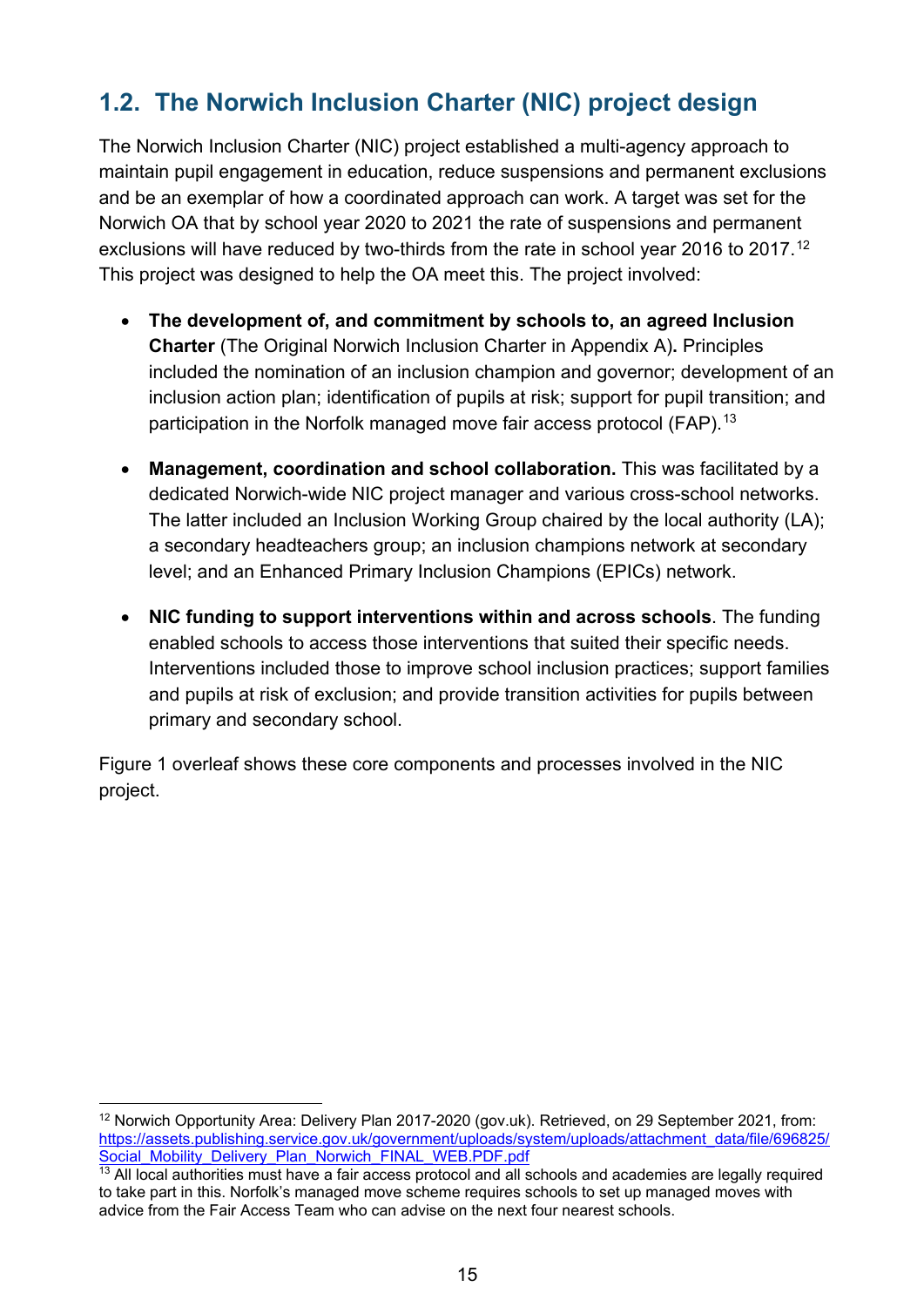#### **Figure 1: Norwich Inclusion Charter - project elements**

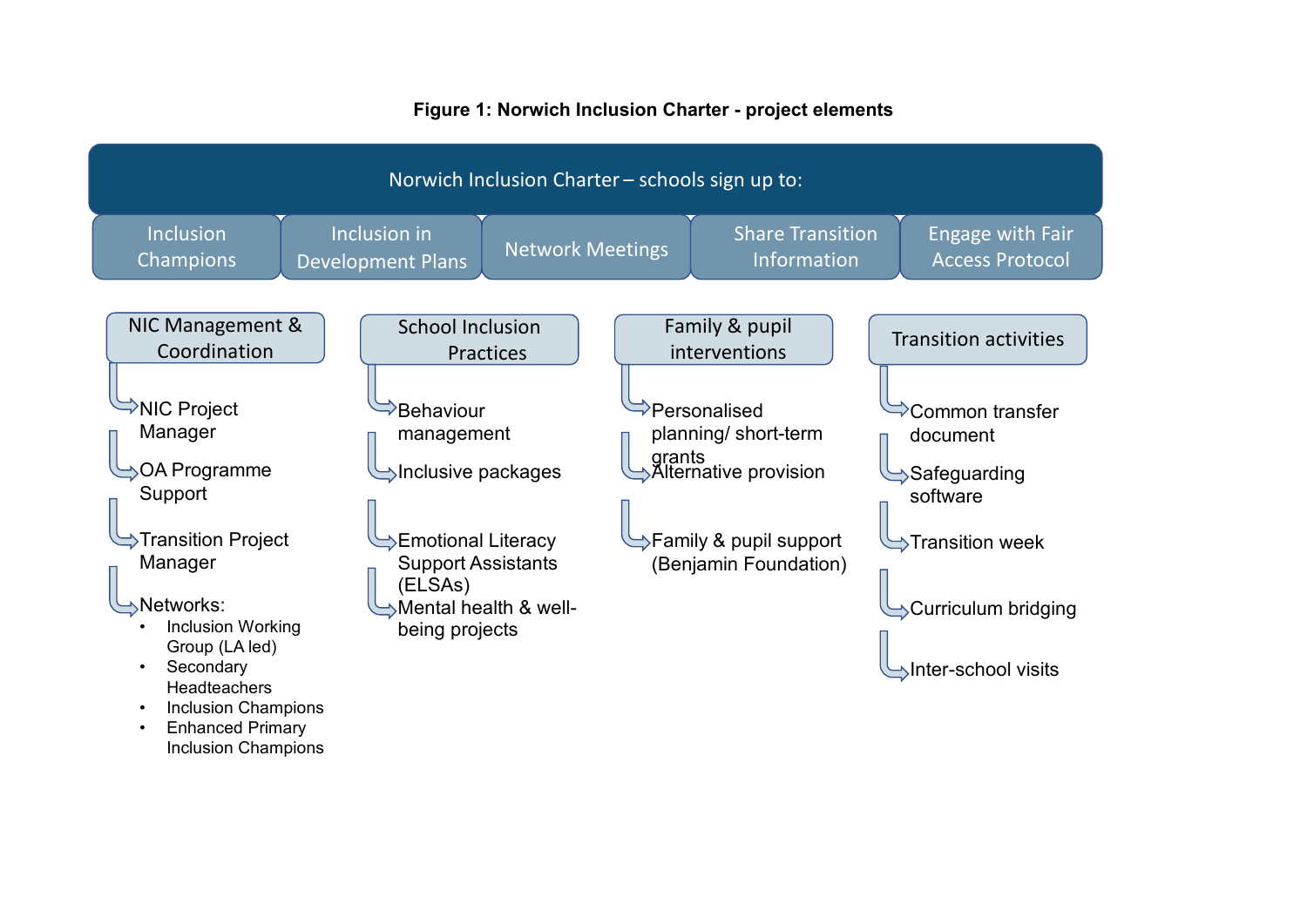NIC project delivery commenced in April 2018 (school year 2017 to 2018) with the project originally planned to operate over 3 school years to July 2020. In 2020, the project was successful in attracting additional OA funding for a 4th year (school year 2020 to 2021) and subsequently a  $5<sup>th</sup>$  year (school year 2021 to 2022).<sup>[14](#page-16-1)</sup> The 4<sup>th</sup> year activities were ongoing at the point at which this evaluation report was written.

# <span id="page-16-0"></span>**1.3. Evaluation methodology**

The purpose of the evaluation was to assess implementation, delivery and the outcomes of the NIC project, including to:

- Explore engagement and progress with specific project activities and interventions.
- Identify the outputs achieved, good practice and lessons learnt.
- Consider the achievement of intended outcomes for schools, families and pupils.

The NIC project logic model in Appendix B summarises intended outputs, outcomes and impacts.[15](#page-16-2) Intended outcomes were for:

- **Schools to** embed the Charter as a core part of their approach; improve management of pupil behaviour within schools; and develop a multi-agency approach to working with children alongside a coordinated, consistent and transparent process for encouraging engagement.
- **Families**, including parents and pupils, to be more positive and confident.<sup>[16](#page-16-3)</sup>
- **Pupils** to improve engagement and educational performance in Norwich schools, with reduced suspensions and permanent exclusions.

The evaluation was conducted over 3 waves of activity:

• **Wave 1 (January to December 2019):** This focussed on the process of the NIC delivery model with some assessment of emerging perceived impacts. Evaluation activity included retrospective data collection at two timepoints – early in project delivery and then a one-year follow-up. Qualitative and quantitative data was collated from the LA, school and intervention stakeholders. This was via focus

<span id="page-16-1"></span> $14$  This evaluation focused on the activities and achievements resulting from the first three years of funding. However, delays linked to the COVID-19 pandemic meant that some funding was rolled over to the 4<sup>th</sup> year and as a result, some of our interviews included reference to activities delivered in this 4<sup>th</sup> year.  $15$  A logic model is a one-page idea map showing how a project influences its participants to achieve

<span id="page-16-3"></span><span id="page-16-2"></span>outcomes. A logic model includes a concise description of inputs, activities, outputs and outcomes. <sup>16</sup> In this report parents refers to parents or carers of pupils.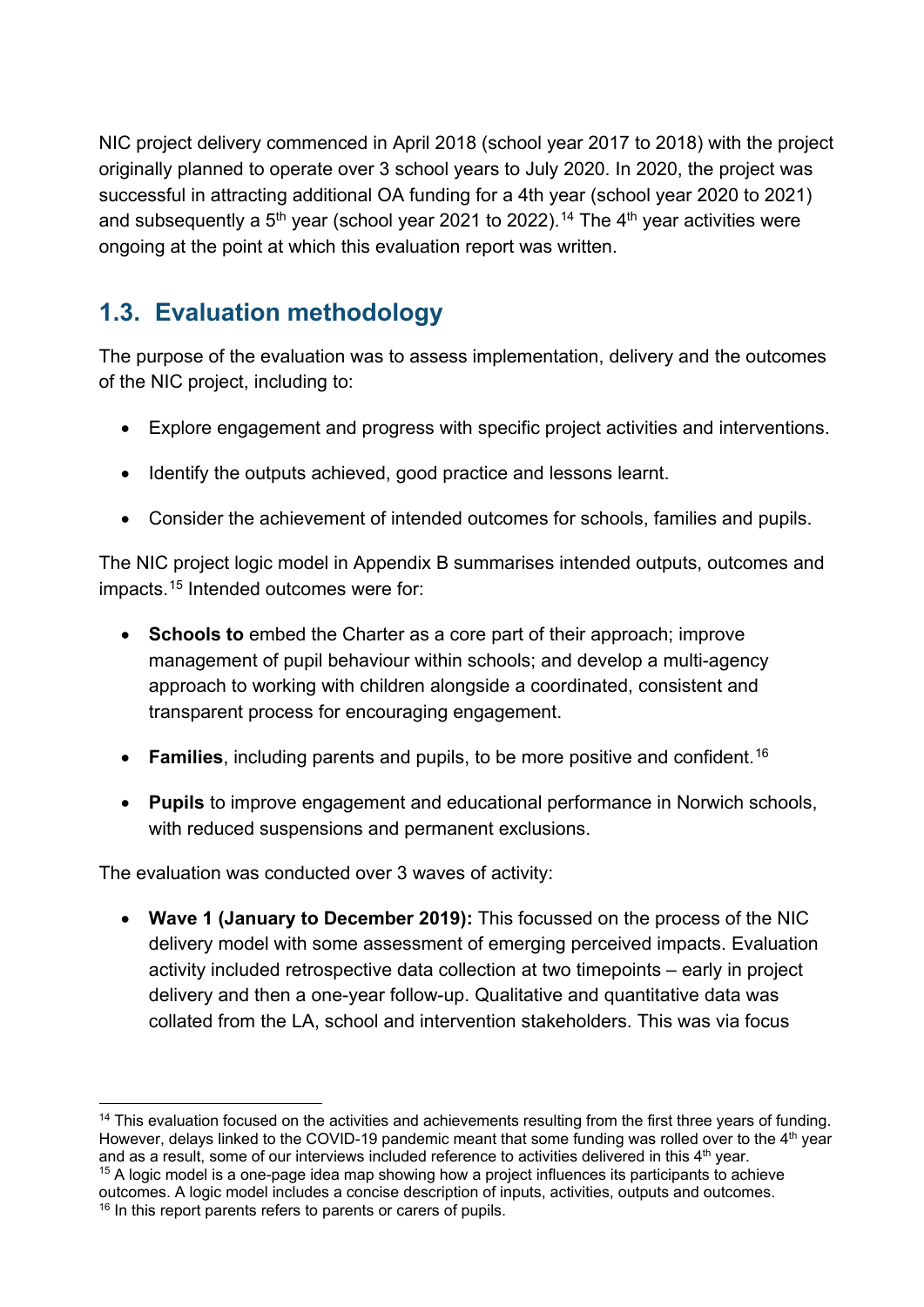groups, online surveys, interviews, intervention case studies, and document and data review.

- **Wave 2 (May to July 2020):** This explored how schools supported vulnerable pupils during the first coronavirus (COVID-19) lockdown (March to July 2020) and considered the extent to which schools' commitment to the Charter had enabled this response. This wave included interviews with school leaders and inclusion leads across 6 primary and 2 secondary schools; intervention leads for 3 strands of project activity; and NIC project management staff.
- **Wave 3 (November 2020 to May 2021):** This assessed medium-term outcomes and perceived impacts arising from schools' engagement with the NIC and associated interventions. Evaluation activity involved in-depth telephone and virtual interviews with school leaders, teachers, inclusion staff, intervention leads, parents and pupils. It included 17 individual pupil case reviews (PCRs) which triangulated evidence across available data and interviews. These are included in Pupil case reviews in Appendix C.

<span id="page-17-1"></span>

| <b>Task</b>                               | Wave 1 | Wave 2 | Wave 3 |
|-------------------------------------------|--------|--------|--------|
| Interviews: LA and intervention leads     |        |        |        |
| Interviews: primary and secondary schools | 32     |        |        |
| 17 pupil case reviews (Wave 3 only)       | -      |        |        |

#### **Table 1: In-depth interviews across 3 waves**

Source: YCL research activity

Quantitative data collected includes local programme management data, unpublished Norfolk County Council data and national published data. Local programme data relates to project participants and financial information from March 2018 to July 2021. Norfolk County Council data related to suspensions and permanent exclusions from 2015 to 2019. National published data illustrates suspensions and permanent exclusions, and this data relates to September 2016 to July 2019.

#### <span id="page-17-0"></span>**1.3.1.Treatment of costs and benefits**

This multi-method evaluation was designed to incorporate quantitative and qualitative methods and include a Social Cost-Benefit Analysis (SCBA). This would have involved comparing the treatment group of schools with a comparator group of schools with similar characteristics across Norfolk but that were not receiving similar support. Preliminary work was conducted to identify a set of comparator schools and refine the methodology. However, due to the following challenges it was decided that the SCBA would not be conducted:

• Issues with permanent exclusion data. This included lags in accessing data, the small numbers involved, and spike effects in particular schools.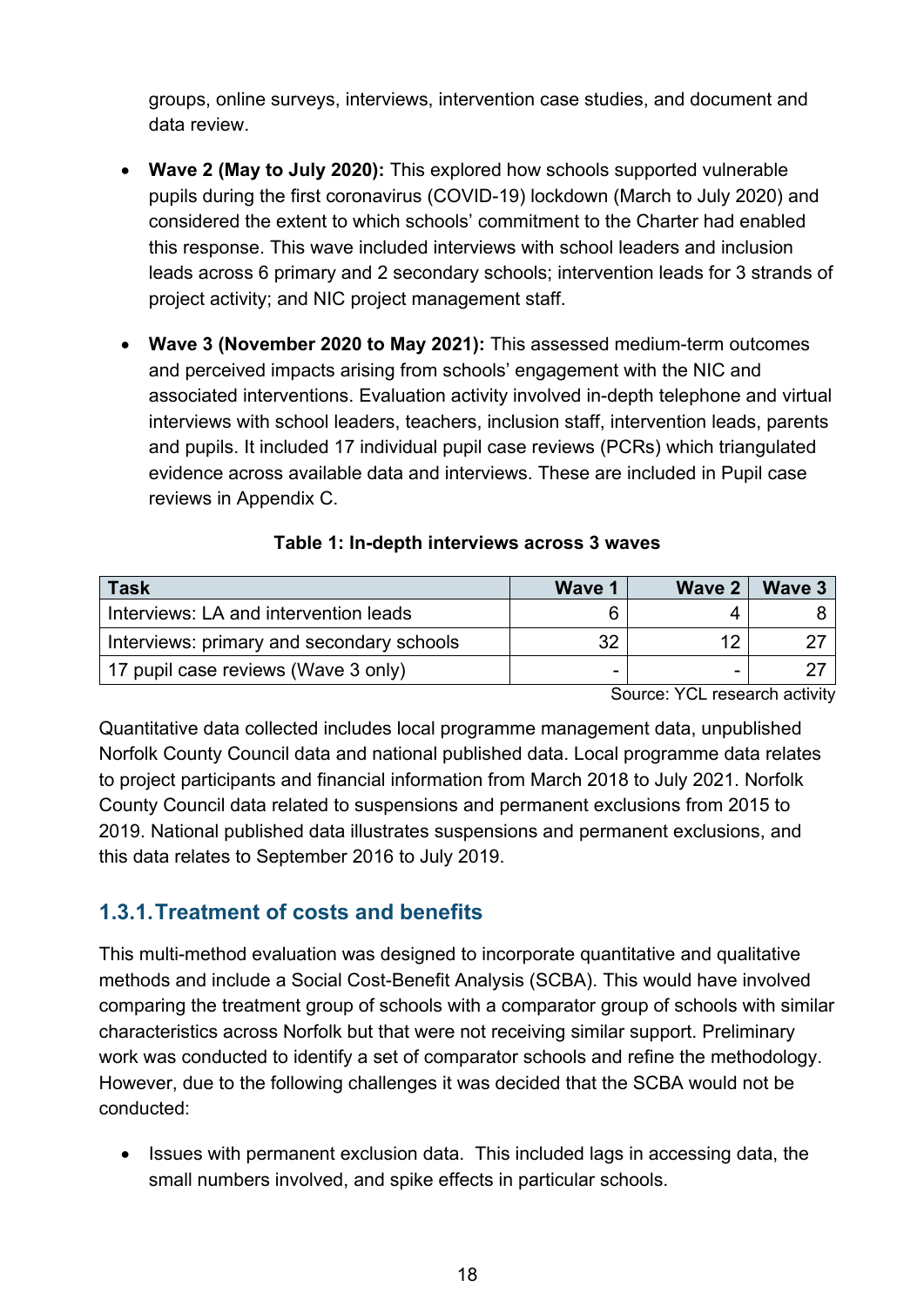- Questions over the similarity between Norwich schools and schools in other parts of Norfolk.
- Disruptions to data collection due to the COVID-19 pandemic. This included suspension and permanent exclusion data and school performance measures (key stage 2 and key stage 4 results).

## <span id="page-18-0"></span>**1.4. Report structure**

The remainder of this report is structured to address the aims of the evaluation. Chapters 2 to 4 describe activities and achievements associated with **implementation and delivery**:

- **Chapter 2 NIC project core features.** Schools' engagement with the Charter itself, inclusion champions, and the centralised management of the NIC project funds.
- **Chapter 3 NIC project collaboration and networking.** School networking, collaboration and coordination introduced by the NIC project.
- **Chapter 4 NIC project intervention funding.** School inclusion practices, support for families and pupils, and pupil transition activities.

**Chapter 5** outlines the evidence of **outcomes achieved** from the NIC project taken as a whole. Unit costs for each element of the NIC project are also considered.

**Chapter 6** provides **conclusions** from the evaluation and sets out **considerations for replication** of the NIC project model in other localities.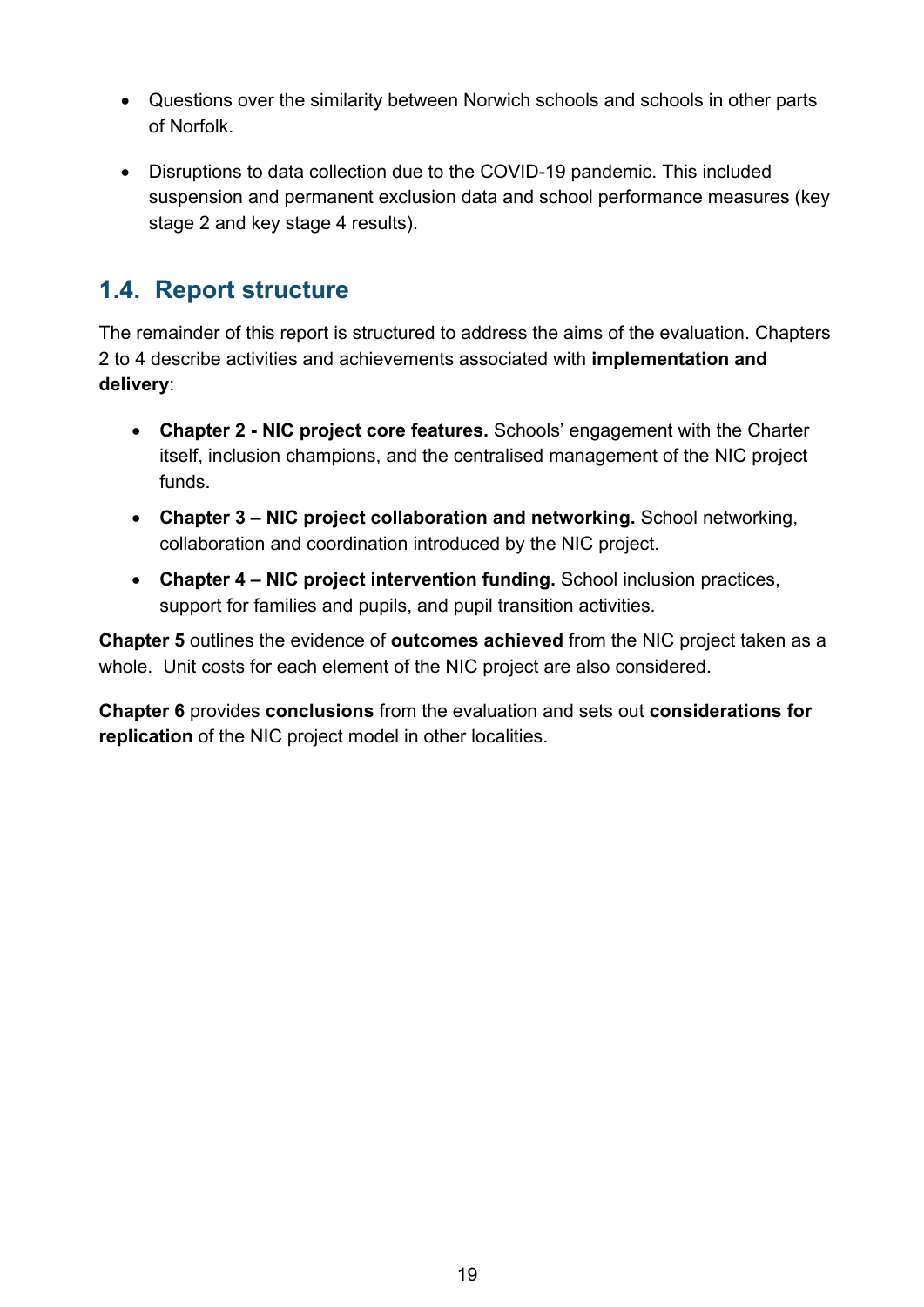# <span id="page-19-0"></span>**2. NIC project core features**

This chapter describes the activities and achievements linked to the core underpinning features of the NIC project. This included the schools' engagement with the Charter itself, inclusion champions and the centralised management of the NIC project funds.

#### <span id="page-19-1"></span>**Key Findings: NIC project core features**

- Most schools in Norwich had signed up to the Charter by November 2020.
- The Charter's framework and the inclusion champion role were identified by school leaders and inclusion staff as pivotal in providing a focus on inclusion within and across schools in Norwich.
- Factors important to success included NIC project coordination, the independence of the project team from schools, and dedicated funding. These enabled effective networking and clarity of vision for schools to improve inclusive practice.
- The NIC funding pot enabled schools to access a range of inclusive culture grants, alternative provision (AP), family and pupil interventions, and transition activities.
- Some flexibility in funding allocation allowed schools to tailor interventions to meet local needs; and a refocus of funding over the period of COVID-19 interruptions.
- Lessons learnt from initial NIC project funding rounds were the need to ensure that interventions fit and are sustainable within individual school contexts.

# <span id="page-19-2"></span>**2.1. The Charter**

The NIC project was designed to help primary and secondary schools to ensure that pupils at risk of exclusion were supported. This was based on the schools' commitment to the Norwich Inclusion Charter. The original Norwich Inclusion Charter (Appendix A) was a set of 10 principles that schools agreed to follow. This included each school having a nominated inclusion champion and access to funded support.

By November 2020, 94% of primary schools (34 of 36) and all secondary schools (9) in Norwich had signed the Charter.

<span id="page-19-3"></span>

|                   | <b>Number of schools</b><br>in Norwich | Number of schools signed up to<br>the Charter (by November 2020) |
|-------------------|----------------------------------------|------------------------------------------------------------------|
| Secondary schools |                                        |                                                                  |
| Primary schools   | 36                                     |                                                                  |

#### **Table 2: Norwich schools - Charter sign-up**

Source: NIC project data, July 2021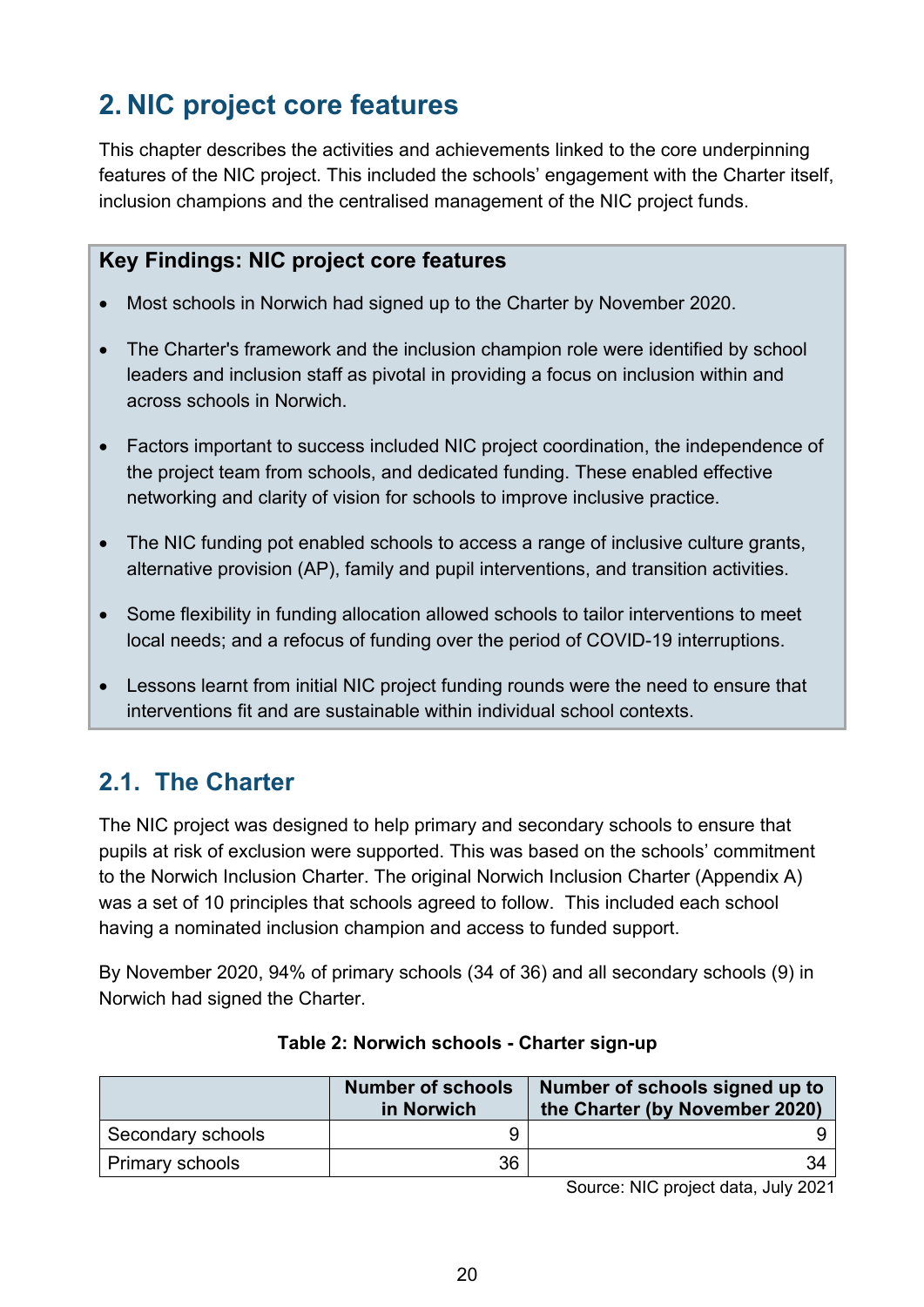After consultation with schools the Charter was updated in 2020. This reduced the principles from 10 to 5 as shown in the box overleaf. This change reflected a realisation by the NIC project team and networks that schools already included many of these principles within their development plans and that some could be combined.

#### **Norwich Inclusion Charter: Revised Principles**

- 1. A nominated **inclusion champion**, who knows every child at risk of exclusion and leads on a long-term strategy for improving inclusion in their school; working with an inclusion governor who understands the context of the pupils and the school policies and provides appropriate support and challenge.
- 2. Inclusion features in the school development plans to **reduce exclusions** for all children, identifying partnerships with other schools and agencies**.** [17](#page-20-0)
- 3. Inclusion champion attends **half-termly Norwich Inclusion Champion Group Meetings and shares good practice** with partner schools.
- 4. **Share timely information between schools at all transition points**, about all children, such as existing support strategies, history, and profiles through a Common Transfer Document; and put support in place to make the transition successful.
- 5. When identifying pupils at risk of exclusion, alert the **school inclusion helpline, any relevant agencies** and fully engage in the **Norfolk Fair Access Protocol.**[18](#page-20-1),[19](#page-20-2)

School stakeholders cited the framework of the Charter as a considerable success for the OA. It provided a focus within school on inclusion and inclusive practice, facilitating consensus and commitment around a shared challenge:

> "It helps to focus the senior leadership team on what we are doing for our children who are at risk of exclusion to ensure that we are doing everything we can and accessing the support of external agencies." *Primary headteacher*

"As a headteacher, I ensured the Charter was shared amongst all staff so that they had a full understanding of what the aim was and that any work done with children was to achieve that aim within a bigger city-wide picture." *Secondary headteacher*

<span id="page-20-0"></span><sup>&</sup>lt;sup>17</sup> 'Exclusions' refers to both suspensions and permanent exclusions.<br><sup>18</sup> The school inclusion helpline is operated by the inclusion team at the Local Authority.

<span id="page-20-2"></span><span id="page-20-1"></span><sup>&</sup>lt;sup>19</sup> All local authorities must have a fair access protocol and all schools and academies are legally required to take part in this. Norfolk's managed move scheme requires schools to set up managed moves with advice from the Fair Access Team who can advise on the next four nearest schools.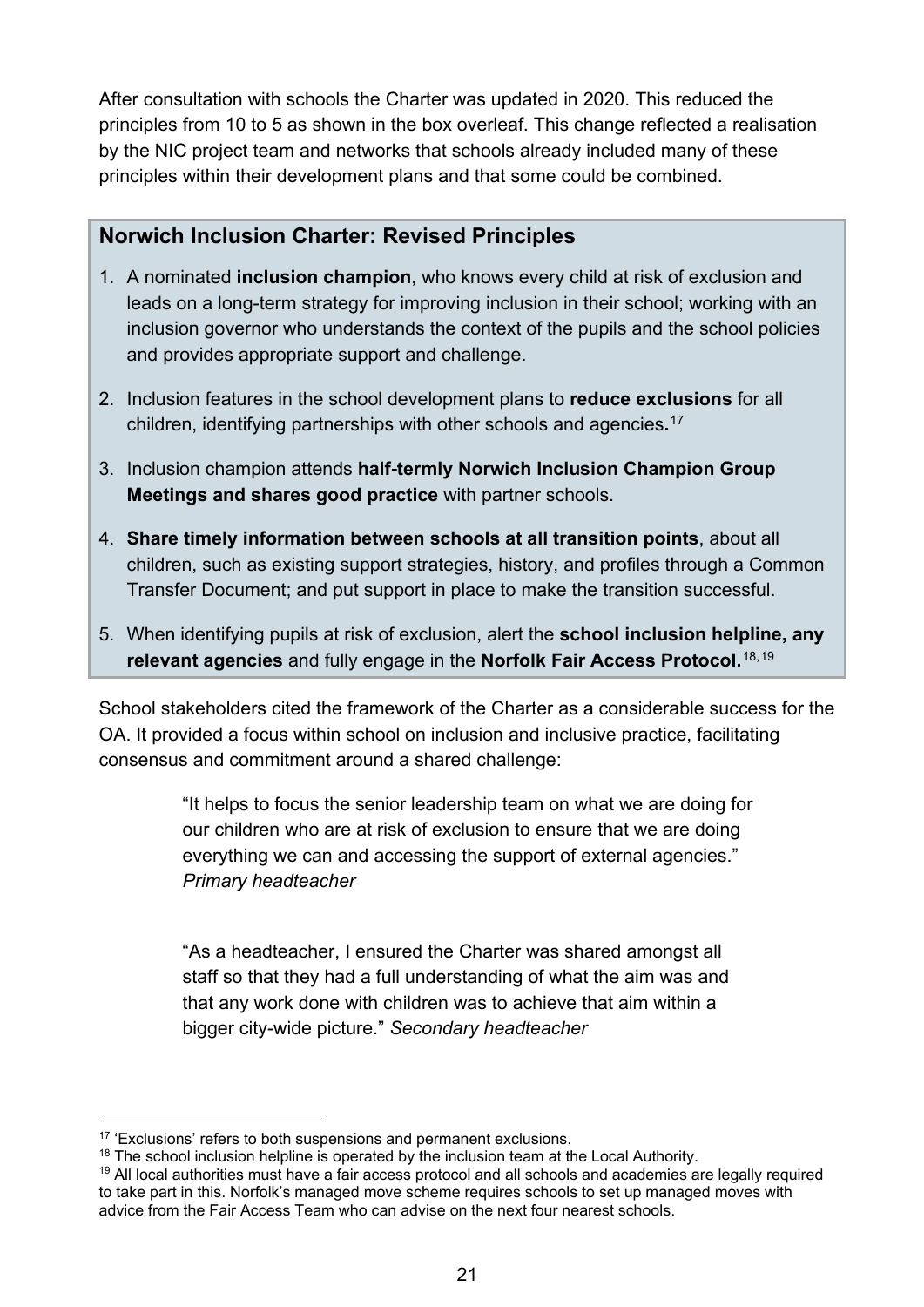The Charter also provided a reference point for schools to work together to support pupils at risk of exclusion:

> "The Inclusion Charter totally changed the conversation around inclusion (and naturally exclusion). It stopped being about "I can't have this child anymore" to "right now we can't meet the needs of this child, are there any other schools that could help". It became a collective response to challenging behaviour rather than an 'out of sight, out of mind' either through permanent exclusion or a poorly managed move." *Secondary headteacher*

A gold standard, providing unity and clarity for schools on where we are heading. Bringing schools together to agree to the principles of the Charter is a massive achievement. The fact that they are still engaged and committed is fantastic." *Project team member*

In the 4th year of the project, an online tool was developed for schools to both self- and peer-assess progress in relation to each of the 5 Charter principles. It was intended that this would help to maintain and sustain the inclusive practices developed across schools through the NIC project. As it was introduced in the 4th year of the project it is outside of the scope of this evaluation.

# <span id="page-21-0"></span>**2.2. Inclusion champions**

The involvement of inclusion champions was a key principle that schools agreed to when signing up to the Charter. An inclusion champion role in each school meant a key individual was responsible for leading the inclusion agenda within those schools.

> "[A success of the NIC project has been] having a specific inclusion champion within each school that has the oversight and responsibility for inclusion and can definitely connect with everybody within the organisation." *Secondary headteacher*

In the 3rd and 4th years of the NIC project, funding was allocated to support Enhanced Primary Inclusion Champions (EPICs) in 13 primary schools. This was in response to feedback from primary schools that they did not have the capacity to dedicate a staff member's time to develop and implement inclusion plans in their school. Funding enabled EPICs to have 1 day per week focused on the role, to attend inclusion plan training and participate in half-termly network meetings. A few experienced EPICs also agreed to mentor others in their roles. Example box 1 outlines how the EPIC role enabled focus on improvement and inclusion development plans within a primary school.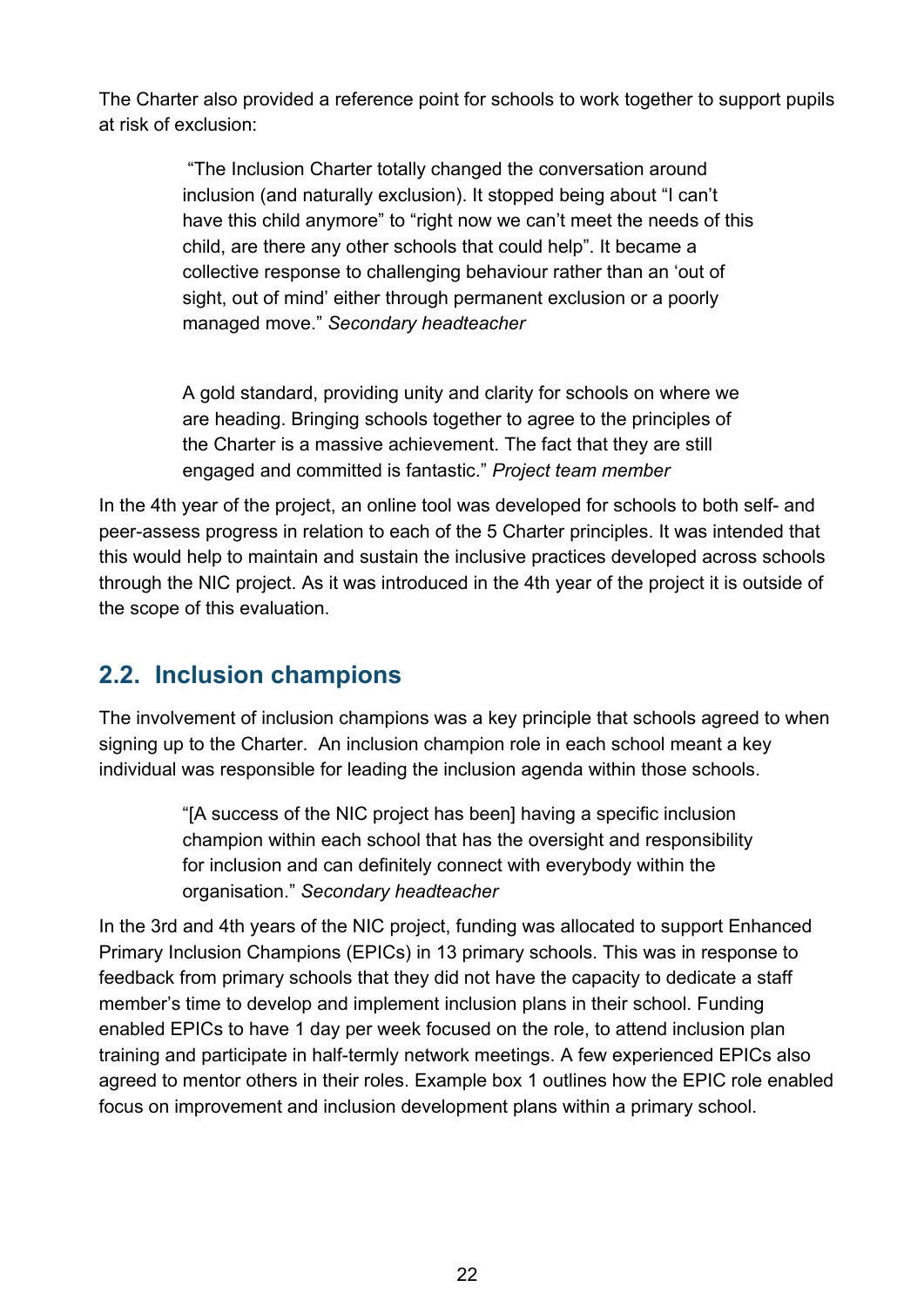#### **Example box 1 - Primary school EPIC role**

The EPIC role included:

- Developing an action plan which linked the Inclusion Charter with the local context.
- Time set aside for the EPIC to directly support children and families of children at risk of exclusion. This included engaging with external agencies to remove barriers and support positive engagement.
- Reviewing the school's behaviour policy, in consultation with the school community, to increase consistency of support to learners.
- Funded training for the EPIC to become a Step On tutor and embed this approach across the staff team.[20](#page-22-2)

Stakeholders said the inclusion champion role was also pivotal to schools working together and with the project team to share needs and barriers around inclusion.

> "I was able to use the time to coordinate work with colleagues in other settings, through our EPIC and inclusion champion networks, as well as further afield, delivering a seminar on the 'whys' and 'hows' of inclusion to pupil teachers at the Norfolk Teacher Training Centre." *EPIC*

## <span id="page-22-0"></span>**2.3. Inclusion governors**

Inclusion governors were existing school governors who took on an additional role at their school to meet the aims of the NIC project. Along with inclusion champions it was a role that schools agreed to when signing the original Charter.

Training was provided for 27 inclusion governors across 24 schools (19 primary and 5 secondary) in the 2nd year of the NIC project. Thereafter, the project team said it was a challenge to engage governors further in the NIC project. The role was also not included in the updated version of the Charter in 2020. This means that it is difficult for this evaluation to establish the impact of their role on schools' inclusion practices.

# <span id="page-22-1"></span>**2.4. Project and funding management**

The NIC project and funds were managed and coordinated by a central project team, led by a dedicated project manager. This team enabled the school networks, collaborative discussions and decision-making which underpinned the NIC project. They also

<span id="page-22-2"></span> $20$  A Step On tutor trains other members of staff in Norfolk Steps, which is the LA's approach to supporting positive behaviour across schools and care settings. It is a therapeutic approach which seeks to promote pupils' internal discipline through explicitly teaching them how to manage their feelings and behaviours.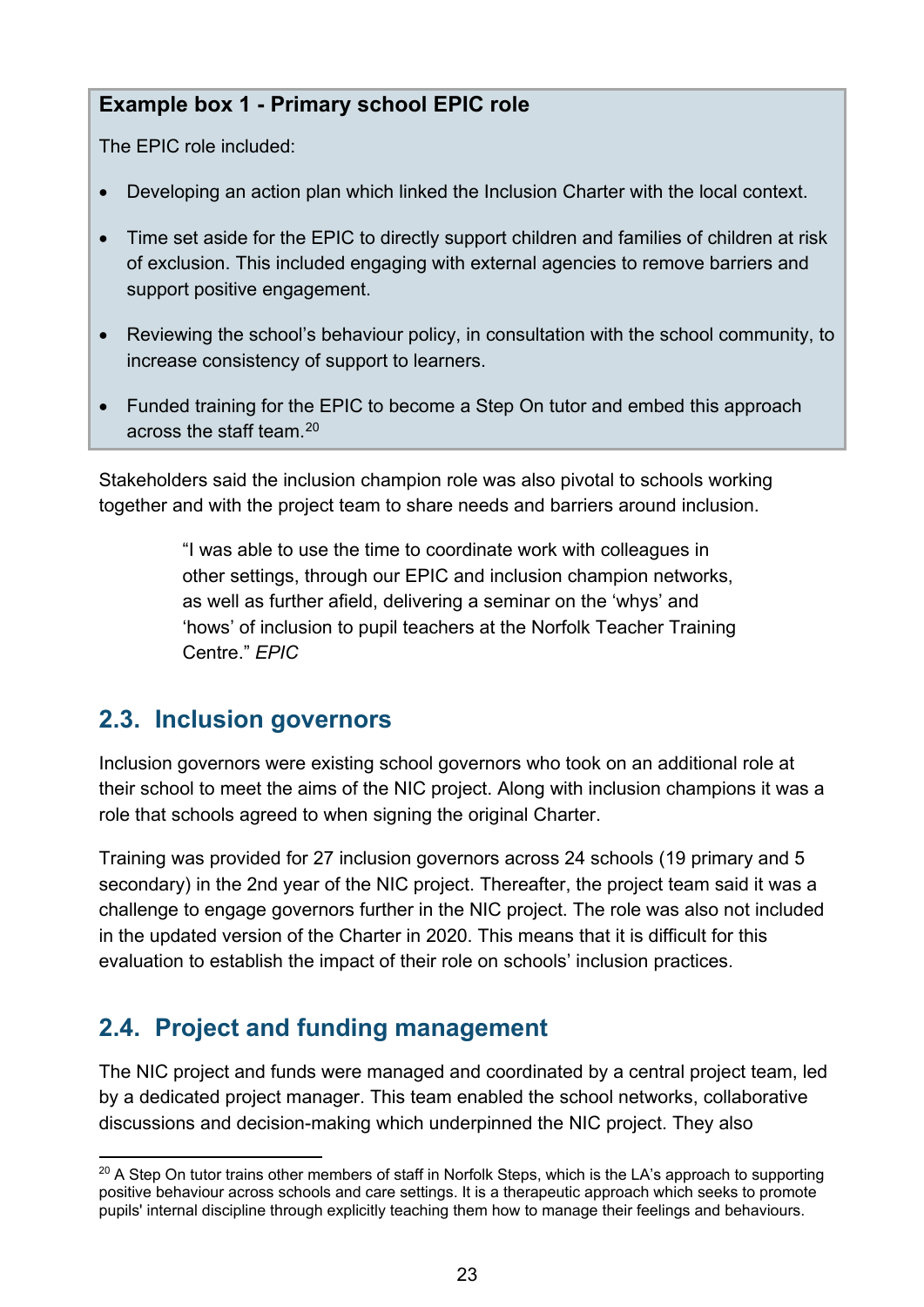facilitated a clear vision and direction for schools to improve inclusive practice. Stakeholders said the dedicated funding and the independence of the project team from schools were important to success.

> "Without a doubt, neutral brokerage and funding on the table has led to an improvement in collaboration." *Project team member*

> "There are some fantastic people that have and continue to lead the opportunity area – that has been a really rich resource." *Secondary headteacher*

The funding pot enabled schools to access a range of inclusive culture grants, alternative provision (AP), family and pupil interventions, and transition activities. The effectiveness of each element is discussed in Chapter 4.

For most of the funding, the project team drew up specifications and went out to market for providers of specific interventions. Schools were offered the opportunity to sign up to these agreed interventions. There was, however, more flexibility in the allocation of some funds. Schools could apply to access grants which enabled them to more closely tailor support and interventions to their school, family and pupil needs. For example, an Emergency Fund enabled schools to develop personalised interventions and responses for specific pupils.

The project team were able to refocus funding over the period of COVID-19 interruptions, for example, through the introduction of mental health grants to help maintain engagement in education.

> "We were able to pool resource for things like IT before the government launched their initiative and have used the funding to support the learning of pupils appropriately in an emergency way that we wouldn't have been able to do before." *Secondary senior leader*

There were some lessons learnt from the early NIC project funding rounds:

- There was a need to ensure that interventions delivered to schools fitted with individual contexts. A NIC project stakeholder said that a couple of schools had taken up an inclusive culture programme which did not fit strongly with their school (or Trust) ethos, and they were not able to adopt the approaches proposed.
- Delivery of interventions should also incorporate requirements for sustaining activities within schools, which was not always the case in the earlier funding rounds. One primary school leader commented that schools would have been better served and able to implement more sustainable change if these opportunities had been presented as 3-year funding packages, rather than yearly funding pots.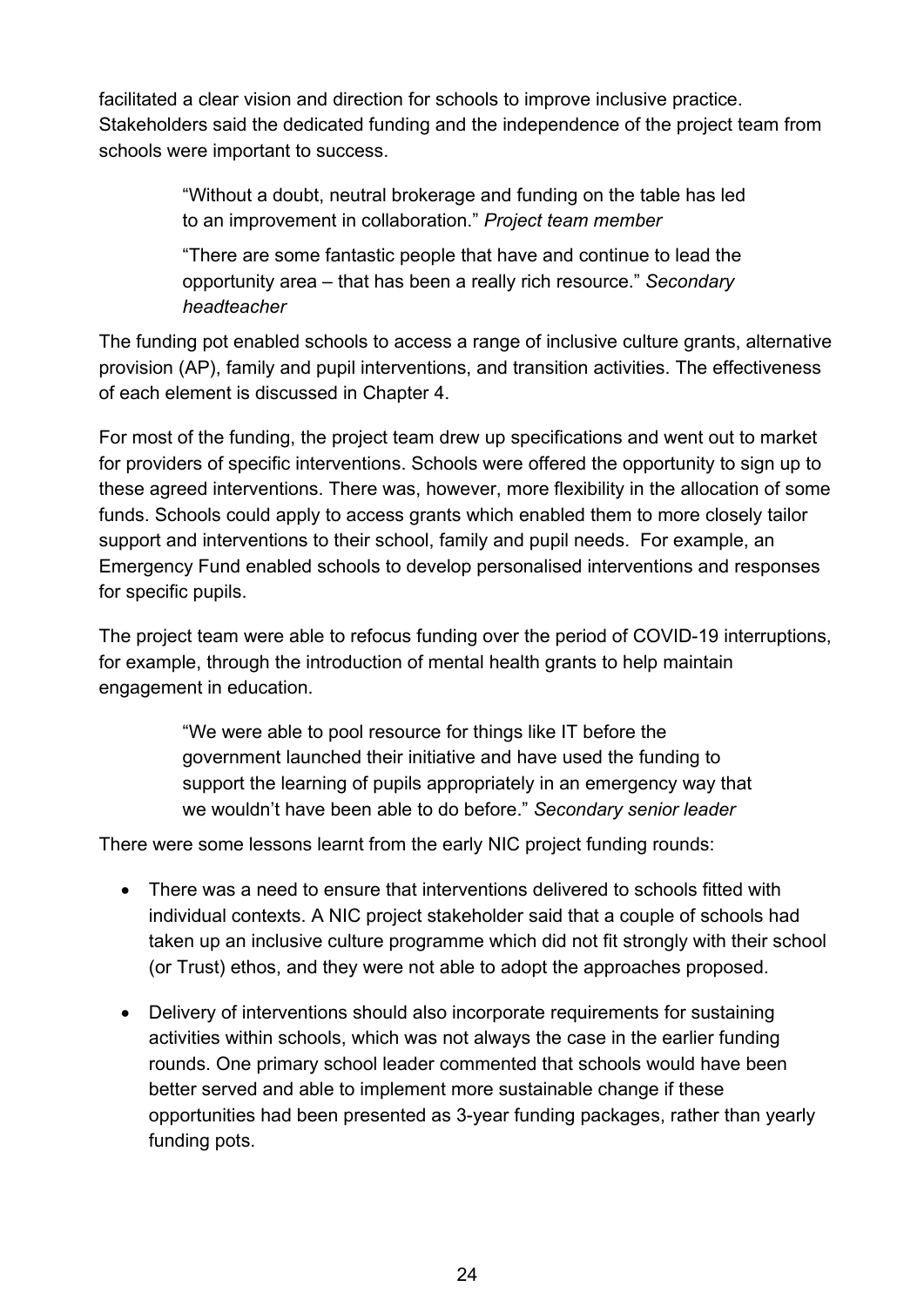# <span id="page-24-0"></span>**3. NIC project collaboration and networking**

This chapter outlines the achievements resulting from the collaboration and coordination developed through the NIC project. The networks introduced through the project were an Inclusion Working Group, a secondary headteachers group, an inclusion champions network at secondary level and an Enhanced Primary Inclusion Champion (EPIC) network.

#### <span id="page-24-1"></span>**Key Findings: NIC project collaboration and networking**

- Greater collaboration between schools was one of the most notable achievements of the NIC project. This was facilitated through the NIC project structures, including a dedicated project manager, coordination of funding and school networks.
- These collaborative relationships supported schools in their response to the COVID-19 pandemic.
- Senior leaders reported a transformation in how schools communicated with each other about meeting individual pupil needs. This was through discussion around the fair access managed move process and the introduction of a collective approach to  $\mu$  internal/ external exclusions<sup>[21](#page-24-3)</sup>. These changes were reported as making a real difference for pupils' engagement and attendance at school.
- During the 4th year, the NIC project team built on lessons and successes from NIC activities to share and support practice outside Norwich schools, including through the OA twinning programme with Great Yarmouth.

# <span id="page-24-2"></span>**3.1. School networks and collaboration**

Important elements of the NIC project that facilitated collaboration between schools included a dedicated Norwich-wide NIC project manager, inclusion champions in schools, and regular network meetings. School, NIC project and intervention stakeholders said these elements enabled inclusion staff and senior leaders to make connections, communicate and set the direction for inclusion within and across schools. They also provided the know-how and funding to tackle the issues identified.

The initial Charter, the refocus into 5 principles, and the peer-assessment tool were all developed with input from schools and wider stakeholders in Norwich (including the LA, school agencies and voluntary organisations). The collaboration established between schools was also appreciated by headteachers and senior leaders during the first COVID-19 lockdown (March to July 2020) when dealing with immediate needs regarding

<span id="page-24-3"></span><sup>&</sup>lt;sup>21</sup> Senior leaders referred to short-term managed moves as internal/external exclusions. This is not DfE policy and further consideration is needed before it is implemented elsewhere.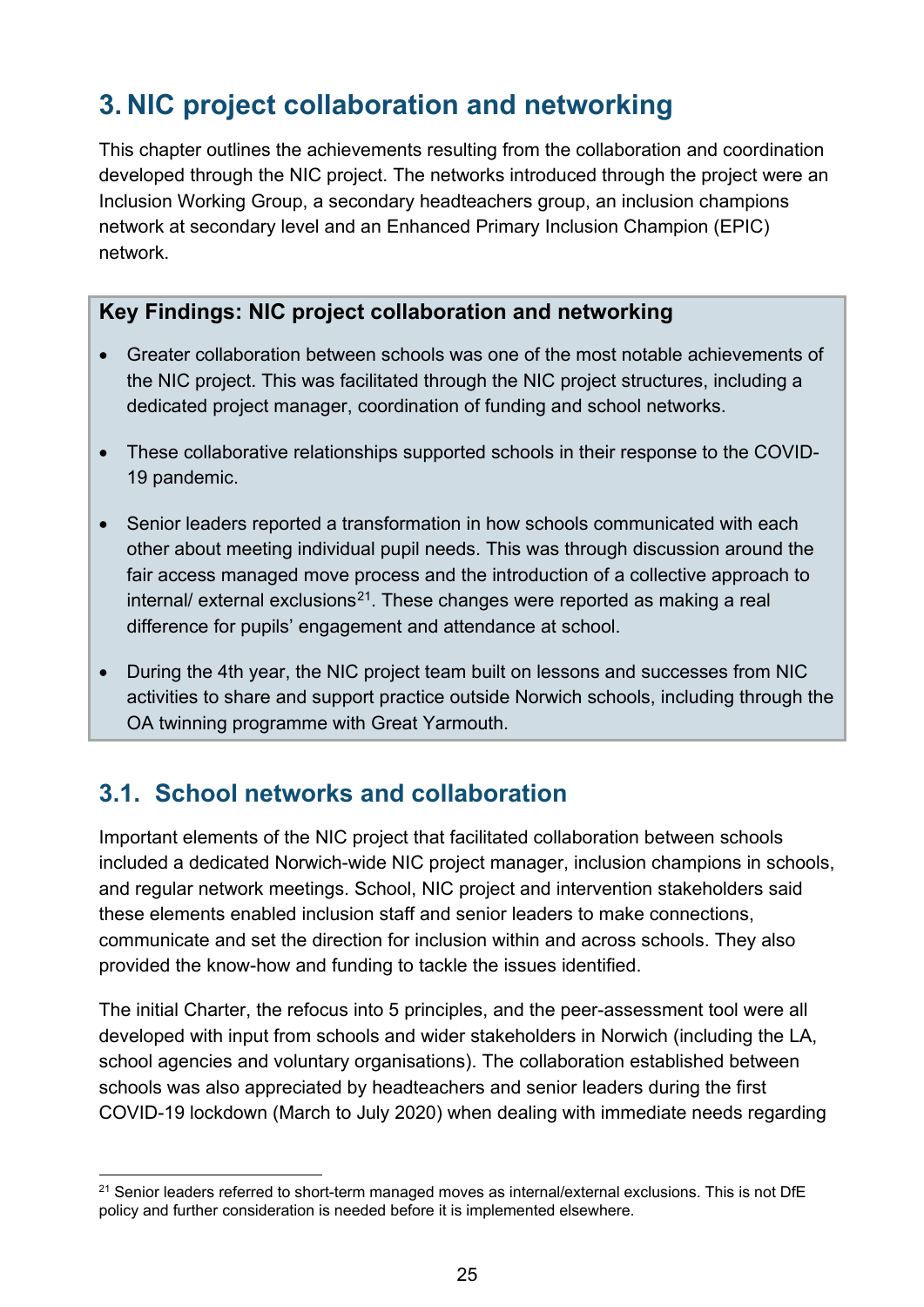school opening, tests for staff, health and safety and support for the most vulnerable pupils.

Stakeholders identified a series of specific benefits arising from the networks, as outlined in example box 2 overleaf.

#### **Example box 2 - Benefits of networking**

Some of the benefits of networking that were discussed in this research was:

- **Open discussions about why schools are excluding pupils** and how to improve practice; sharing ideas on different inclusive approaches; and learning from each other.
- The meetings **draw everything together in one place** there is increased awareness amongst school stakeholders of the support and funding available to schools.
- Schools **share resources, ideas and good practice**; and take joint approaches to addressing specific pupil needs.
- Some schools have **worked jointly to access funds** for alternative provision; and to offer suspensions at an alternative school (rather than sending pupils home).
- School **inclusion staff are having more open and trusting conversations** about dealing with challenging children.
- Providing **peer support and supervision.**

Project and school stakeholders pointed to collaboration as one of the most notable changes from the NIC project. Respondents interviewed said getting secondary headteachers to engage with each other was a considerable achievement.

> "There is a focus on inclusion – everyone is pulling in the same direction. Collectively the group [senior leader network] have identified needs that have set the agenda for the Norwich OA project overall." *Project team member*

> "Previously there was a culture of mistrust and leadership not working together across schools in Norwich – all secondary heads now agree there is a sense of trust and open transparency achieved through the collaboration of central leaders and right the way down the system. It has cemented itself to the point where we all share our Improvement Plans as Heads." *Secondary headteacher*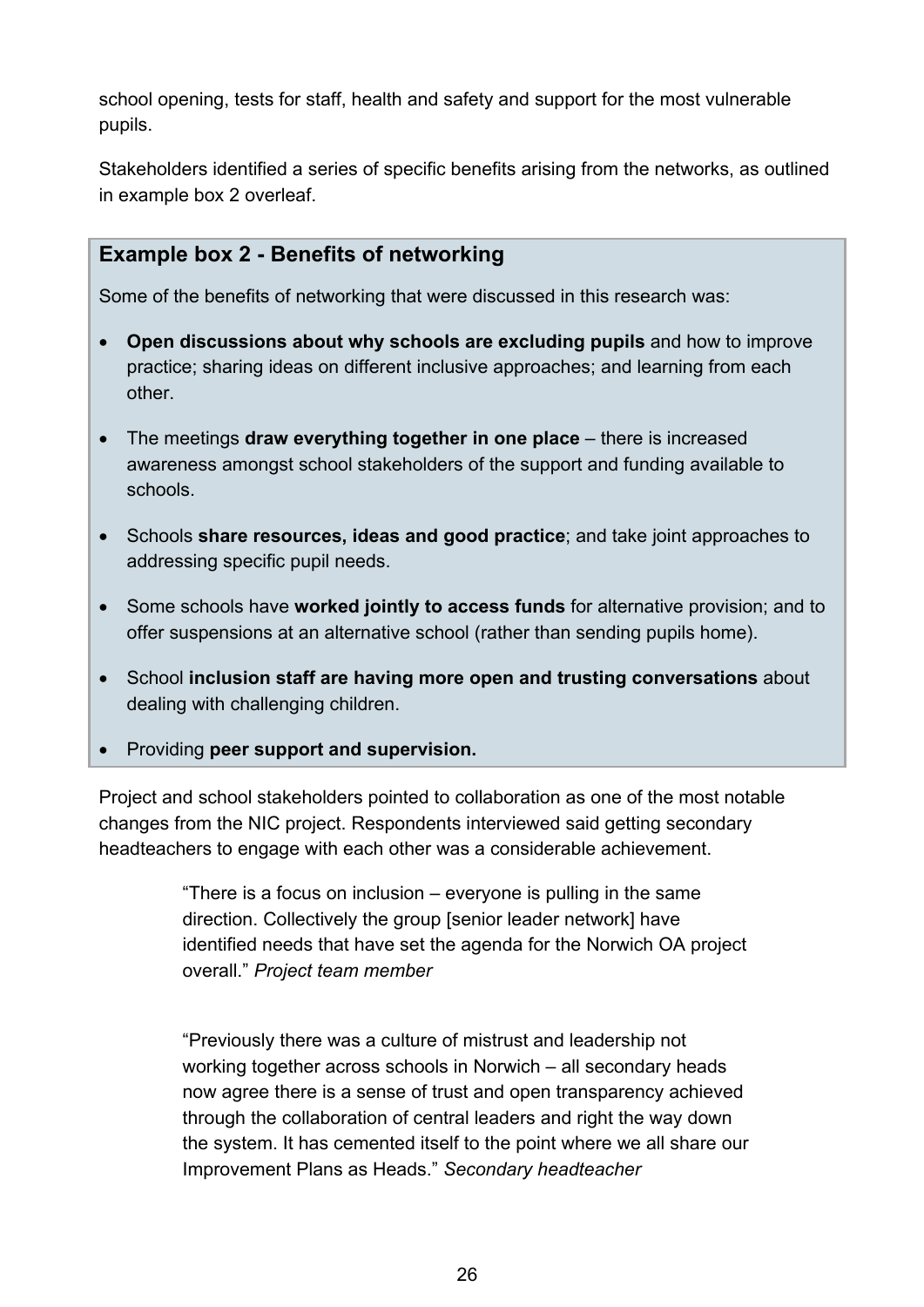The project team initially found it more difficult to get primary school networks together. Senior leaders said, however, that the 3rd and 4th year funding for EPICs had contributed to better networking at primary school level. Also, the project team were considering the re-introduction of cluster models to bring secondary and primary schools within a locality together to help address what some headteachers saw as a divide between primary and secondary schools.

# <span id="page-26-0"></span>**3.2. Coordinated school responses to pupil needs**

There was considerable improvement in how Norwich schools worked together to coordinate responses to individual pupils needs. Change was particularly evident in relation to the fair access managed move process at the secondary level.<sup>[22](#page-26-1)</sup> Senior leaders described historic difficulties with coordination across Norwich schools.

> Norwich schools were very fragmented, headteachers did not meet regularly, and the baggage from academisation acted as a real barrier to managed moves and worked against children." *Secondary headteacher*

Subsequently, school and LA staff said a transformation had been achieved through the NIC project and networks. Respondents explained that more positive discussions made a real difference in the decision process and for the pupils concerned.

> "When discussing cases at the access panel, it is clear the schools in Norwich have discussed and tried a whole range of strategies for pupils already. The panel is well attended and places the children it needs to place. There is much better engagement from central area schools [Norwich and surrounding suburbs] than other areas regarding managed moves." *Local authority representative*

"Colleagues across the city collaboratively solve problems around inclusion and help prevent pupils from getting to the point of permanent exclusion. Inclusion leads talk to counterparts in other schools about challenging pupils and broker a managed move agreement. This would not have happened in the past." *Secondary headteacher*

Stakeholders said the networks established through NIC were less successful at supporting the managed move process at primary school level in Norwich. Factors

<span id="page-26-1"></span><sup>&</sup>lt;sup>22</sup> All local authorities must have a fair access protocol and all schools and academies are legally required to take part in this. Norfolk's managed move scheme requires schools to set up managed moves with advice from the Fair Access Team who can advise on the next four nearest schools.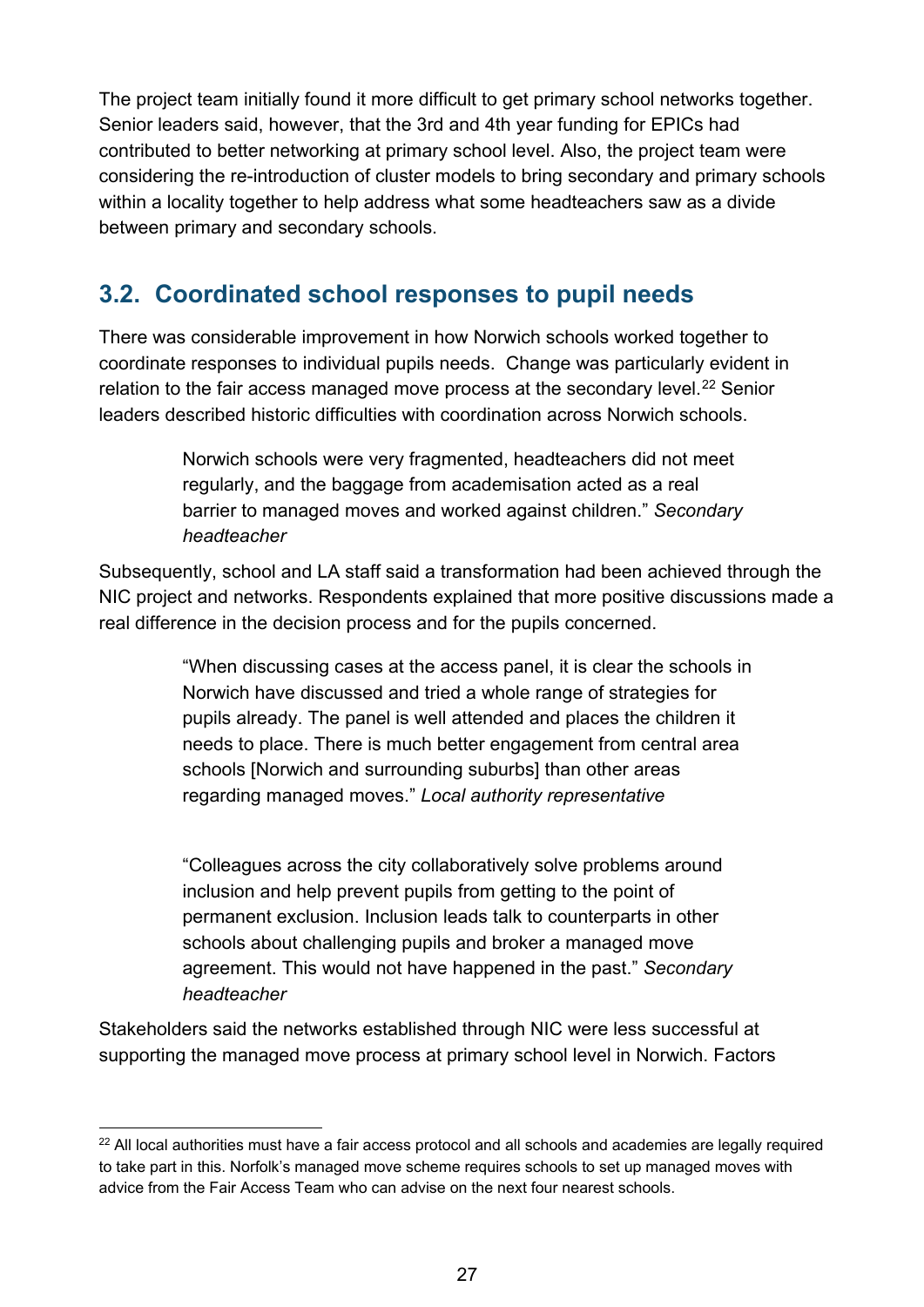influencing this included a lack of a formal LA access panel structure for primary schools; and some primary school perspectives of the managed move process as a last resort.

> "With the best will in the world, primary schools do so much to hold on to children but get to the point where they say they will permanently exclude them if we can't manage to move them, which is not how it's supposed to work." *Local authority representative*

Nevertheless, staff from a couple of primary schools did cite examples of their involvement with successful managed moves.

Through the networks, secondary schools also designed a new collaborative system of internal/ external exclusions – instead of sending pupils home for a suspension, pupils went to another school for a day (in their existing uniform). This ensured some learning took place and was a more effective deterrent for the pupils concerned. Senior leaders said it provided an extra layer of response for the schools and improved their management of the pupils concerned. The ability to support each other with internal/ external exclusions was mentioned by most secondary schools as key to reducing exclusion rates.

> "We have supported each other by adding a layer in before exclusion – the internal/external exclusions have had a big impact on pupils looking to turn things around." *Secondary headteacher*

## <span id="page-27-0"></span>**3.3. Sharing exemplar practice**

During the  $4<sup>th</sup>$  year, the project team built on lessons and successes from NIC activities to share and support practice outside Norwich schools. An example of this was when the OA shared the Common Transfer Document (a document for schools to share transition information about pupils going from primary to secondary school) with the rest of the county. In addition, the project team developed some OA case studies which identified activities, good practice, lessons, and outcomes from the NIC project. These case studies included the Charter, inclusion champions and Emotional Literacy Support Assistants (ELSAs).<sup>[23](#page-27-1)</sup>

At the time of the evaluation Norwich participated in the OA twinning programme.<sup>[24](#page-27-2)</sup> As part of this the NIC project was shared with 7 secondary schools in Great Yarmouth to strengthen their inclusive practice and build positive collaboration across schools in the area.

<span id="page-27-2"></span><span id="page-27-1"></span> $23$  ELSAs is an initiative developed and supported by educational psychologists designed to build the capacity of schools to support the emotional needs of their pupils from within their own resources. Teaching<br>assistants are trained to deliver individualised support programmes to meet the emotional needs of pupils.  $24$  For the 4th year, projects such as NIC were required to work with another locality (that they 'twinned' with) to share practice and support delivery of effective approaches developed through their project.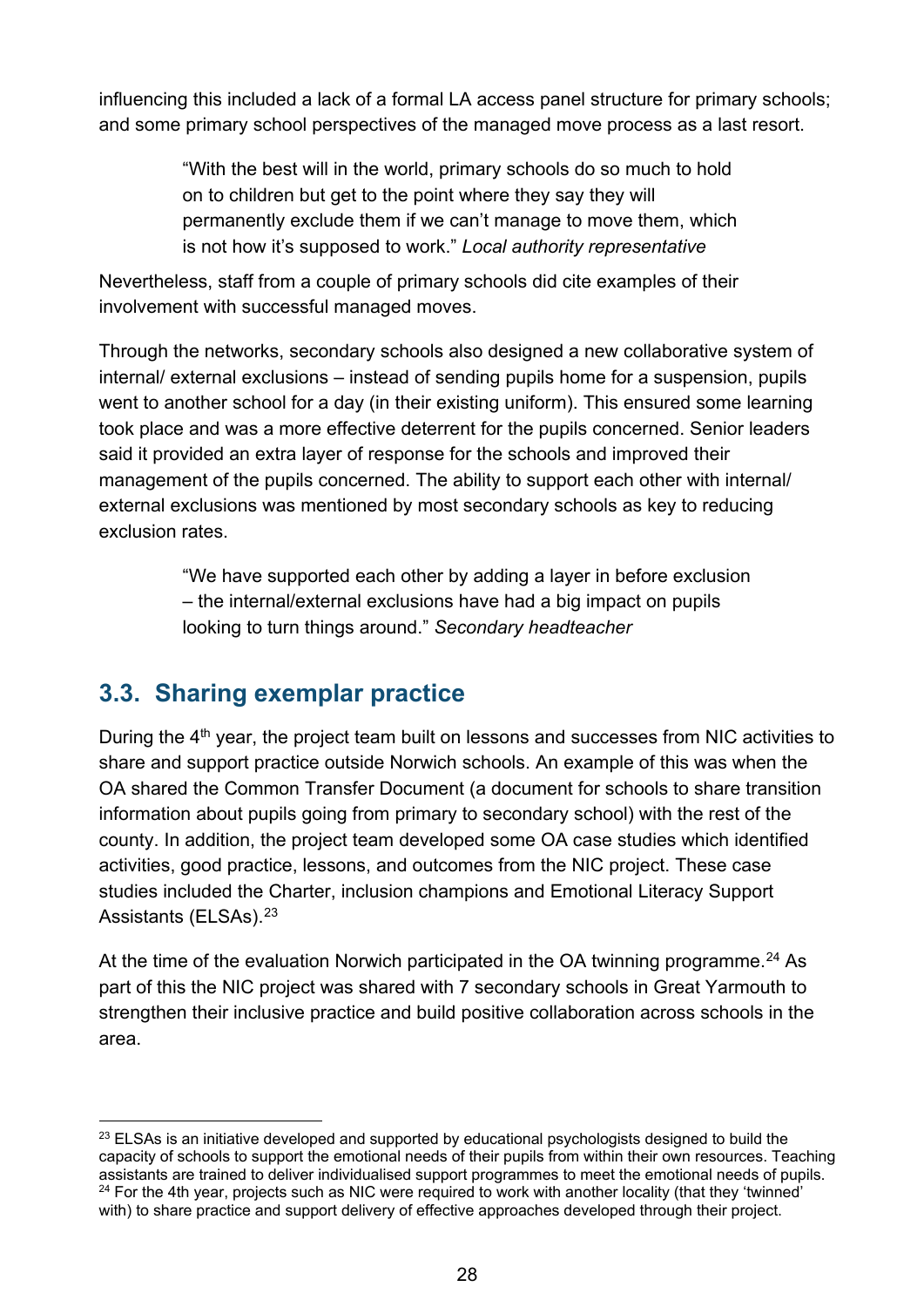# <span id="page-28-0"></span>**4. NIC project intervention funding**

This chapter sets out activities and achievements resulting from NIC funded interventions. This includes those for school inclusion practices (4.1), families and pupils at risk of exclusion (4.2) and pupil transition from primary to secondary school (4.3).

#### <span id="page-28-1"></span>**Key Findings: NIC project intervention funding**

#### <span id="page-28-2"></span>**School inclusion practices**

- Norwich schools developed school inclusion practices. They revised behaviour policies; introduced inclusive culture approaches; trained staff; and accessed grants to support teacher and pupil mental health and wellbeing.
- A whole-school approach to inclusion was undertaken. This enabled schools to reinforce positive behaviour and target support for pupils at risk of exclusions. Staff felt more confident in how they managed behaviour; used restorative and nurturing strategies to manage classes and individual pupils; and engaged pupils in a more self-reflective and supportive way.
- NIC funding in the 4th year included a greater focus on ELSAs and offering mental health and wellbeing grants

#### <span id="page-28-3"></span>**Family and pupil interventions**

- NIC project funding supported personalised planning and alternative provision (AP) for pupils at risk of exclusion. Stakeholders said this resulted in improved selfconfidence, reduced behaviour problems, and improved school attendance.1
- In the  $4<sup>th</sup>$  year funding was re-focused to support in-school (rather than out-of-school) AP. This included dedicated spaces on-site; nurture and therapeutic support; bushcraft and forest school activities; and vocational opportunities.
- Family and pupil coaching offered a joined-up approach to support pupils at risk of exclusion and facilitated communication between pupils, parents and schools. This led to lower anxiety levels, less disruptive behaviour and improved engagement.

#### <span id="page-28-4"></span>**Primary to Secondary transition activities**

- The NIC project funded a transition project manager to facilitate information sharing between primary and secondary schools and help prevent potential disengagement during this period of change for individual pupils.
- Activities included: a common transfer document; training for staff and pupil peer mentors; inter-school teaching staff visits; and curriculum bridging lessons. These led to more coordinated and positive experiences for pupils and parents.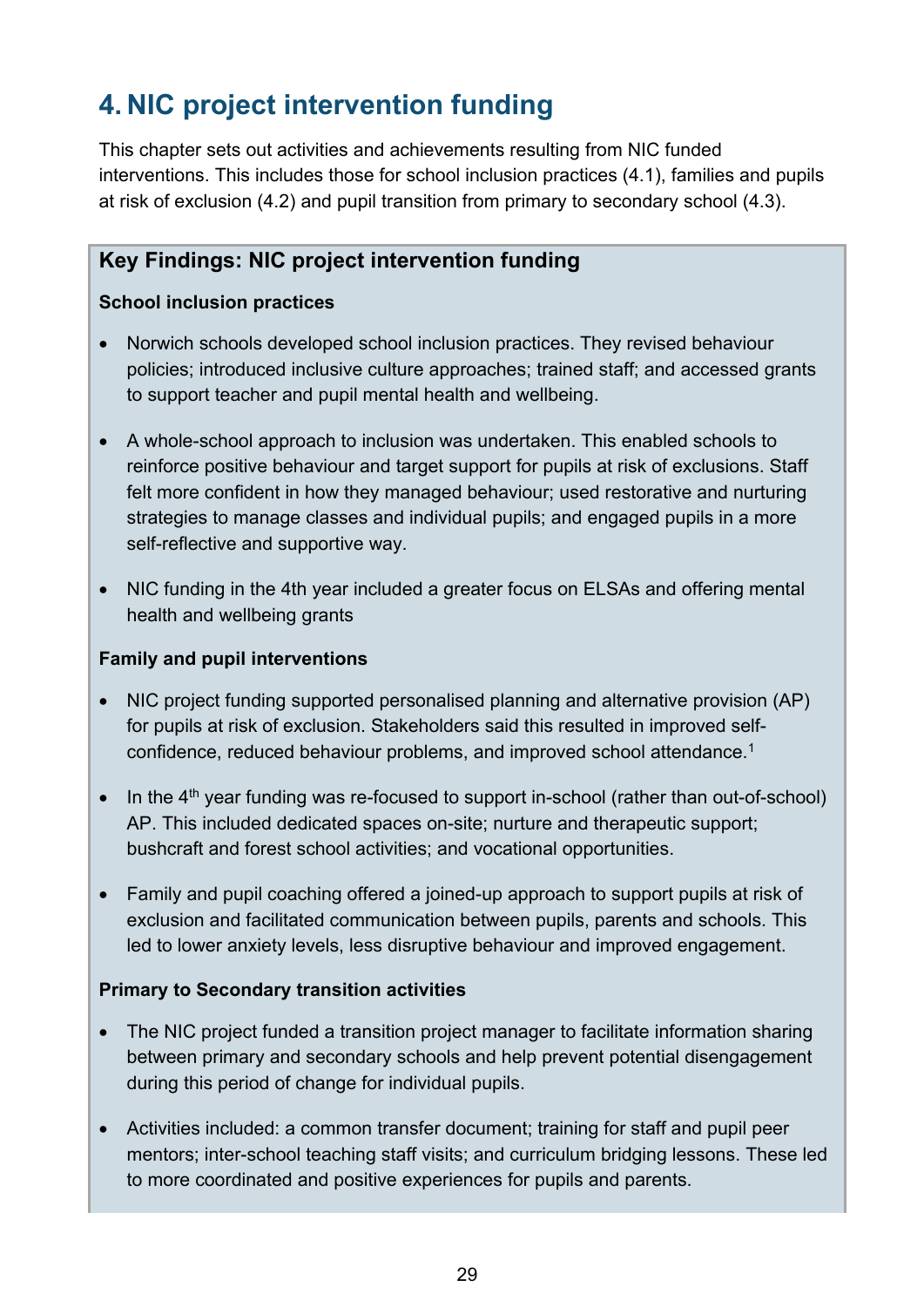• Schools positively engaged and showed commitment to further develop and embed transition activities. There was, however, inconsistent communication within some schools regarding transition which limited opportunities for full engagement.

# <span id="page-29-0"></span>**4.1. School inclusion practices**

#### <span id="page-29-1"></span>**4.1.1.Behaviour management**

As part of the commitment to the Charter, most schools revised and/or tightened their behaviour policies and developed inclusion action plans. This supported a move away from negative punitive approaches to those that reinforced positive behaviour. Commonly, plans involved existing, or newly developed, pastoral management structures, teacher training and development, and the introduction of earlier and targeted support for pupils at risk of exclusion.

> "The first thing we did was look at our behaviour policy and redeveloped it to encompass a more restorative approach – to focus on the relationship with individuals, understanding how they choose to behave rather than putting in consequences. We then undertook work to redefine and refocus roles, strengthening the pastoral team and providing staff training." *Primary headteacher*

> "Our commitment to the Charter exposed our Behaviour Policy as no longer fit for purpose. It was an opportunity for us to completely revamp it to be more in line with a 'kind and caring' ethos. We now have a positive and inclusive approach; a strong team of pastoral managers who can develop personalised plans to ensure support is in place around the pupils; and have delivered staff behaviour training." *Secondary headteacher*

In some cases, school stakeholders felt they already had an appropriate behaviour management ethos within their school. In these schools, the staff development and intervention funding helped them to develop and sustain these practices further. Additionally, the inclusive practices developed helped schools to respond to needs and support vulnerable pupils through the COVID-19 lockdown periods.

Senior leaders identified positive changes in staff responses and engagement with pupils because of the policy and pastoral changes made. Staff were more confident in how they managed behaviour, language and attitudes. Staff also said that policies were more clearly focused on restorative approaches.

> "There is a change in language and approach across the school – previously we used traffic lights; now we understand triggers for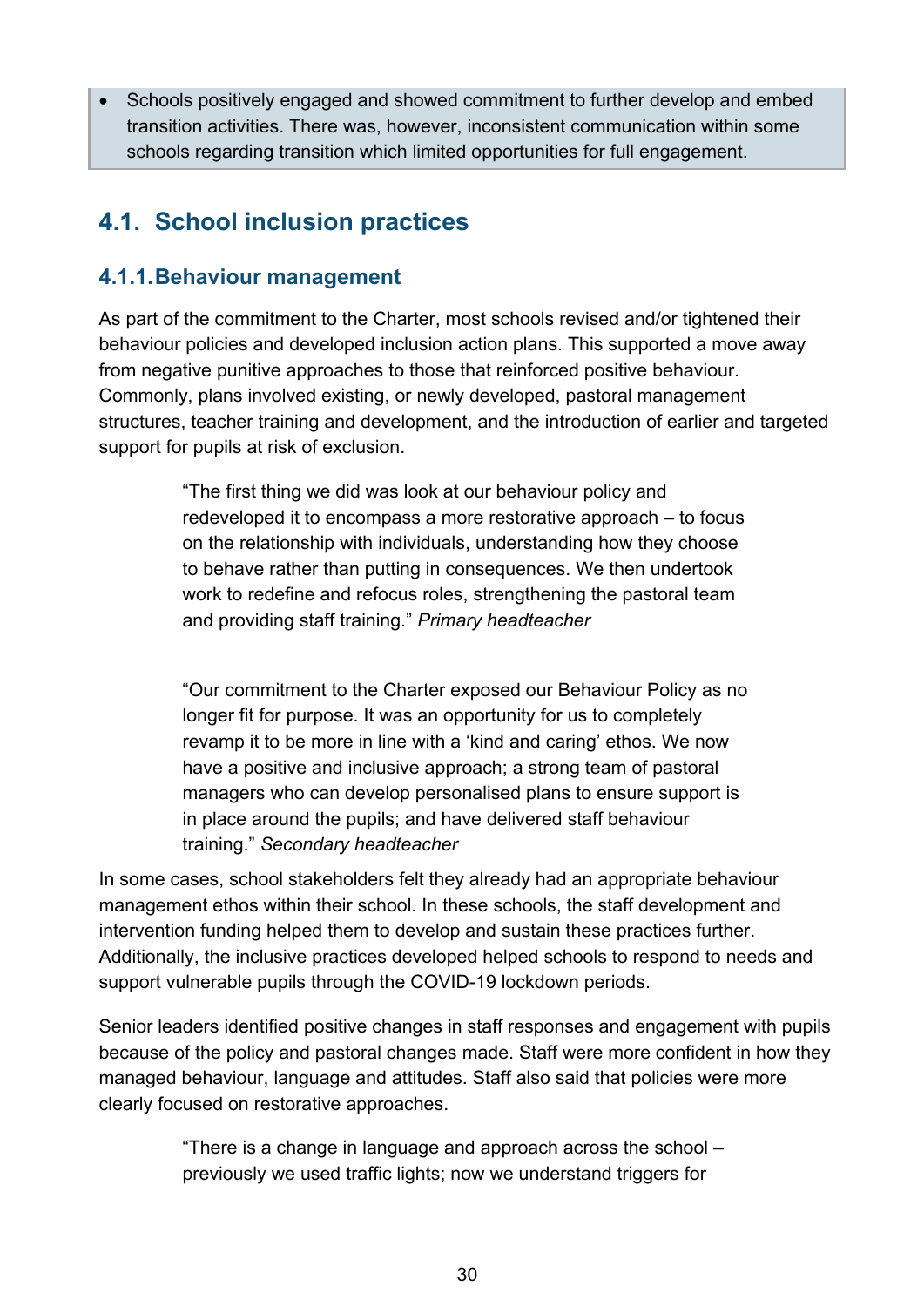behaviour, log and track incidences, look for patterns, and link with safeguarding concerns." *Primary inclusion champion*

School leaders reported improved behaviour and a change in culture within school resulting from the changes they had made.

> "The introduction of the new Behaviour Policy, which is based around the principles of 'Punctual, Polite and Prepared', has had a tangible effect on low-level behaviours. The number of removals from lessons has dropped." *Secondary senior leader*

> "We are no longer dealing with children's behaviour in an extreme way – we used to chase pupils up and down the corridors to get them into class. The school is not recognisable in those terms anymore." *Primary headteacher*

#### <span id="page-30-0"></span>**4.1.2.Inclusive culture support**

A range of 'Inclusive Culture' packages were offered through the NIC project with schools selecting the one that best suited their needs. 25 primary schools (69% of those signed up to the Charter) and 6 secondary schools (67% of those signed up) took up opportunities in the first 3 years. Table 3 outlines the take-up of the packages across the 4 providers.

<span id="page-30-1"></span>

| Inclusive culture package | <b>Number of primary</b><br>schools (of the 34 signed<br>up to the Charter) | <b>Number of secondary</b><br>schools (of the 9 signed<br>up to the Charter) |
|---------------------------|-----------------------------------------------------------------------------|------------------------------------------------------------------------------|
| <b>Thrive</b>             | 12                                                                          |                                                                              |
| Pivotal                   | 6                                                                           |                                                                              |
| <b>Norfolk Nurture</b>    |                                                                             |                                                                              |
| Achievement for All       |                                                                             |                                                                              |

**Table 3: School take-up of inclusive culture support (project years 1 to 3)**

Source: NIC project data, July 2021

The packages supported schools to review their inclusive practice approach and provided staff training and development, which could be cascaded throughout the schools.

> "Pivotal training was provided for all our staff, which resulted in a more restorative behaviour management approach across the school. We introduced the approach through our behaviour policy, and it is now part of our practice." *Secondary inclusion champion*

Interviewees reported a range of outcomes for their school including better staff confidence in managing behaviour and the offer of more restorative approaches. Many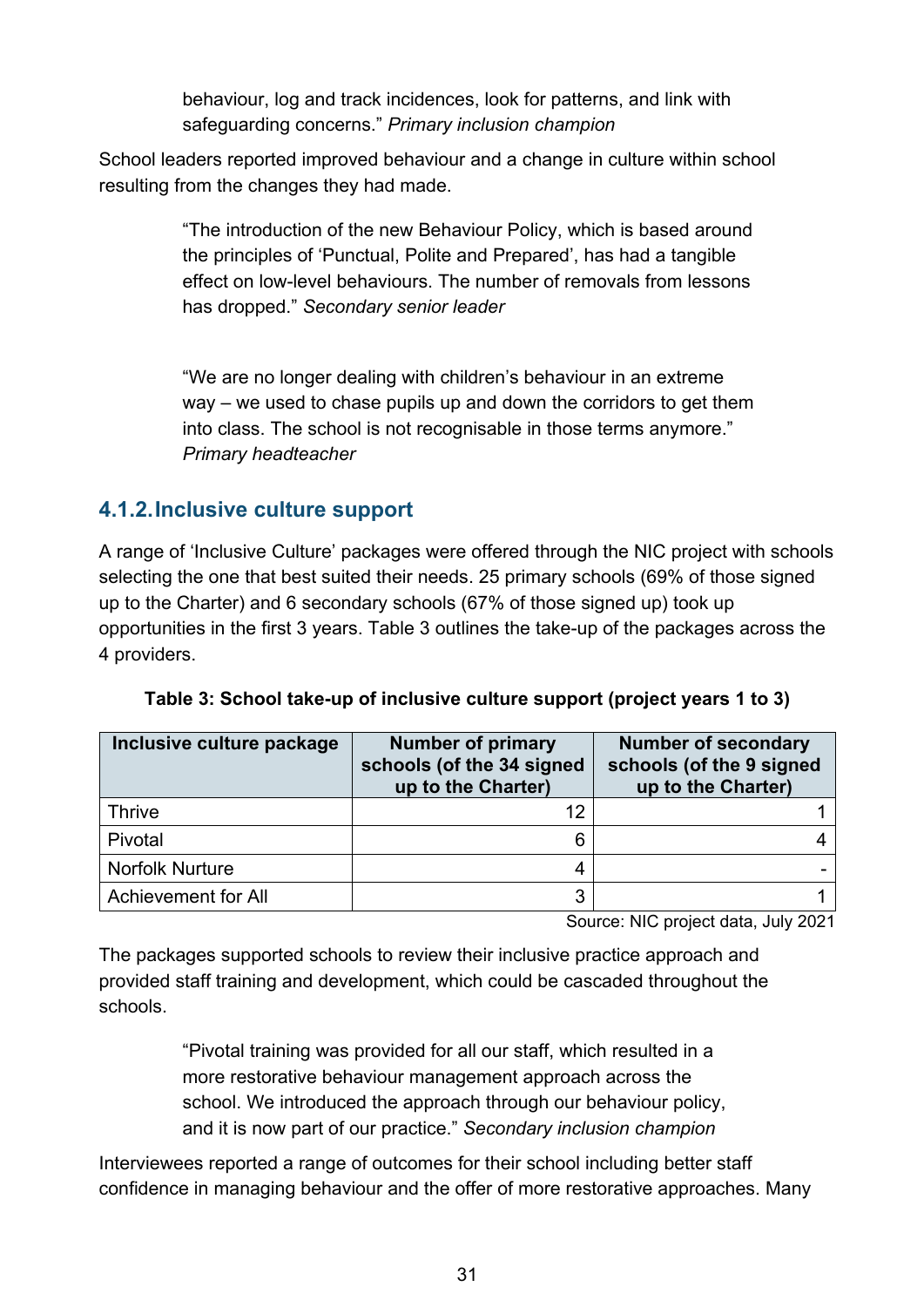schools went on to further develop their expertise through grants that provided additional continuous professional development (CPD) for staff.

> "Class teachers are dealing with things differently and better – it's about how you talk to children, showing that you do like them and care about them." *Primary headteacher*

Example box 3 outlines the activities the Thrive approach, which was the most common inclusive culture package that schools chose to take up.

#### **Example box 3 - Inclusive culture package: Thrive**

Thrive was a whole-school social and emotional approach to working with every child. It sought to work in a reparative way with those pupils causing concern; and through a 'right time' approach to meeting the social and emotional needs of all pupils. [25](#page-31-1) The approach and training provided a tool to assess whole classes and to pick up those vulnerable pupils that staff had been less aware of.

NIC project funding for Thrive enabled in-depth training and support for licensed Thrive practitioners (staff within school); senior leader training; and teacher training to a wider group of staff. School staff and the Thrive coordinator said that where senior leaders championed the approach there was more success

There were some notable reported impacts for staff, schools and pupils:

"The Thrive practitioner understood the pupil's brain development and what is happening when things escalate – she has known how to respond and work with the pupil to help him re-engage so that he can start to hear and move away from deregulated behaviour." Secondary school pastoral staff member

## <span id="page-31-0"></span>**4.1.3.Emotional and mental health support**

#### **Emotional Literacy Support Assistants (ELSAs)**

ELSA is an initiative developed and supported by educational psychologists designed to build the capacity of schools to support the emotional needs of their pupils within the schools' existing resources. Teaching assistants are trained to deliver individualised support programmes to meet the emotional needs of pupils.

In early 2020 the NIC project funded staff dealing specifically with pupils in Years 6 and 7 to train as ELSAs. This focused on wellbeing and resilience issues linked to transition. From June 2020 onwards, the project funded additional staff to train as ELSAs to support pupils across the school who experienced temporary or longer-term additional emotional

<span id="page-31-1"></span> $25$  'Right-time' approaches encourage practitioners to understand individual strengths and needs and provide the right amount of advice and support to address those needs in the moment, helping to reduce the need for referral on or escalation of needs.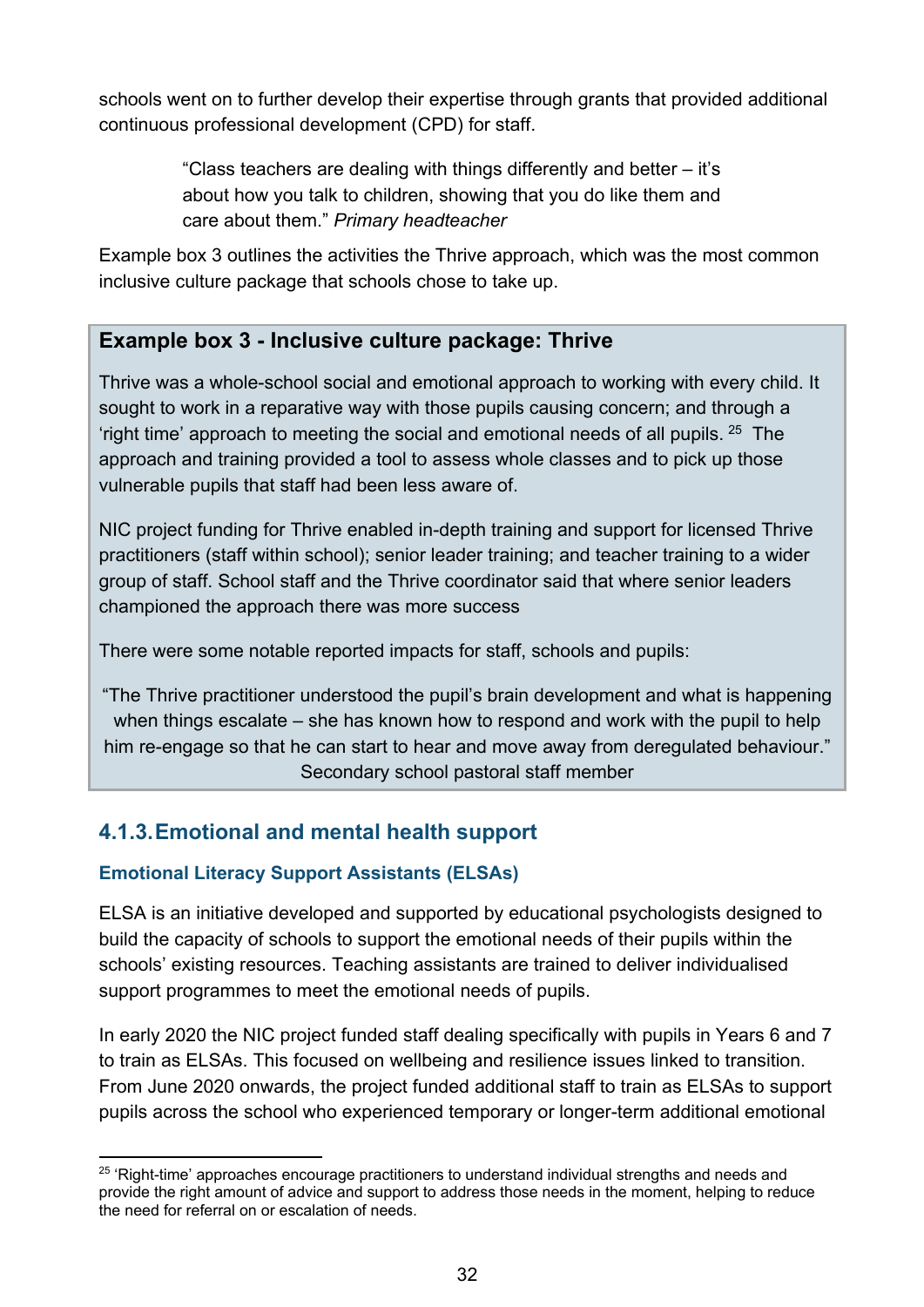needs. This was a response to the increased social, emotional and mental health (SEMH) issues that arose for pupils during the period of COVID-19 restrictions.

By June 2021, training had been delivered for 100 new ELSAs. In Norwich, these were located across 18 primary schools (53% of those signed up to the Charter), seven secondary schools (77% of those signed up), and specialist provision settings. In Great Yarmouth, ELSAs were in five of the seven twinning area secondary schools. Funding covered six days of training; ongoing clinical supervision and a group supervision model.

ELSAs helped to build capacity within schools to support the emotional needs of pupils. This helped address the needs of those pupils with SEMH needs that can exhibit behaviour concerns, low attendance or be at risk of exclusion.

> "The training has made me really stop and think about how I'm responding when something happens. It's impacted on the way I interact with children in the school and supported me to develop really positive relationships." *ELSA*

Schools reported that ELSA support was useful in providing pupils with the early help and support in schools that they needed. This was important because headteachers described that it was challenging for their pupils to access external therapeutic support. ELSAs could also provide a steppingstone to more specialist support when required.

> "We have had ELSA support in place for several years now, but with an ever-growing number of children experiencing SEMH difficulties, waiting time for support had become too lengthy. A grant from the Inclusion Fund has enabled us to train three additional members of staff as ELSAs." *Primary headteacher*

Schools with practising ELSAs reported that this support had resulted in improvements in attendance, a reduction in the number of behaviour incidents and improved SEMH for pupils. Feedback from ELSAs, teachers and pupils themselves pointed to improved relationships with peers, improved self-esteem, more talking about feelings and growth in social and emotional confidence. Summary box 4 below includes some examples of pupil benefits.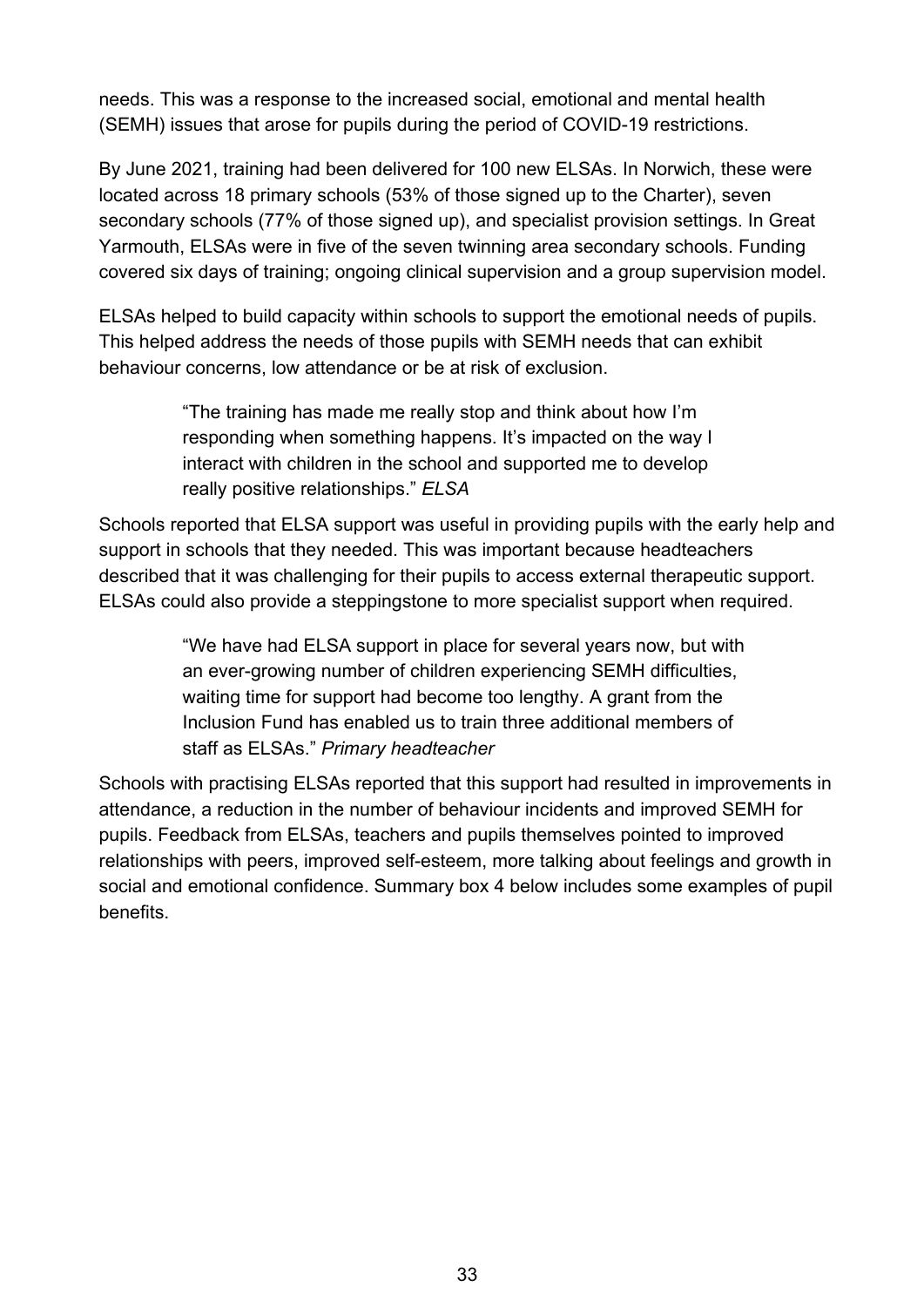#### **Example box 4 – Benefits of ELSA support**

A Year 5 pupil had support from an ELSA and the Benjamin Foundation who both worked with him on anger management. <sup>[26](#page-33-2)</sup> Whilst he still had moments where he reacted strongly to situations, he is generally much calmer now and able to concentrate more on his schoolwork. *Pupil case review D*

In another example, a pupil explained: "It had quite an effect on me because I was pushing everyone away at the start and I questioned it at first, but it really helped because I could get everything out and re-arrange it. It was nice to have someone who didn't just say I understand." Secondary school pupil

#### **Mental health and wellbeing grants**

As previously mentioned, the COVID-19 restrictions led to increased SEMH needs for pupils and COVID-19 bubble management reduced staff capacity to support these pupils.<sup>27</sup> As a result, the NIC funding in the  $4<sup>th</sup>$  year placed a greater focus on continuing to fund ELSAs and offering new mental health grants. The grants supported teacher's and children's mental health and wellbeing. 27 primary and 2 secondary schools were awarded funding. Once established, the plan was for learning to be shared with all schools and stakeholders.

Projects included staff supervision, mental health first aid training, peer coaching, play and art therapies, counselling, and sensory and attachment interventions.

> "One of our teaching assistants started drawing and talking therapy with a boy experiencing some trauma at home – she is already seeing a positive change; he's always talking about things and is starting to process some of what he is experiencing." *Primary headteacher*

# <span id="page-33-0"></span>**4.2. Family and pupil interventions**

This section summarises activities and achievements arising from interventions directly supporting individual families and pupils.

## <span id="page-33-1"></span>**4.2.1.Personalised planning**

Schools were able to access one-off NIC grants to enable immediate responses for pupils at risk of exclusion. These were accessed by 18 primary schools (53% of primary schools signed up to the Charter) and 2 secondary schools (22% of secondary schools

<span id="page-33-2"></span><sup>&</sup>lt;sup>26</sup> A charity that provides accommodation and emotional wellbeing support for children and young people across Norfolk and Suffolk.

<span id="page-33-3"></span><sup>&</sup>lt;sup>27</sup> During the COVID-19 pandemic schools sought to mitigate the risk of potential transmission by limiting contact between classes and/or year-groups of pupils and staff, which were called bubbles.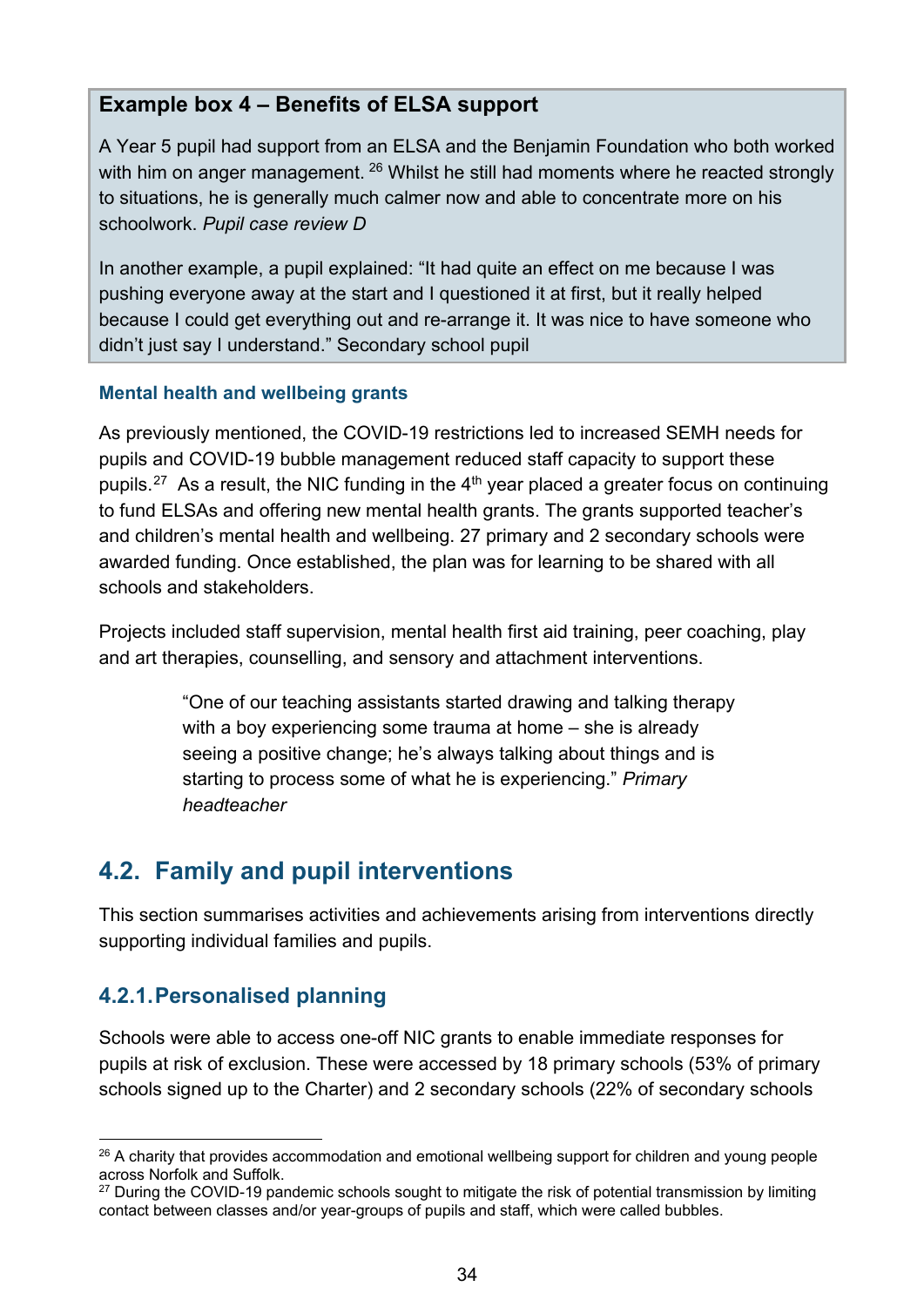signed up). Grants were used for one-to-one support, external expertise and/or specialist support. School inclusion staff described how these had underpinned personalised planning for individual pupils. An example is included in example box 5.

#### **Example box 5 – Pupil case review: personalised approach**

An individual plan was developed for this pupil. NIC funding enabled the school to construct a new teaching block and consider specialist provision to specifically meet this pupil's needs. Alongside this a Parent Support Advisor worked with the pupil's mum and the school to implement various behaviour strategies which mirror approaches adopted at home to help keep rules consistent. *Pupil case review H*

#### <span id="page-34-0"></span>**4.2.2.Alternative provision**

For the 2nd and 3<sup>rd</sup> years of the NIC project, several providers were selected to offer short-term alternative provision (AP).<sup>[28](#page-34-2)</sup> During this time, pupils were referred by 18 primary schools (53% of primary schools signed up to the Charter) and 7 secondary schools (78% of secondary schools signed up). In some cases, the providers delivered on school sites. A breakdown in the types of alternative provision provided over this period is shown in Table 4.

<span id="page-34-1"></span>

| AP type                     | <b>Primary schools</b>                | <b>Secondary schools</b>       |
|-----------------------------|---------------------------------------|--------------------------------|
| Onsite AP offered           | 5 schools                             | 2 schools                      |
| Offsite AP offered          | 15 schools                            | 7 schools                      |
| Pupils accessing offsite AP | 66 pupils (from 8<br>schools) $^{29}$ | 226 pupils (from 7<br>schools) |

#### **Table 4: Alternative provision for pupils (project years 2 and 3)**

Source: NIC project data, July 2021

Schools valued the opportunity to access AP. Individual pupils were supported to improve self-confidence, reduce behaviour problems and increase school attendance.

> "The GroWild programme gave this pupil focused attention and allowed her to be successful in a way she could not be in the mainstream classroom – through drawing and other skills. The pupil flourished in Year 6, engaged much more in lessons and gained confidence. Teachers commented that she left school in a very strong position." *Primary school pastoral staff member*

"Positive changes in wellbeing were reported for pupils attending ACE – these included being more trusting of others, being more

<span id="page-34-2"></span><sup>&</sup>lt;sup>28</sup> The providers included Open Youth Trust, St Eds, ACE, GroWild, Goldcrest and Noise Solutions.

<span id="page-34-3"></span><sup>&</sup>lt;sup>29</sup> Data is only available for pupils participating in eight of 15 primary schools that accessed AP.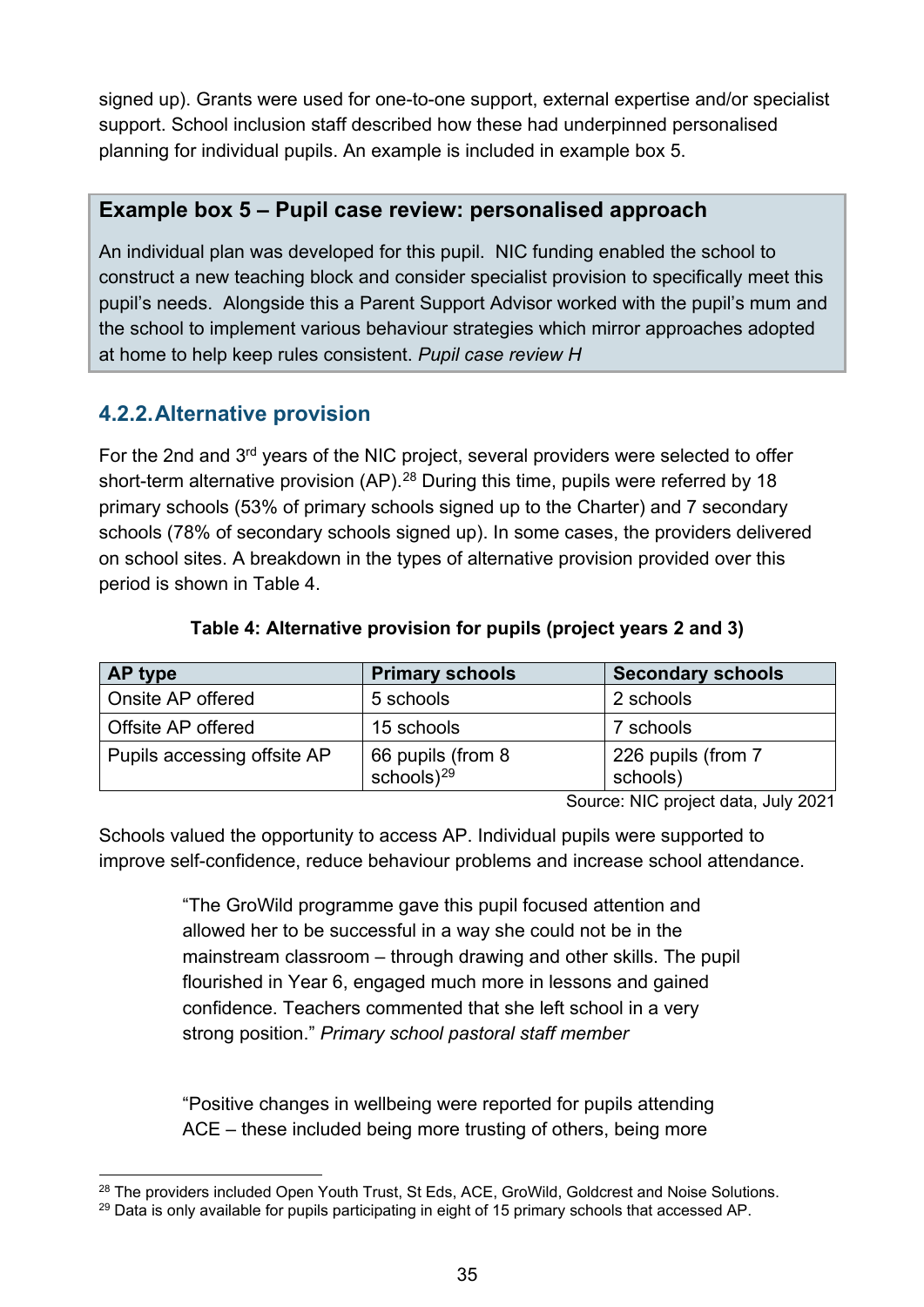settled at school, feeling happier and being more confident." *Secondary school pastoral staff member*

Several school stakeholders said that the off-site 6-week AP courses were often too short. Whilst short-term improvements were observed for pupils, this was not always sustained when they were back in school. In one case, the school inclusion champion referred the same pupil 3 times to ensure that they benefited from a longer period of support.

> "One of our pupils accessed Grow Wild three times as the 6-week programme on its own was not sufficient to support the pupils we are referring". *Secondary Pastoral Manager*

Pupils were also better prepared for full integration back into mainstream learning when AP providers offered ongoing engagement and follow-up.

Building on the feedback regarding off-site 6-week AP courses in the 4th year, the NIC project team re-focused the funding to support more in-school (rather than out-of-school) AP opportunities. This change was intended to enable pupils to benefit from the AP whilst also supporting pupils back into mainstream provision. This, it was hoped, would achieve more sustainable pupil benefits.

8 schools received 4th year on-site AP grants. Examples included dedicated spaces onsite; nurture and therapeutic support; outdoor bushcraft, forest school activities; and vocational opportunities. Reciprocal arrangements with other schools were also included in some of the funded activities. One school with existing in-house provision identified significant outcomes for pupils:

> "Without the nurture centre [a dedicated space for pastoral support on-site at school], this pupil would have been in out-of-school provision. It boosted the boy's confidence, he engages with a wider range of teaching staff than before." *Primary inclusion manager.*

#### <span id="page-35-0"></span>**4.2.3.Family support**

The NIC project funded the Benjamin Foundation to offer families a bespoke "Pathways to Inclusion" plan. <sup>[30](#page-35-1)</sup> This offered a joined-up approach to support pupils at risk of exclusion and helped to facilitate communication between pupils, parents and schools. Each plan included a mix of coaching for parents, counselling sessions with pupils (around 6 half-hour sessions per pupil), home visits, multi-agency meetings and signposting to other support.

Referrals were made by schools to support individual pupils at risk of exclusion. By December 2020, a total of 204 pupils and their families had been referred from 30

<span id="page-35-1"></span><sup>&</sup>lt;sup>30</sup> Benjamin Foundation is a charity that provides accommodation and emotional well-being support for children and young people across Norfolk and Suffolk.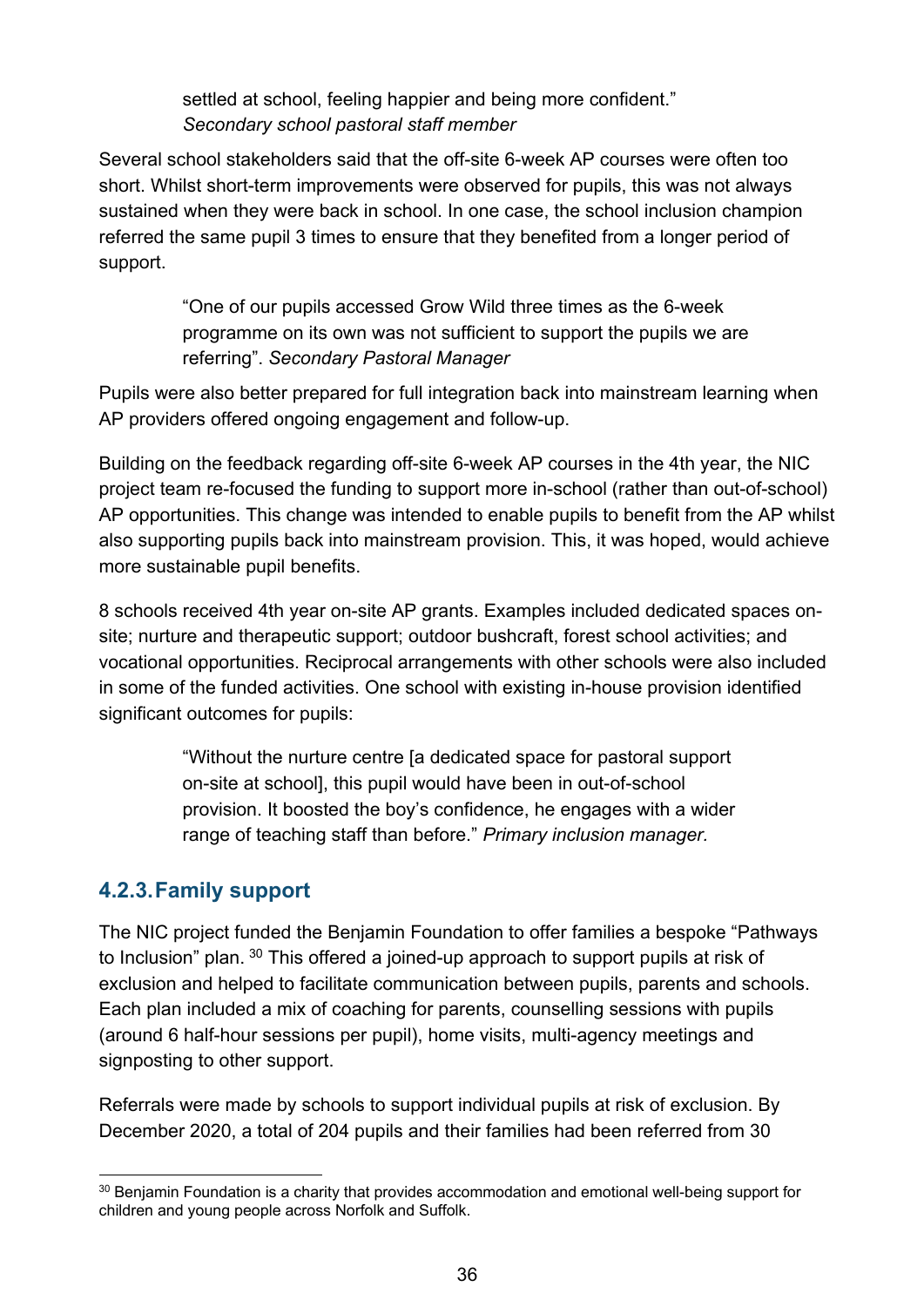different schools. As of December 2020, 170 were recorded as closed and of these 133 were regarded as successful interventions.<sup>31</sup>

Schools, parents, and pupils were positive about the outcomes being achieved through Benjamin Foundation support:

> "Benjamin Foundation have been amazing, I would just like there to be lots more. We've had very positive results from them." *Secondary school head of year*

The family support workers tailored counselling and support approaches to the individual pupil and family needs. Examples of outcomes for pupils are provided in example box 6 overleaf.

## **Example box 6 – Benefits of family support**

The sessions gave this pupil an opportunity for some one-to-one attention, someone to listen to him and some quiet time away from his class. His teacher commented that she "didn't know what the family support worker did during the sessions, but he came back to class a much more relaxed and happier boy". Pupil case review J

This pupil was receptive to the support, reflective and took on board strategies well. The school SENCO commented that he was not coming to the attention of everyone anymore and that he had been stopped in his trajectory towards exclusion – "definitely not at much risk now". At home, his mum commented that he can now explain how he is feeling and why. *Pupil case review D*

Factors critical to success included: a focus on developing relationships; providing emotional wellbeing support for young people; facilitating communication between key players; adapting to individual circumstances and having the Nurtured Heart Approach at the centre of the support delivered.<sup>[32](#page-36-1)</sup>

> "I have built a good relationship with mum who struggles to remain positive at times. Advising her on managing her anxieties and stress levels, and generally being an ear to listen to her concerns." *Family support worker*

> "This taught me how to do things differently – provided me with new strategies to managing the kids at home. It also provided me with the

<span id="page-36-0"></span> $31$  23 families failed to engage, 2 were excluded, 3 moved out of catchment, 1 young person failed to engage and 6 were found to be unsuitable referrals.

<span id="page-36-1"></span> $32$  The Nurtured Heart Approach $\circledR$  (NHA) is a philosophy for creating healthy relationships with the people in your life. Originally created by Howard Glasser in 1992, NHA approach focuses on individual skills and qualities and promotes 'inner wealth', looking at what is right rather than what is wrong, and ensuring clarity of rules and consequences.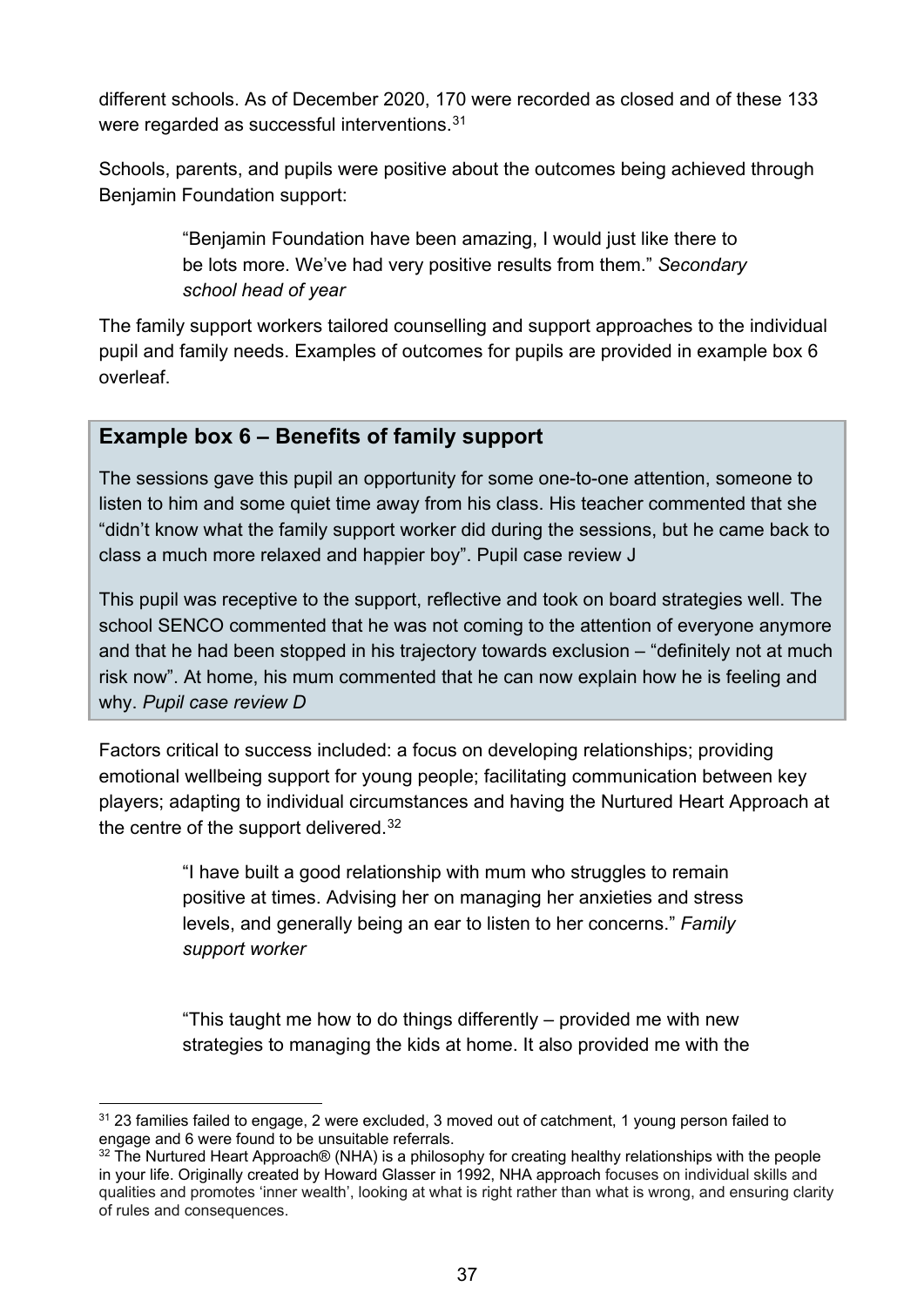opportunity to meet new people and talk to others in a similar situation." *Parent*

Pupils, parents and some school staff also expressed a desire for the family support provided by the Benjamin Foundation to be longer-term than that offered via the NIC (which included around 6 half-hour counselling sessions for pupils). This is highlighted in the following quote from a parent:

> "The key thing I would like done differently is the amount of time available – I think there should be more hours available so that it can go further." *Parent*

The delivery of family support was impacted during periods of national lockdown due to the COVID-19 pandemic. In a couple of cases, schools and family support workers said they would be back to square one once they were able to begin face-to-face engagement again. This was because being at home during lockdown impacted negatively on the pupils' mental health and gave mixed messages about requirements to attend school.

## **4.3. Pupil transition**

A key principle of the Charter was a commitment to share information across schools to support pupil transition from primary to secondary school (and other transition stages). It underpinned the maintenance of inclusive approaches and helped prevent potential disengagement over this period of change for pupils. The NIC project funded a transition project manager for Norwich who facilitated the following:

- Development of a Common Transfer Document (CTD). This enabled efficient sharing of sensitive information about pupils going from primary to secondary school.
- Introduction of consistent safeguarding software across schools.
- Training for staff and pupil peer mentors for Year 7 pupils in secondary schools.
- Inter-school visits for teachers from secondary to primary and vice versa to help them understand the curriculum and learning across transition years.
- An agreed transition week across schools for all transition activities to take place.
- Curriculum bridging lessons and materials for Maths and English to help pupils prepare for transition.
- Young Minds an initiative providing support for families and staff development to improve resilience for targeted Year 6 pupils in primary school.

Table 5 shows the numbers participating in each activity.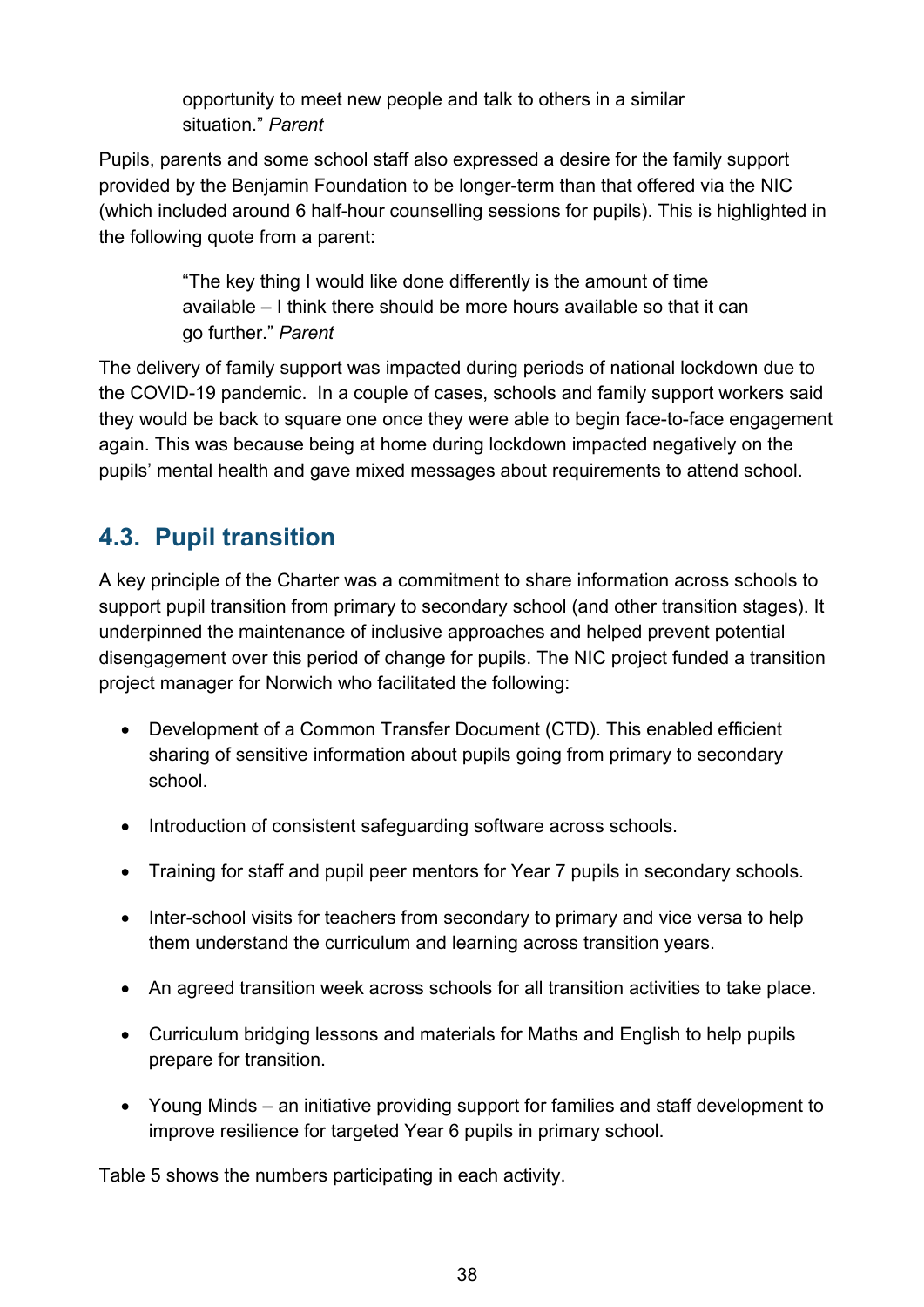| <b>Transition Activity</b>                   | <b>Number of</b><br>primary<br>schools<br>participating | <b>Proportion</b><br>of Norwich<br>primary<br>schools<br>signed up to<br>the NIC | <b>Number of</b><br>secondary<br>schools<br>participating | <b>Proportion</b><br>of Norwich<br>secondary<br>schools<br>signed up to<br>the NIC |
|----------------------------------------------|---------------------------------------------------------|----------------------------------------------------------------------------------|-----------------------------------------------------------|------------------------------------------------------------------------------------|
| <b>Common Transfer</b><br>Document           |                                                         |                                                                                  | 6                                                         | 67%                                                                                |
| Consistent safeguarding<br>software          | 31                                                      | 91%                                                                              |                                                           |                                                                                    |
| Training for staff and<br>pupil peer mentors |                                                         |                                                                                  | 8                                                         | 89%                                                                                |
| Inter-school visits for<br>teachers          | 14                                                      | 41%                                                                              | 5                                                         | 56%                                                                                |
| Curriculum bridging<br>lessons and materials | 5                                                       | 15%                                                                              | 3                                                         | 33%                                                                                |
| <b>Young Minds</b>                           | 9                                                       | 26%                                                                              |                                                           |                                                                                    |

### **Table 5: Transition activities – numbers participating**

Source: NIC project data, November 2020

Base: 34 primary schools signed up to the NIC and 9 secondary schools signed up to the NIC in November 2020. Note: there are 36 primary schools and 9 secondary schools in Norwich.

Some important pieces of work planned for delivery during the summer term 2020 were delayed (because of the COVID-19 pandemic) and adapted. Young Minds, peer mentoring, curriculum bridging resources and transition week activities were reformulated through virtual options. The NIC project also accessed and allocated summer activities for those children at risk of disengaging with the school at the transition point. Examples included summer tutoring, food and family activities.

There was positive engagement from schools with transition activities, with continued engagement during the lockdown period. Feedback was positive and demonstrated interest from the schools to continue to develop and embed transition practices.

> "Transition is on the agenda in a way that it wasn't before – schools are thinking about what transition looks like and that it is more inclusive than just one person doing it." *Transition Project Manager*

The example box 7 below outlines some achievements from the transition work.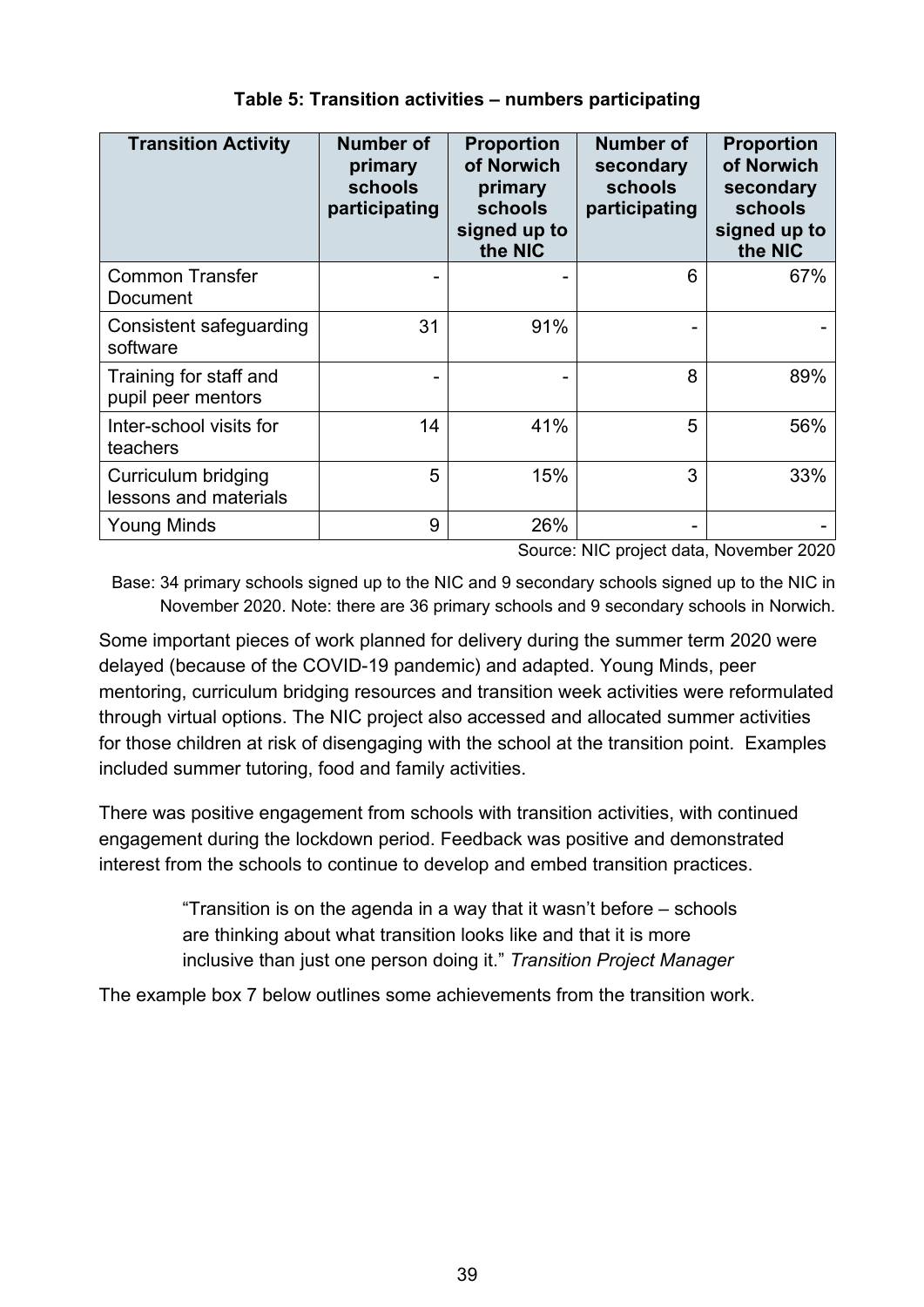## **Example box 7 – Transition activities: achievements**

[Source: Norwich OA secondary headteachers summary report, November 2020]

- More coordinated and positive experiences for pupils and parents through:
- 1. One day for transition across Norwich Schools, rather than lots of different days.
- 2. Streamlining open evenings, careers options, virtual tours.
- 3. Common information sharing.
- The CTD was used to support Year 6 to Year 7 transition. Schools said it enabled them to share and disseminate information well in their schools.
- Teachers participating in the English curriculum bridging project reported that resources were well-differentiated across pupil needs and easy to use. Secondary schools said the project worked well for pupils and one school provided data showing pupils had engaged well with the bridging topic.
- Teachers said the summer tutoring interventions had a positive impact on both the academic achievement and wellbeing of participating pupils. However, engagement was low with many pupils failing to continue their programme.
- Summer schools for Year 6 pupils helped to settle the new cohort and teachers said it was better than a short transition day.

There was some inconsistent communication within schools regarding transition:

"Transition is one of these things handled by a great number of people and they never talk to each other." *NIC project stakeholder*

This did, at times, limit opportunities for schools to engage fully in transition activities. The Transition manager also said it could be difficult to get schools to think about transition as an all-year agenda. These difficulties were exacerbated during the COVID-19 pandemic as schools necessarily focused on vulnerable pupils, home learning and post-lockdown arrangements.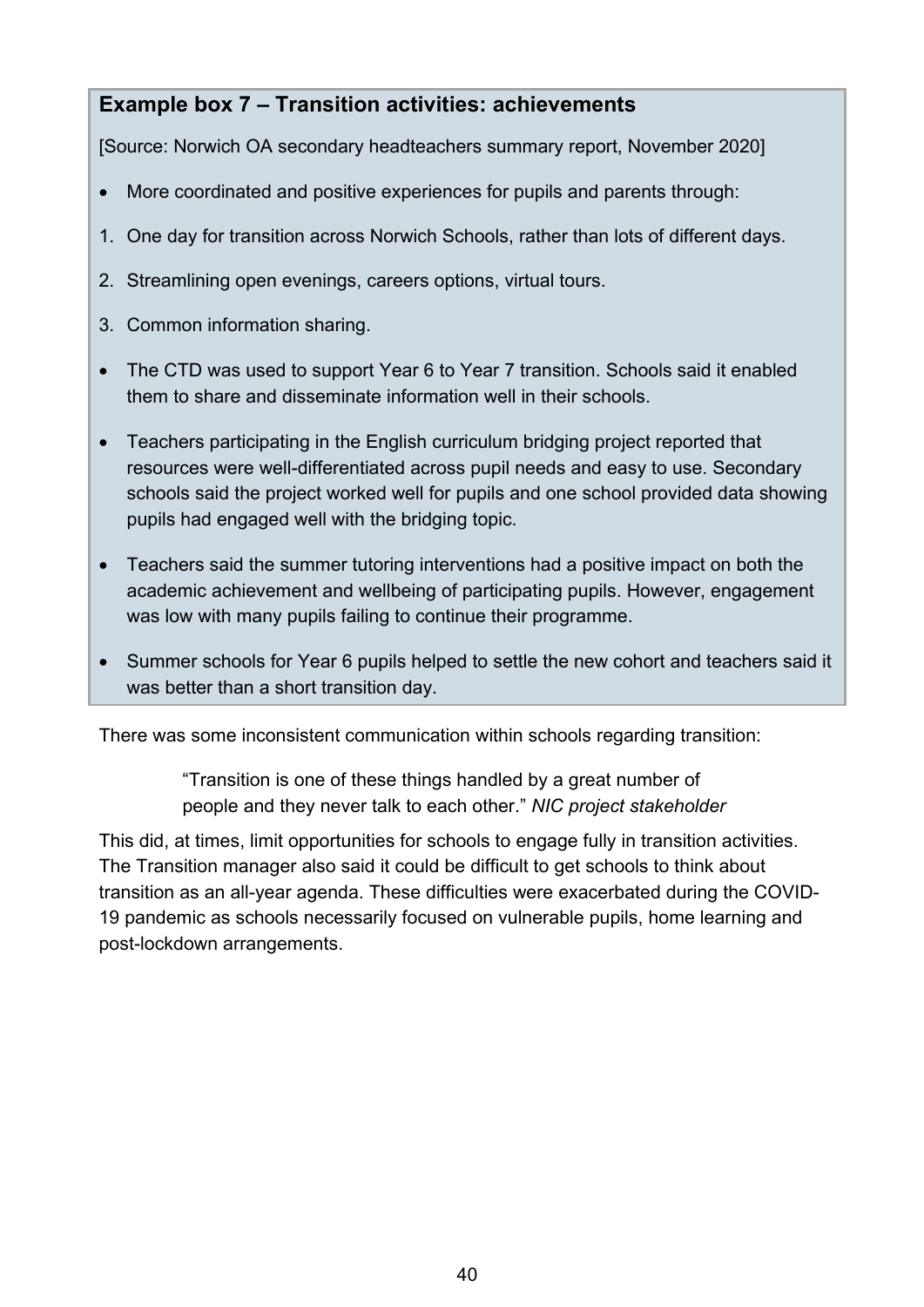# **5. Outcomes from the NIC project**

This chapter outlines evidence of the perceived outcomes achieved from the NIC project. This is in relation to:

- Reducing suspensions and permanent exclusions (the Norwich OA target).
- Intended outcomes for schools, families and pupils (see NIC project Logic Model in Appendix B).
- Unit costs for each element of the NIC project.

As discussed in Section 1.3.1, the planned analysis to quantitatively assess the impact of the NIC project on suspensions and permanent exclusions could not be completed. Preliminary work identified several challenges for interpretation of comparative data. Additionally, the data was disrupted by the COVID-19 pandemic. We cannot comment on the impact of the COVID-19 pandemic on behaviours. As a result the findings presented on NIC project outcomes are ascertained primarily through qualitative research and project management information.

## **Key Findings: Overall outcomes resulting from the NIC project**

- It is not possible to quantifiably attribute changes in suspensions and permanent exclusions to the NIC project. Senior school leaders reported that improved school inclusion practices and coordinated approaches to managed moves (introduced through the NIC project) had resulted in fewer suspensions and permanent exclusions.
- Inclusion staff and senior leaders believed that whole-school changes and staff development led to considerable a change in school culture and ethos, evident in calmer environments and lower levels of disruption.
- Parents and school stakeholders identified some improvement in parenting approaches and in the relationship between schools and parents.
- The combination of interventions funded through the NIC project were reported as having enabled pupils to develop confidence, improve behaviour and well-being, and re-engage with learning. Several individual pupil stories supported the link between these positive outcomes and the avoidance of suspensions or permanent exclusions.

## **5.1. Reducing suspensions and permanent exclusions**

Due to COVID-19 we cannot say whether the NIC project has met its target of reducing suspensions and permanent exclusions by two-thirds by school year 2020 to 2021. To provide a wider context, however, the following discusses data for exclusions nationally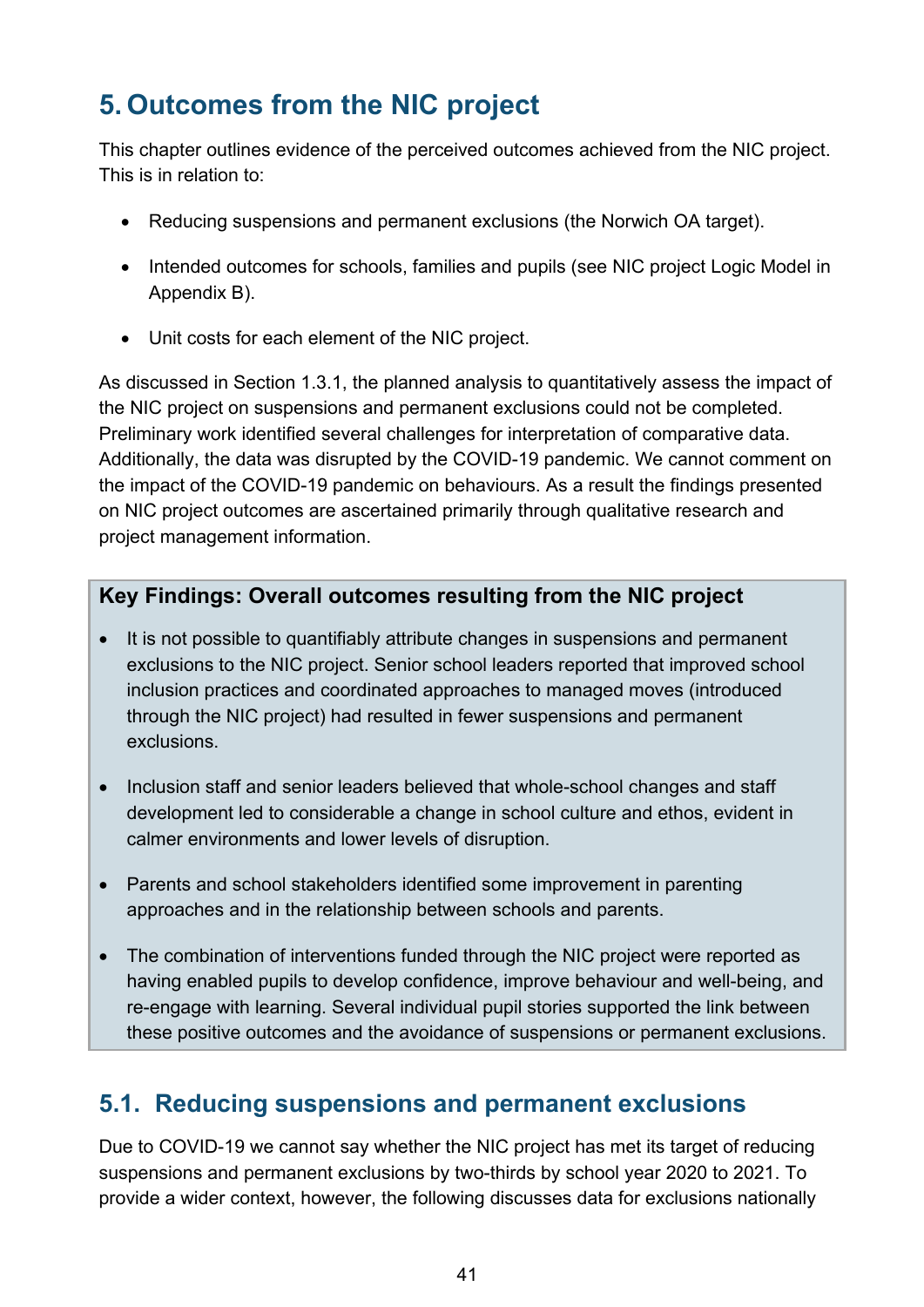and in Norwich for the 3 full school years prior to data being affected by the COVID-19 pandemic.

Nationally, between school years 2016 to 2017 and 2018 to 2019, permanent exclusions were constant at around 10 per 10,000 pupils (permanent exclusions rate of 0.1). However, suspensions rose from 476 per 10,000 pupils (suspension rate of 4.76) to 536 per 10,000 pupils (rate of  $5.36$ ).  $33$ 

During the same period, in Norwich there was a reduction in the number of permanent exclusions, but a rise in suspensions. Specifically:

- Permanent exclusions rate reduced from 36 per 10,000 pupils (permanent exclusions rate 0.36) to around 21 per 10,000 pupils (rate of 0.21).
- Suspensions rose from 610 per 10,000 pupils (suspension rate of 6.10) to 974 per 10,000 pupils (rate of 9.74).

However, these should be treated with caution due to the smaller headcount in Norwich. Table 6 shows the number of pupils who were suspended or permanently excluded within the Norwich Local Authority.

|  |  | Table 6: Suspensions and permanent exclusions in Norwich schools 2016 to 2019 |
|--|--|-------------------------------------------------------------------------------|
|--|--|-------------------------------------------------------------------------------|

| <b>Measure</b>                 | 2016 to 2017 | 2017 to 2018 | 2018 to 2019 |
|--------------------------------|--------------|--------------|--------------|
| Number of permanent exclusions | 61           | 33           | 36           |
| <b>Number of suspensions</b>   | 1023         | 1126         | 1683         |
| <b>Headcount in Norwich LA</b> | 16.770       | 17,038       | 17.276       |

Source: Suspensions and permanent exclusions in England (Academic years 2016 to 2019). Retrieved from: https://explore-education-statistics.service.gov.uk/find-statistics/permanent-andfixed-period-exclusions-in-england/2019-20

Note: Contains all school types (primary, secondary and special).

In the first year of the NIC project (school year 2018 to 2019) several schools saw an increase in suspensions. Some senior leaders said this reflected a tightening of behaviour policies which have also been more consistently applied.

> "There is a notable increase in the number of FEX instances … as we continue to drive up high standards of behaviour in the academy and reduce instances of low-level disruption to continue raising standards of high-quality teaching and learning." [34](#page-41-1) *Secondary senior leader.*

"The school behaviour policy changed significantly, which enforced high expectations of all pupils. This change led to an initial spike in

<span id="page-41-0"></span><sup>33</sup> Suspensions and permanent exclusions in England (gov.uk). Retrieved from: https://explore-educationstatistics.service.gov.uk/find-statistics/permanent-and-fixed-period-exclusions-in-england/2019-20

<span id="page-41-1"></span> $34$  Schools often use the term fixed-term exclusions (FEX) to mean suspensions.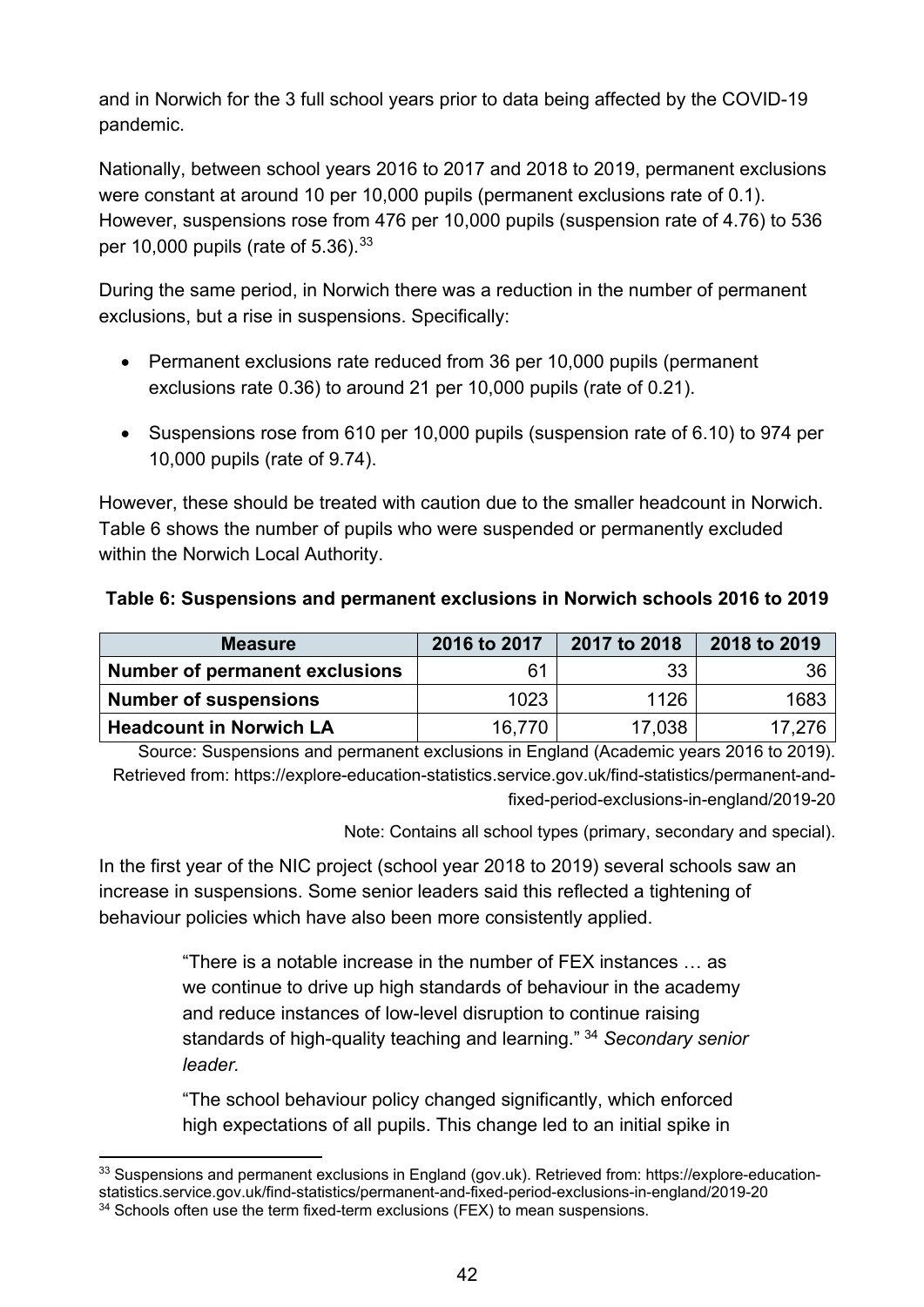exclusions as pupils adjusted to the new expectations." *Secondary senior leader.*

However, in Autumn Term 2019 (the 2<sup>nd</sup> year of the NIC project and before the COVID-19 pandemic) there was a reduction in the number of suspensions in Norwich schools when compared to Autumn Term 2018. School leaders reported improved behaviour around school led to this reduction. They said this was enabled through the internal inclusion practices they had developed in line with the Charter, and the coordinated approaches taken to managed moves.

> "We have seen consistently declining FEX and PEX.<sup>[35](#page-42-0),[36](#page-42-1)</sup> This has resulted from our use of the Pivotal approach and a "repair" culture, the introduction of a funded SEMH mentor, and the increased use of external agencies such as the Benjamin Foundation. Collaboration between schools to avoid fixed-term exclusions also made a key difference." *Secondary headteacher.*

> "In 2018/19 the school began the close work with other Norwich secondary schools and suspended pupils to other schools instead of FEXing them. This, combined with a consistent behaviour policy, has reduced FEX figures further." *Secondary inclusion champion.*

"We have had no PEX in the last three years, and only five children have been subject to FEX this year. We have a bigger toolkit for preventing exclusions, are more open to managed moves and feel supported through the community and networking." *Primary headteacher.* 

The Local Authority has also credited the coordinated approaches with reducing the number of harder to place children, and therefore exclusions.

> "There are fewer hard to place children that the access panel deals with now – it has improved an awful lot; and prior to COVID there was an overall decrease in exclusions across Norwich". *Local Authority representative*

## **5.2. School outcomes**

Intended outcomes from the NIC project for schools included the Charter being embedded as part of the school's approach, improved management of pupil behaviour and a multi-agency approach to working with pupils at risk of exclusion.

<span id="page-42-0"></span><sup>&</sup>lt;sup>35</sup> Schools often use the term fixed-term exclusions (FEX) to mean suspensions.

<span id="page-42-1"></span><sup>36</sup> PEX = permanent exclusions.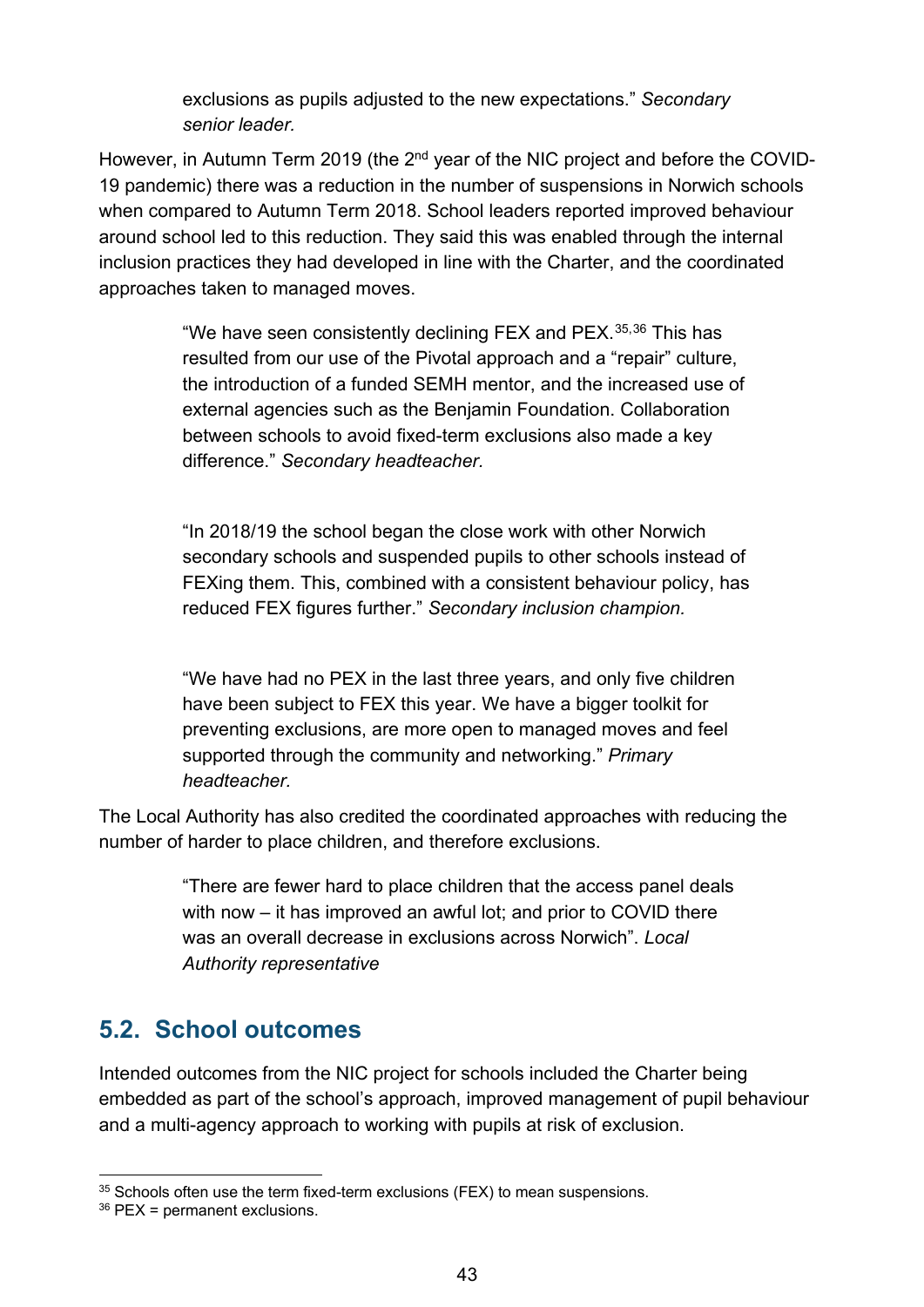Stakeholders commented on the considerable change in school culture and ethos resulting from the inclusive practices introduced through the NIC project. This included calmer environments, lower levels of disruption, and a greater focus on understanding and engagement with pupils.

> "Rather than reprimand, we help pupils to figure out what they can change – we have a set of strategies to use in the classroom, and clearly outlined next steps if they are not working". *Primary inclusion champion.*

"There are now lower levels of disruption in lessons, and misbehaviour in corridors and at social times has also decreased. Homework completion has increased." *Secondary inclusion champion.*

The inclusive ethos resulting from the whole-school changes and staff development delivered via the project underpinned school responses during the COVID-19 lockdowns. Inclusion staff said that specific inclusive practices were important to prepare for school closures (March to July 2020). Involvement with NIC interventions meant they were also aware of the inclusivity issues and well versed in approaches (such as Thrive and ELSAs) to support pupils and families.

As discussed in chapter 3, another important outcome resulting from the NIC project is improved collaboration and networking across schools. This has led to a more consistent ethos towards inclusion in Norwich and shared support for keeping pupils in education.

## **5.3. Family outcomes**

The NIC project intended to enable families to be more positive and confident specifically when supporting pupils with school attendance, engagement and transition. The Benjamin Foundation provided the family level interventions for the NIC project.

Parents and family support workers reported a positive change in parenting approaches resulting from parents' engagement with the family support provided.

> "The Nurtured Heart programme helped mum learn how to help her son come to terms with his emotions; and helped her realise she was not the only one struggling". [37](#page-43-0) *Family Support Worker*

<span id="page-43-0"></span><sup>37</sup> The Nurtured Heart Approach® (NHA) is a philosophy for creating healthy relationships with the people in your life. Originally created by Howard Glasser in 1992, NHA approach focuses on individual skills and qualities and promotes 'inner wealth', looking at what is right rather than what is wrong, and ensuring clarity of rules and consequences.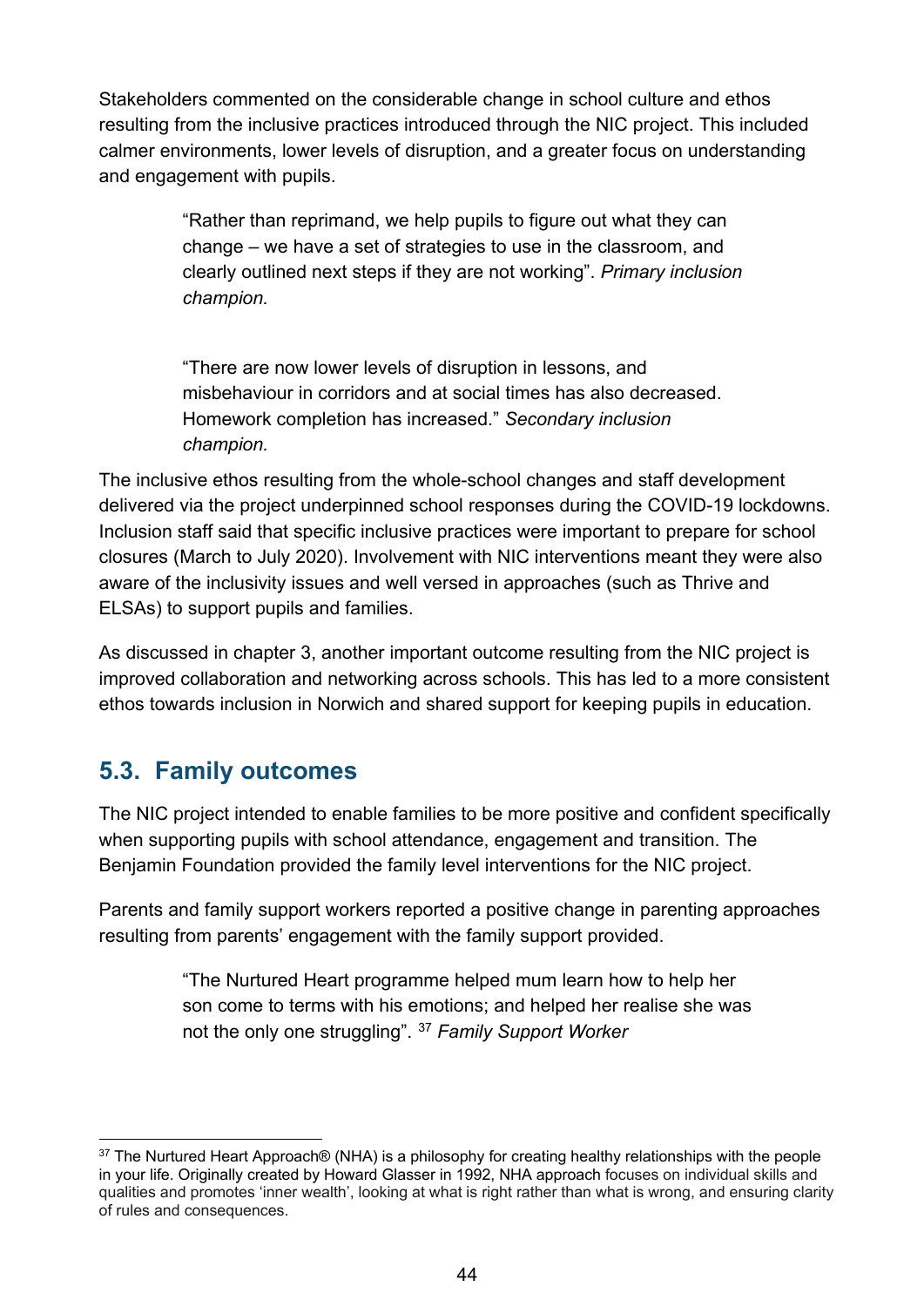"The Nurtured Heart approach has helped me to 'reset' as a parent, and realise, that when you get weighed down with lots of negative energy, taking a step back, you can see the positives." *Parent*

Additionally, school stakeholders reported that the new strategies put in place as part of the NIC project improved the relationship between schools and parents.

> "Parents who may in the past have been classed as difficult parents have now recognised that we put an awful lot of energy and love in to help their children succeed. We still get some saying we are not doing anything near enough for their child but there tend to be fewer of these." *Primary headteacher*

## **5.4. Outcomes for pupils**

The NIC project sought to enable more positive outcomes for pupils at risk of exclusion. This included pupils being more positive and confident at school, leading to improved engagement and educational performance. This, in turn, was intended to support a reduction in suspensions and permanent exclusions, including for pupils with SEND.

As highlighted in Chapter 4, the NIC project funded a series of interventions that have resulted in positive outcomes for pupils in terms of confidence and engagement at school. Training for teachers and support staff in restorative approaches (such as Thrive and Emotional Literacy Support Advisors (ELSAs)) have enabled staff to work with pupils in a reparative way, directly supporting their social and emotional needs. Through better understanding of pupils' needs and brain development, staff have guided pupils to reengage and move away from de-regulated behaviour.

Personalised planning approaches and individual pupil counselling (via the Benjamin Foundation's Pathways to Inclusion) directly supported individual pupils with, for example, anger management, emotional and well-being support. Opportunities provided through alternative provision developed pupils' confidence, trust, engagement and wellbeing.

School staff, pupils and parents highlighted a range of specific examples of how the amalgamation of these approaches have achieved change and outcomes for pupils. Example box 8 includes examples from pupil case reviews.

## **Example box 8 – Improved pupil engagement and behaviour**

The whole school inclusive approach, input from the pastoral manager and Thrive practitioner have been important in supporting changed behaviour, engagement in learning and safety awareness for this pupil. *Pupil Case Review A*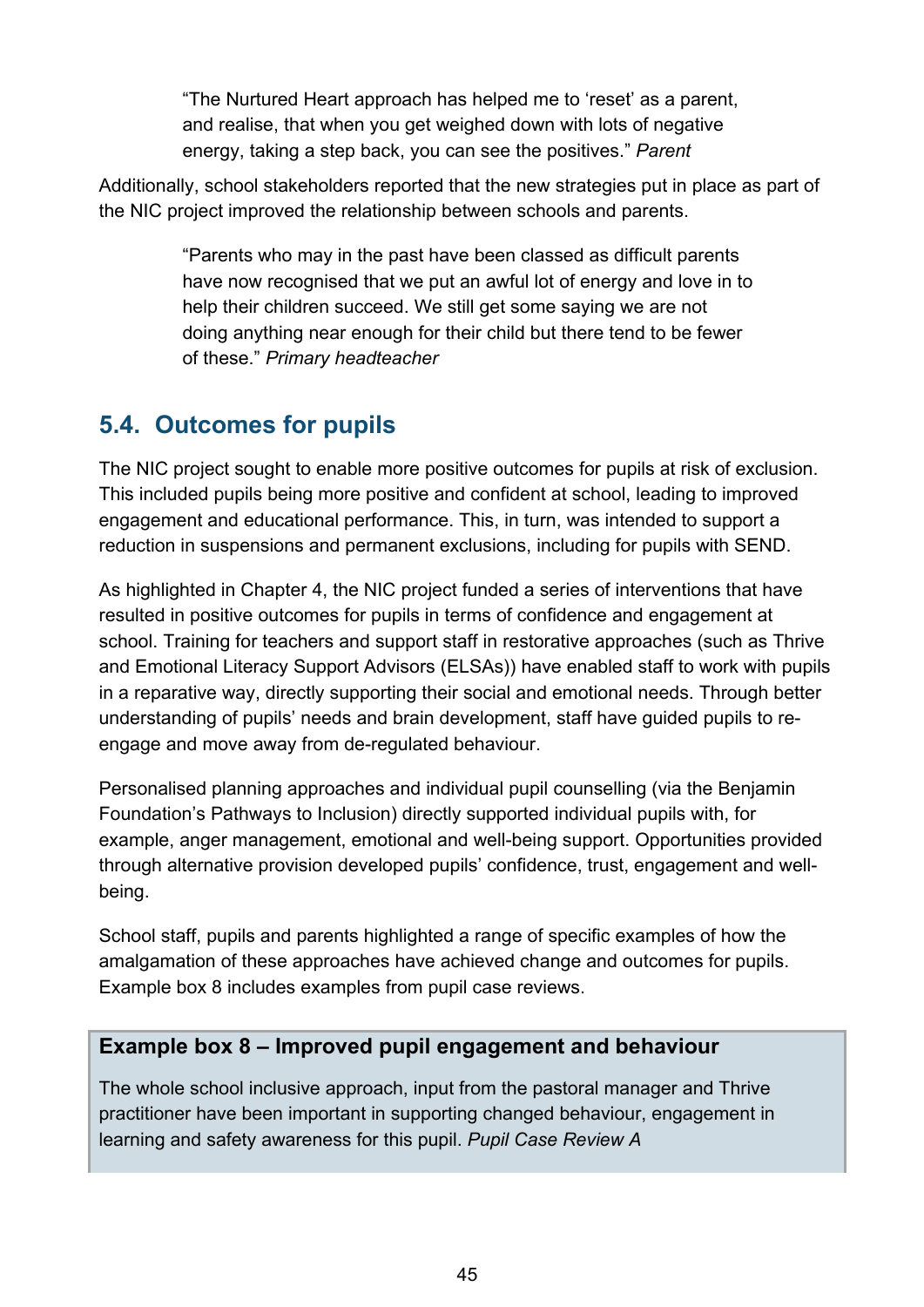The consistency of approach (an inclusive and restorative ethos) adopted by the Head of Year (who had ELSA training) and the family support worker (from Benjamin Foundation) were important factors in the effective support of this pupil – he had improved strategies for managing in class, was more engaged in learning and less disruptive. *Pupil Case Review E*

As shown in example box 9, several individual pupil stories also supported a link between these improved behaviours and engagement in learning with the avoidance of suspensions or exclusions. This is also seen in the quote below from one of the inclusion champions.

> "There are several pupils who would not be in school without the successful managed move or personalised plans that they had been able to put in place." *Secondary inclusion champion*

### **Example box 9 – Reducing suspensions and permanent exclusions**

According to pastoral staff, this pupil came "a huge distance" since Year 7. There was a significant reduction in behaviour incidents, with only one since September 2020 and no suspensions since early 2020. *Pupil Case Review A*

This pupil's behaviour in lessons and school improved over the period of support. The number of negative behaviour points and detentions received reduced considerably (from more than 100 behaviour points in the two months prior to Benjamin Foundation support to less than 40 in the 3 months over which support was delivered). There were subsequently no more suspensions (compared with 2.5 days in the two months prior) and the pupil received many more achievement points. *Pupil Case Review E*

This pupil was going down a path that could have led to exclusion. According to the inclusion champion, he was stopped in the trajectory towards exclusion. *Pupil Case Review D*

This Year 6 boy had several suspensions and was often very disrespectful to staff. Following support, he had no suspensions throughout Year 6. *Pupil Case Review I*

## **5.5. Unit cost analysis**

Total project funding for the first 3 years was £1,365,087. Whilst this was originally for expenditure up to July 2020, the COVID-19 pandemic (from March 2020) resulted in inevitable delays in planned project activity. Consequently, the project received rollover funding for delivery into the school year 2020 to 2021. In addition, a further £750,000 of funding was allocated for this 4th project year. The project team focused this funding and activity on responding to the impacts of the COVID-19 pandemic and developing approaches to maintain the inclusive practices achieved.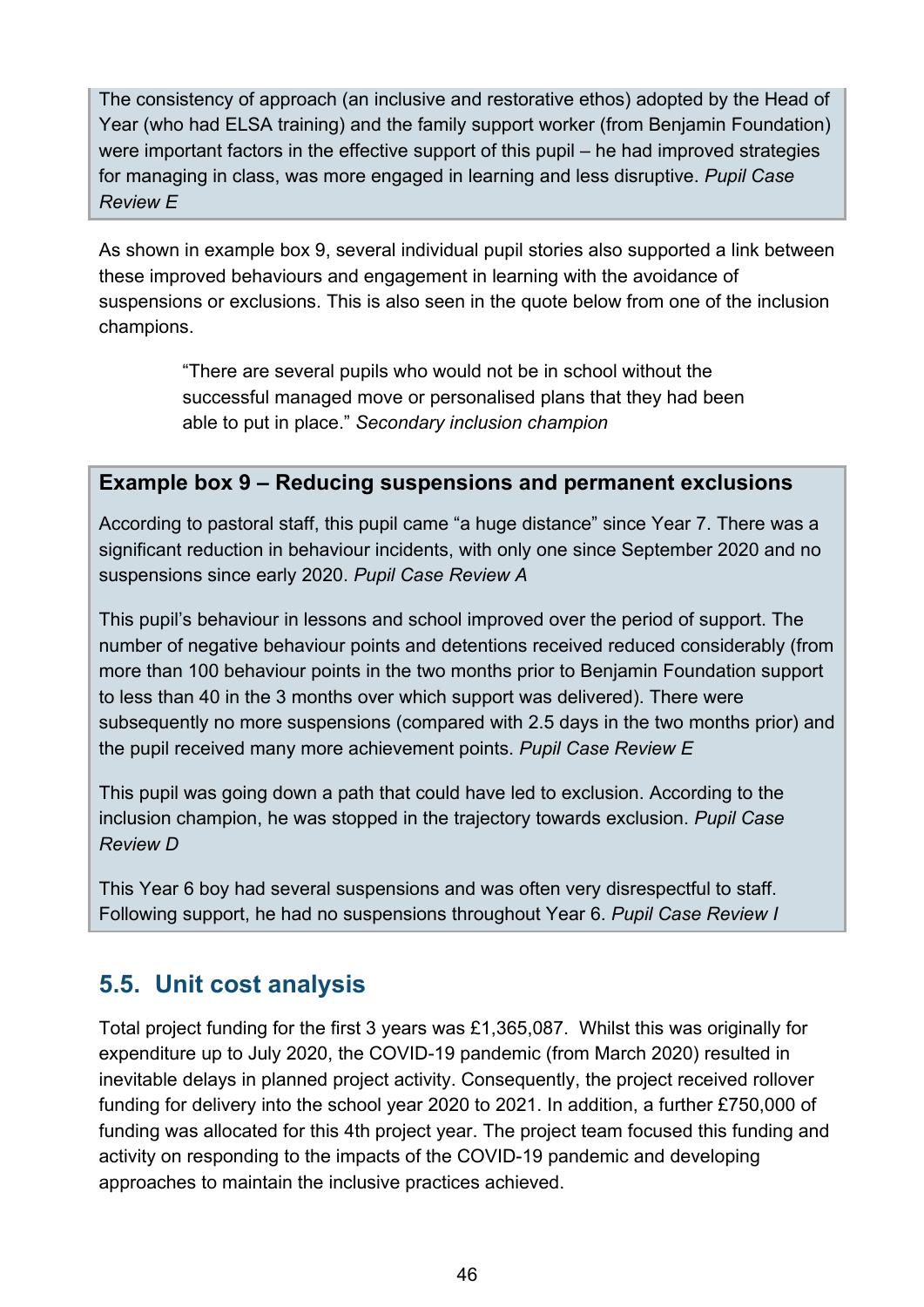Unit costs (cost of an intervention per school or pupil receiving it) were reviewed for elements of the project where data was available. Table 7 shows the numbers accessing NIC project activities and Table 8 shows the unit costs.

| <b>Project activity</b>                                                  | <b>Number</b><br>of primary<br>schools<br>accessing | <b>Number of</b><br>secondary<br>schools<br>accessing | <b>Number</b><br>of pupils<br>accessing | <b>Number of</b><br>families<br>accessing<br>(successful) | <b>Number</b><br>of staff<br>trained or<br>supported |
|--------------------------------------------------------------------------|-----------------------------------------------------|-------------------------------------------------------|-----------------------------------------|-----------------------------------------------------------|------------------------------------------------------|
| Project<br>management                                                    | 34                                                  | 9                                                     |                                         |                                                           |                                                      |
| <b>Charter On-Line</b><br><b>Assessment Tool</b>                         | 34                                                  | 9                                                     |                                         |                                                           |                                                      |
| <b>EPICs</b>                                                             | 10                                                  |                                                       |                                         |                                                           |                                                      |
| <b>Governor Training</b><br>& School Visit<br>Fund                       | 19                                                  | 5                                                     |                                         |                                                           | 27                                                   |
| <b>Inclusive Culture</b><br>Programmes                                   | 25                                                  | 6                                                     |                                         |                                                           |                                                      |
| <b>ELSAs</b>                                                             | 13                                                  | $\overline{2}$                                        |                                         |                                                           | 78                                                   |
| Alternative<br><b>Provision (Onsite</b><br>and Offsite)                  | 18                                                  | $\overline{7}$                                        | 292 (38)                                |                                                           |                                                      |
| <b>Inclusion Culture</b><br><b>Grant Fund</b>                            | $\overline{7}$                                      | 4                                                     |                                         |                                                           |                                                      |
| <b>Primary Exclusion</b><br><b>Intervention Fund</b><br>(Emergency Fund) | $\overline{7}$                                      |                                                       |                                         |                                                           |                                                      |
| <b>Parenting Support</b><br>Programmes                                   | 20                                                  | 4                                                     |                                         | 170 (133)                                                 |                                                      |
| <b>Behaviour Support</b><br>Programmes                                   | 14                                                  | $\overline{2}$                                        |                                         |                                                           |                                                      |
| Transition<br><b>Activities</b>                                          | 20                                                  | $\overline{7}$                                        |                                         |                                                           |                                                      |

**Table 7: Numbers accessing the NIC project activities**

Source: NIC project data, July 2021.

<span id="page-46-0"></span><sup>&</sup>lt;sup>38</sup> Pupil numbers are only available for offsite provision. The 292 pupils come from 15 schools.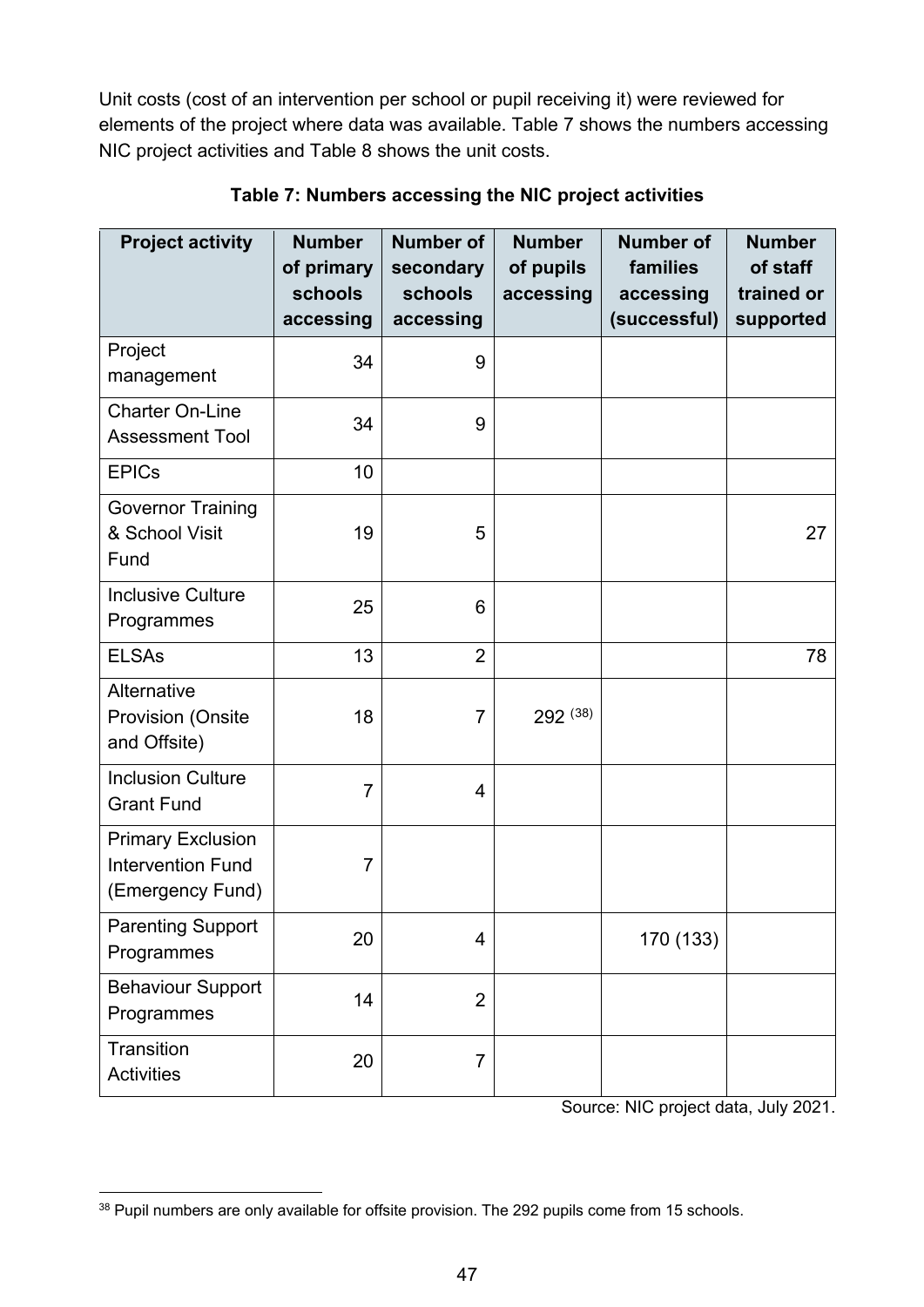Note: funding data is for project years 1-3, including spend rolled over to project year 4. Project spend between January to March 2021 is forecasted from December 2020.

| <b>Project activity</b>                                                  | <b>Funding</b> | Unit cost per | Unit cost per       | Unit cost per |
|--------------------------------------------------------------------------|----------------|---------------|---------------------|---------------|
|                                                                          |                | school        | pupil               | staff member  |
| Project management                                                       | £137,980       | £3,209        |                     |               |
| <b>Charter On-Line</b><br><b>Assessment Tool</b>                         | £35,000        | £814          |                     |               |
| <b>EPICs</b>                                                             | £82,124        | £8,212        |                     |               |
| <b>Governor Training &amp;</b><br><b>School Visit Fund</b>               | £6,026         |               |                     | £201          |
| <b>Inclusive Culture</b><br>Programmes                                   | £143,308       | £4,623        |                     |               |
| <b>ELSAs</b>                                                             | £27,170        | £1,811        |                     | £348          |
| <b>Alternative Provision</b><br>(Onsite and Offsite)                     | £255,558       | £10,222       | £496                |               |
| <b>Inclusion Culture</b><br><b>Grant Fund</b>                            | £134,202       | £12,200       |                     |               |
| <b>Primary Exclusion</b><br><b>Intervention Fund</b><br>(Emergency Fund) | £22,598        | £3,228        |                     |               |
| <b>Parenting Support</b><br>Programmes                                   | £212,857       | £8,869        | £1,252 to<br>£1,600 |               |
| <b>Behaviour Support</b><br>Programmes                                   | £84,710        | £5,294        |                     |               |
| <b>Transition Activities</b>                                             | £223,550       | £8,280        |                     |               |

## **Table 8: NIC spend and unit costs for initial 3-year funding (Expenditure March 2018 to July 2021) [39](#page-47-0))**

Source: NIC project data, July 2021.

Note: funding data is for project years 1-3, including spend rolled over to project year 4. Project spend between January to March 2021 is forecasted from December 2020.

<span id="page-47-0"></span><sup>39</sup> January to July 2021 forecast spend at December 2020.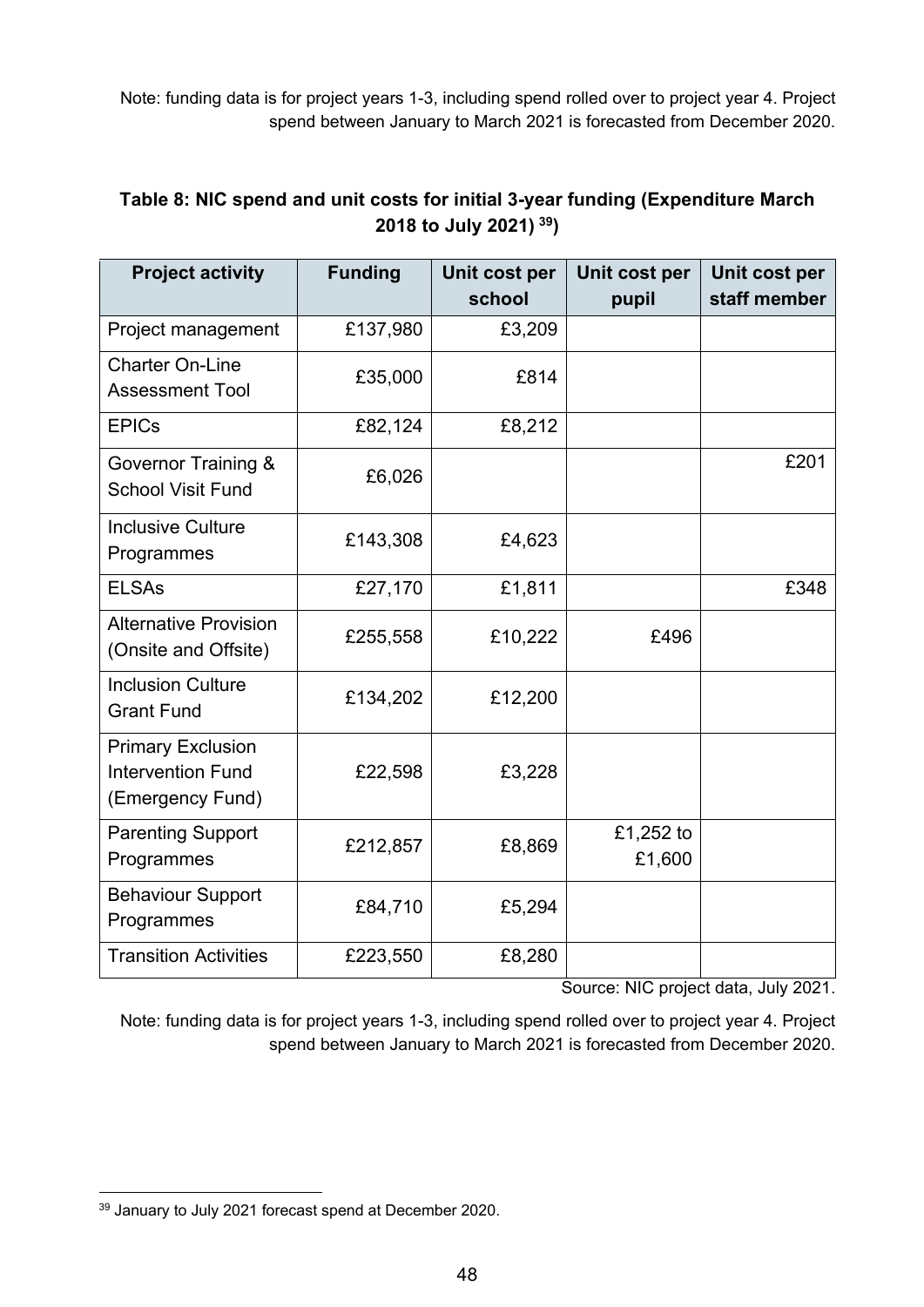## **5.5.1.Detailed breakdown of the unit costs**

The unit costs for the NIC are below. Unless otherwise stated they are the unit cost for the full project (3 years) rather than per year:

- **Project management has a cost of £3,200 per school accessing the NIC**. This would cover the administration, marketing, conference, and evaluation costs. It cost totalled £138,000 over the first three years. This represents just over £3,200 per school engaged (34 Primary and 9 Secondary schools in Norwich have signed the Charter), or £1,070 per school per annum.
- **The Charter has no direct unit cost for the OA.** Initially, there were no direct funded costs from the NIC project for the Charter itself. Indirect time costs are not factored into this analysis but would include time spent by school and LA stakeholders to engage with the NIC and attend network meetings.
- The online assessment tool has a unit cost of £814 per school accessing the NIC. In the fourth year, £35,000 was allocated to develop an online tool for schools to self- and peer-assess their schools progress towards meeting the Charter principles and improved inclusion. The unit cost is based on each school signed up
- **Inclusion Champions**: Most inclusion champions were not directly cost the NIC project. In the third (2019 to 2020) and fourth (2020 to 2021) years, funding was allocated for **EPICs** in primary schools. Ten schools were funded in the third year, with an average of just over £8,000 per school (£82,000 in total). Funding in the fourth year was allocated for 13 schools, an average of £12,000 per school (£150,000 in total).
- **Inclusion governors:** Training was provided for 27 inclusion governors across 24 schools in the second year of the NIC project (2018 to 2019), at a cost of just over £200 per governor.
- **Inclusive Culture Programmes**: These included several providers Pivotal, Thrive, Nurture Network and Achievement for All. They involved 25 primary schools and six secondary schools. In total just under £150,000 was allocated. In addition, some schools took up Inclusive Culture Grants (£134,000 in total) designed to support them to meet the principles of the Charter. Costs per school varied according to the package selected.
- **ELSAs**: £27,000 was allocated for ELSA training, communication and processes during the third and fourth project years. During 2019 to 2020, 48 teaching and support staff were trained as ELSAs in NIC schools. An additional 30 (from 15 NIC schools including 2 secondary) signed up by November 2020.
- **Alternative provision (AP):** £256,000 was allocated to onsite and offsite alternative provision over the first three project years. Costs varied with an average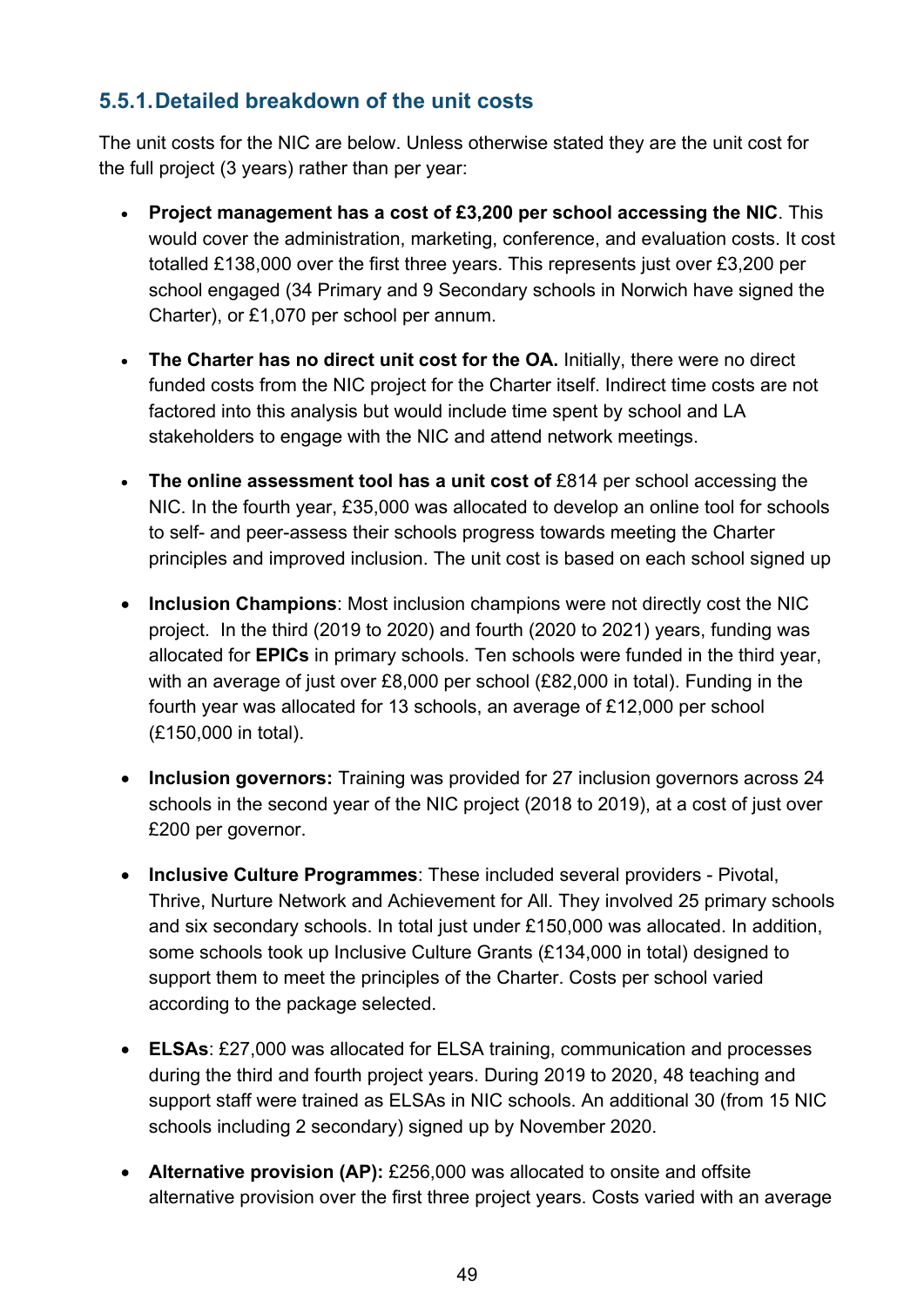of £10,000 per school (across 25 schools). We only have data for number of pupils accessing off-site provision from 15 schools, with unit costs averaging just under £500 per pupil.

- **Parenting support programmes:** 170 families were supported through the Benjamin Foundation Pathway to Inclusion programme, 133 were regarded as successful interventions. This gave a unit cost of £1,600 per pupil successfully supported.
- **Transition**: Around £225,000 was spent or allocated between 2018 to 19 and 2021 to 22 on transition activities.

Placing the pupil unit costs for AP and parenting support in context, the cost per year of a permanent exclusion was £12,007.<sup>[40](#page-49-0)</sup> More research would be required to check if these pupils would have become permanently excluded and whether they avoided this adverse outcome because of the NIC project interventions.

<span id="page-49-0"></span><sup>40</sup> Source: Unit Cost Database: Greater Manchester Combined Authority. 2019 prices. Accessed 1/9/21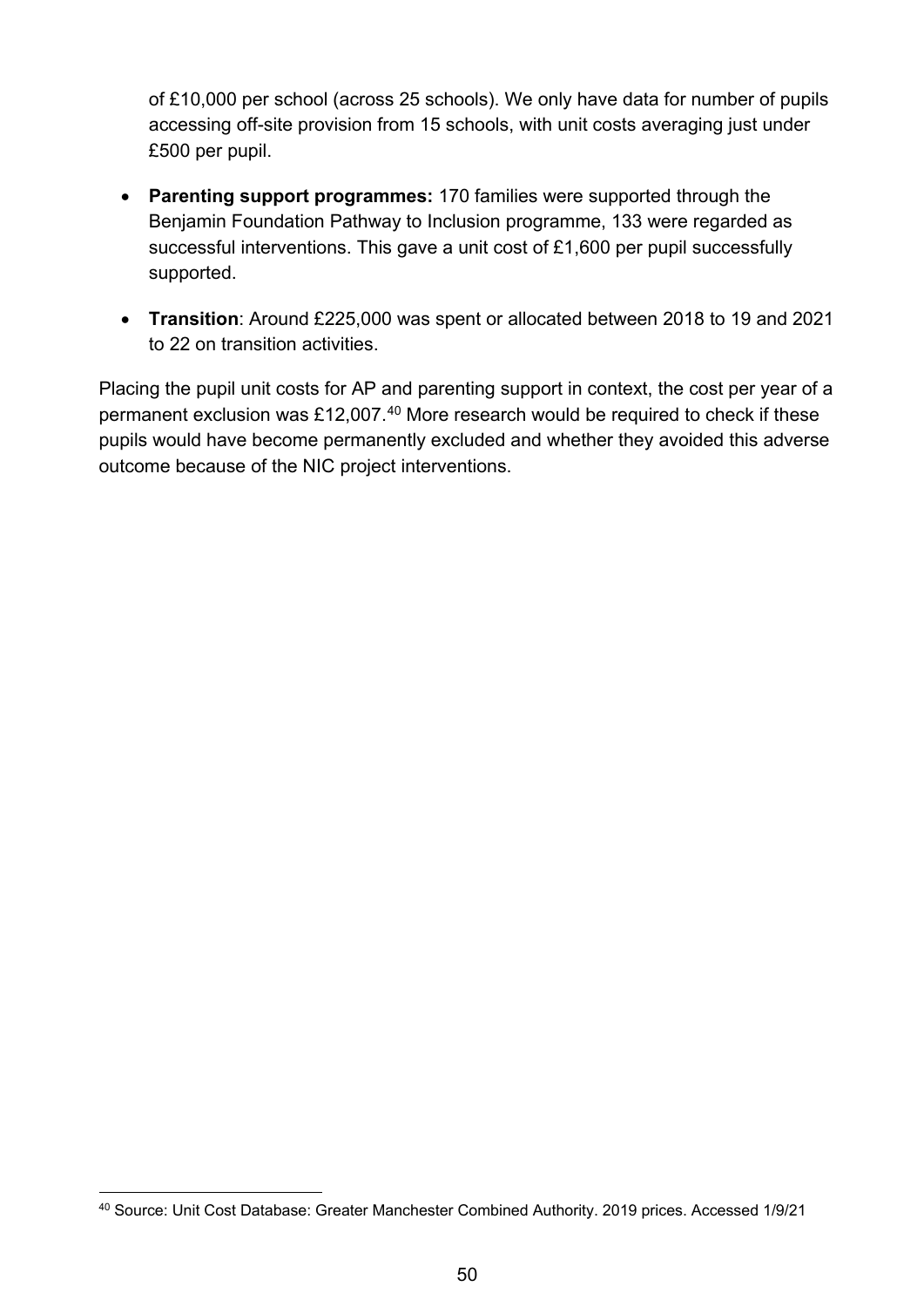# **6. Conclusions and considerations for replication**

## **6.1. Conclusions**

The Norwich Inclusion Charter provided a strong foundation for the NIC project. The agreed set of principles coupled with the collaborative structures put in place underpinned the change in inclusive practices across schools. The networks brought headteachers and senior leaders together for meaningful discussions and problemsolving. Funding was used to build capacity within schools to develop inclusive practices and for pupils and their families to access personalised support.

The NIC funding enabled access to a mix of interventions to meet individual school and pupil needs. Some elements evolved in response to trends identified through the NIC networks. This included a refocus of AP from offsite to onsite provision to support more sustainable pupil outcomes aligned with mainstream provision. Likewise, funding was introduced for EPICs when primary schools couldn't commit the resource needed for inclusion champions.

A range of activity was undertaken across primary and secondary schools to develop inclusive practices. These were generally steeped in:

- Building a culture of restorative approaches, moving away from punitive behaviour management policies towards understanding triggers and behaviours as an expression of need.
- Working collaboratively to solve problems around inclusion and help prevent pupils from getting to the point of permanent exclusion.
- Drawing on a range of strategies and interventions to develop personalised plans to help meet the needs of individual pupils.

Whilst considerable progress was made across many schools, others were at an earlier stage in their journey towards an inclusive ethos. A couple of Norwich primary schools had not yet engaged nor signed up to the Charter at the time of writing.<sup>[41](#page-50-0)</sup>

The COVID-19 pandemic delayed some planned NIC project activities. However, inclusive changes developed via the project also supported school responses to the COVID-19 disruptions.

Much of the progress and achievements arising from NIC supported strong conditions for sustainability. The development of an online self- and peer-assessment tool, focused on the Charter, aims to provide an accountability structure beyond the life of NIC project funding. Maintaining and sustaining inclusive activities was a significant theme built into

<span id="page-50-0"></span><sup>41</sup> Summer 2021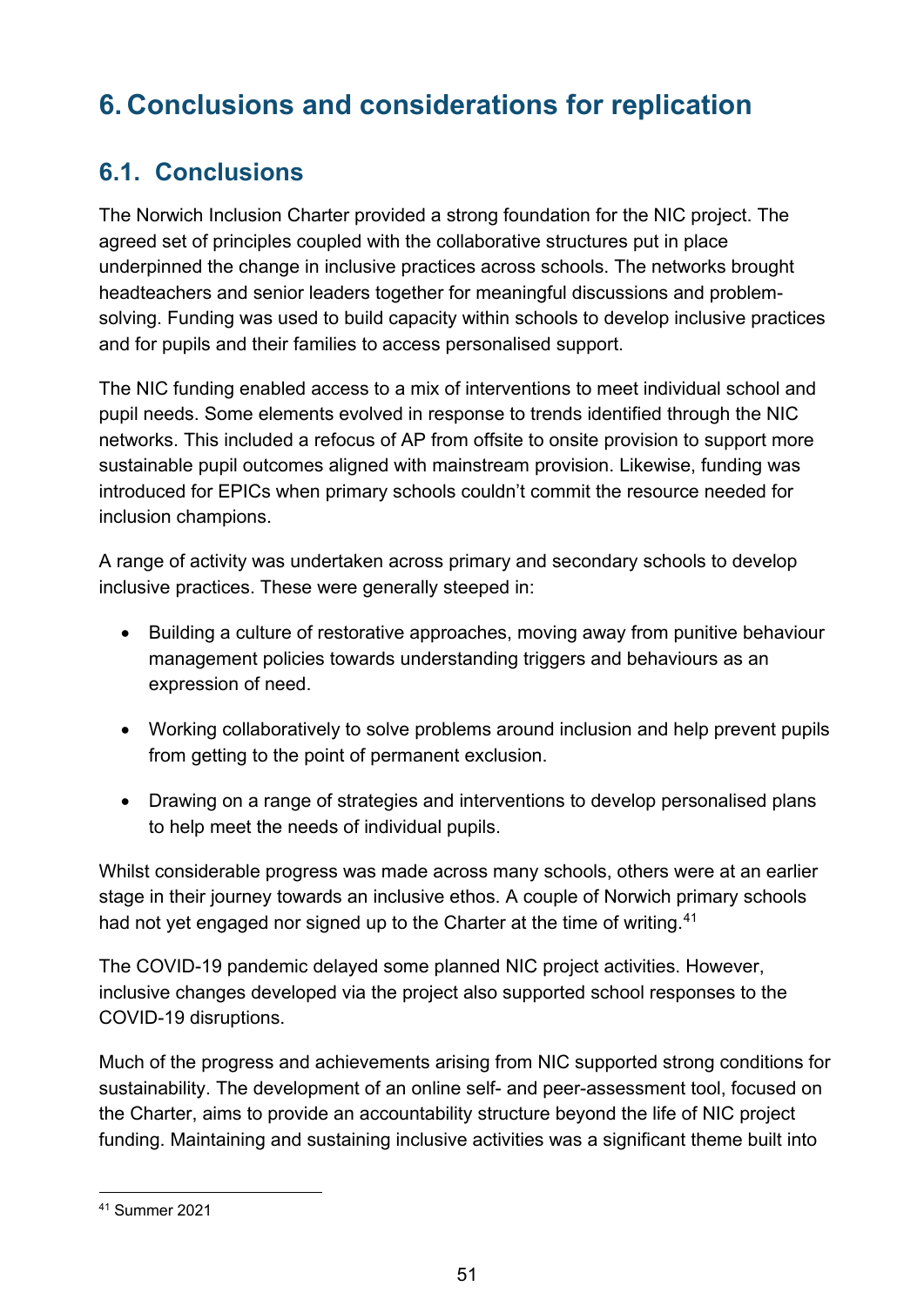the funding allocation process over fourth project year, particularly for the grants supporting in-school AP. Schools were required to plan effectively for sharing access to resources across partner schools; as well as how interventions would continue to operate after the funding period.

There is qualitative evidence that the NIC style of support across schools in a local authority can influence improved inclusion practices within schools. Improvements come from the greater partnership and collaboration, backed up by targeted interventions. There were encouraging signs in some schools that changes and improvements would be sustained and embedded for the longer term. However, resourcing of interventions would remain a challenge.

Unfortunately, it was not possible to address quantitatively whether the resulting changes from the NIC project generated a level of improvement greater than would otherwise be achieved. This is due to the constraints associated with conducting a more quantitative or experimental impact assessment. Nevertheless, qualitative evidence supports the view that suspensions and permanent exclusions would have been higher without the NIC project. Specific examples were given where pupils were retained within a school where they might have otherwise been excluded or moved to external AP. Collaborative work around managed moves resulted in better experiences for pupils and families.

## **6.2. Considerations for replication**

There were several successful core elements of the NIC model that could be considered for replication in other areas, including:

- **The Inclusion Charter:** school leaders to a set of agreed principles focused on inclusion and meeting pupil needs. This can then lead to proactive collaboration between schools around exclusion and managed moves.
- **Inclusion Champions:** Identify individuals to lead the inclusion agenda within each school; and to coordinate and work with counterparts in other local schools to share resources, problem-solve and support needs-led decision-making for pupils most at risk.
- **Networks:** Establish regular opportunities for inclusion-focused communication and collaboration amongst school leaders at the local level.
- **Independent facilitation role:** Identify (and fund) an individual(s) to manage and enable cross-school networks, decision-making, funding applications and support delivery of agreed programmes of activity.

In addition, **access to the NIC online assessment model** (or a version adapted to local needs) could enable schools in other areas to assess their existing inclusive practices and identify potential ways in which they can improve.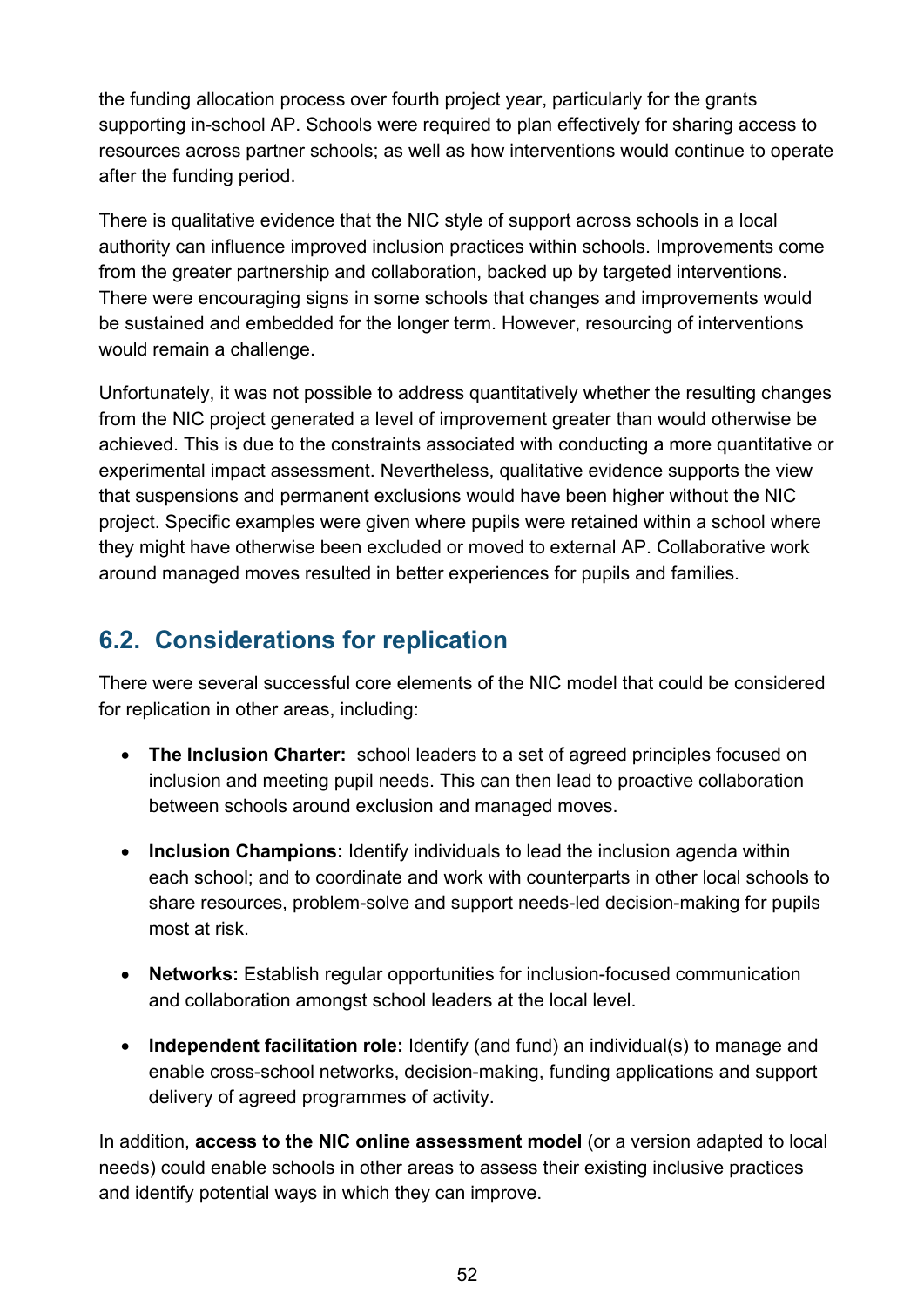Specific interventions and activities delivered as part of the NIC project have also supported more inclusive school practices; coordinated and positive engagement of pupils and families; improved pupil engagement and behaviour; and prevented pupil exclusions. Those that could be considered for replication elsewhere include:

- **Staff training in restorative and trauma-informed approaches** including, for example, Thrive practitioners and Emotional Literacy Support Assistants (ELSAs).
- **Development of AP opportunities on school sites** that can be aligned to supporting pupils back into mainstream provision. For example, dedicated nurture or therapeutic space; outdoor bushcraft and forest school activities; or vocational opportunities.
- **Family and pupil coaching** offering support for pupils at risk of exclusion, and facilitating communication between pupils, parents and schools.
- **Coordinated transition activities**, including agreed day and/or week across schools for transition events to take place; inter-school teaching staff visits; curriculum bridging activities for pupils; and effective sharing of sensitive information about pupils.

The collective school approach to internal/ external exclusions, where pupils are required to attend a neighbouring school for their suspension period, showed some promise in the NIC project. However, this is not DfE policy and further consideration is needed before it is implemented elsewhere.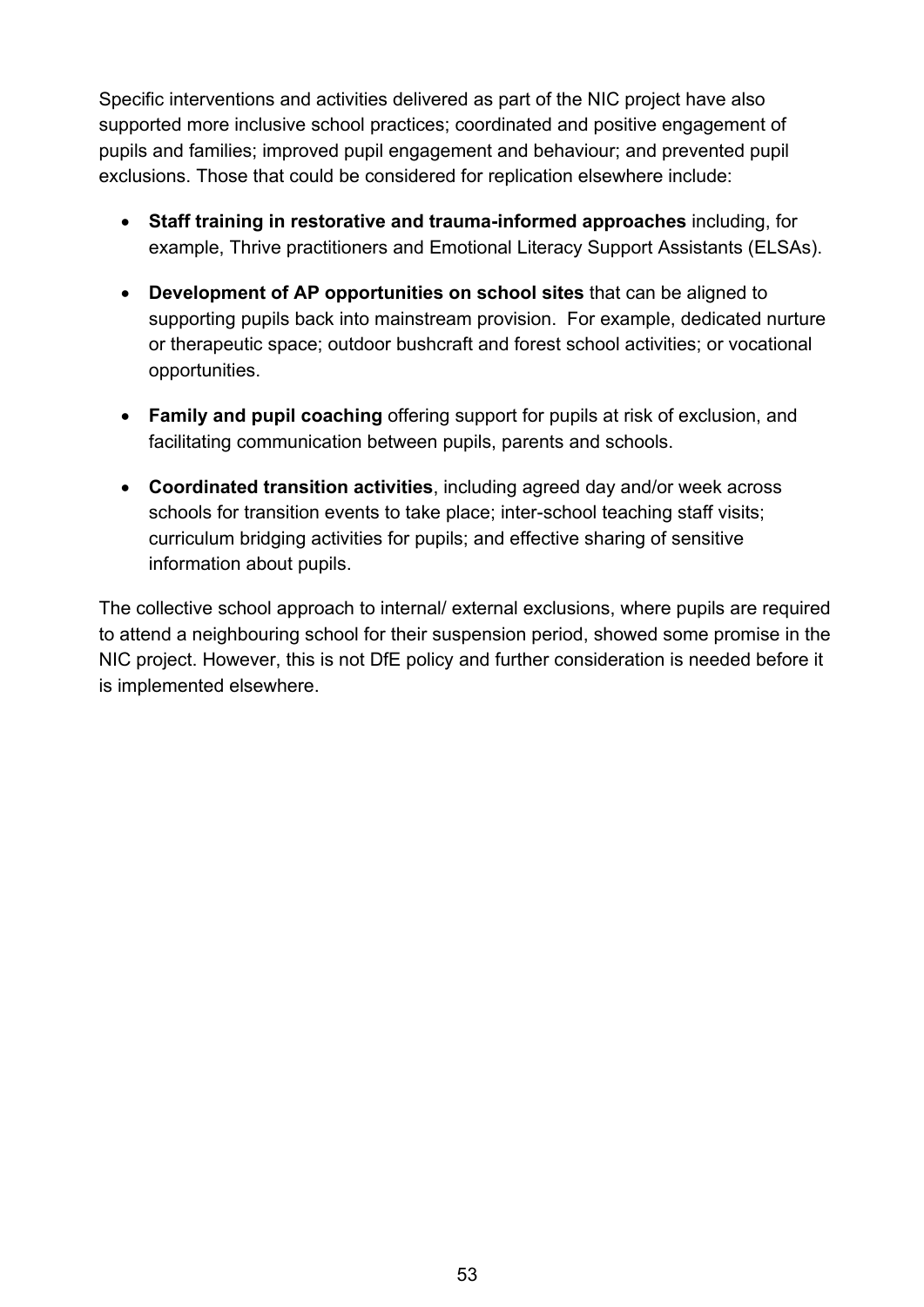# **Appendix A: The Original Norwich Inclusion Charter**

**Model:** Schools are invited to sign up to the Norwich Inclusion Charter and agree to:

- 1. Elect an inclusion champion and an Inclusion Governor
- 2. Develop an Inclusion School Action Plan
- 3. Attend Inclusion Champion Group Meetings (monthly) and Best Practice Network Conferences (termly)
- 4. At transition points share information with other schools
- 5. Develop a Behaviour Policy
- 6. Identify pupils at risk of exclusion at an early stage
- 7. Alert the school inclusion helpline when pupils are at risk of exclusion (source of advice and information)
- 8. Share the pupils and family inclusion helpline with parents of pupils at risk of exclusion (source of advice and information)
- 9. Agree to encouraging parents/carers not to take pupils off-roll/home educate/move during a Key Stage
- 10.Participate in the Norfolk managed move fair access protocol

**Funding:** nominally an average of £34,500 per school (although in practice the amount per school will differ).

**School level:** primary and secondary schools.

**Target:** 50 schools signing up to the NIC (100% of all schools in Norwich)

**Aim:** to reduce the rate of fixed-term and permanent exclusions in primary and secondary schools in Norwich by two-thirds by school year 2020 to 2021.

**Timescale:** launched in February 2017 and agreed in February 2018 as an OA project that fits with Priority Three of the Norwich Opportunities Area. Project delivery commenced in April 2018 and the first inclusion champion meeting took place in June 2018. The project is planned to operate until July2020.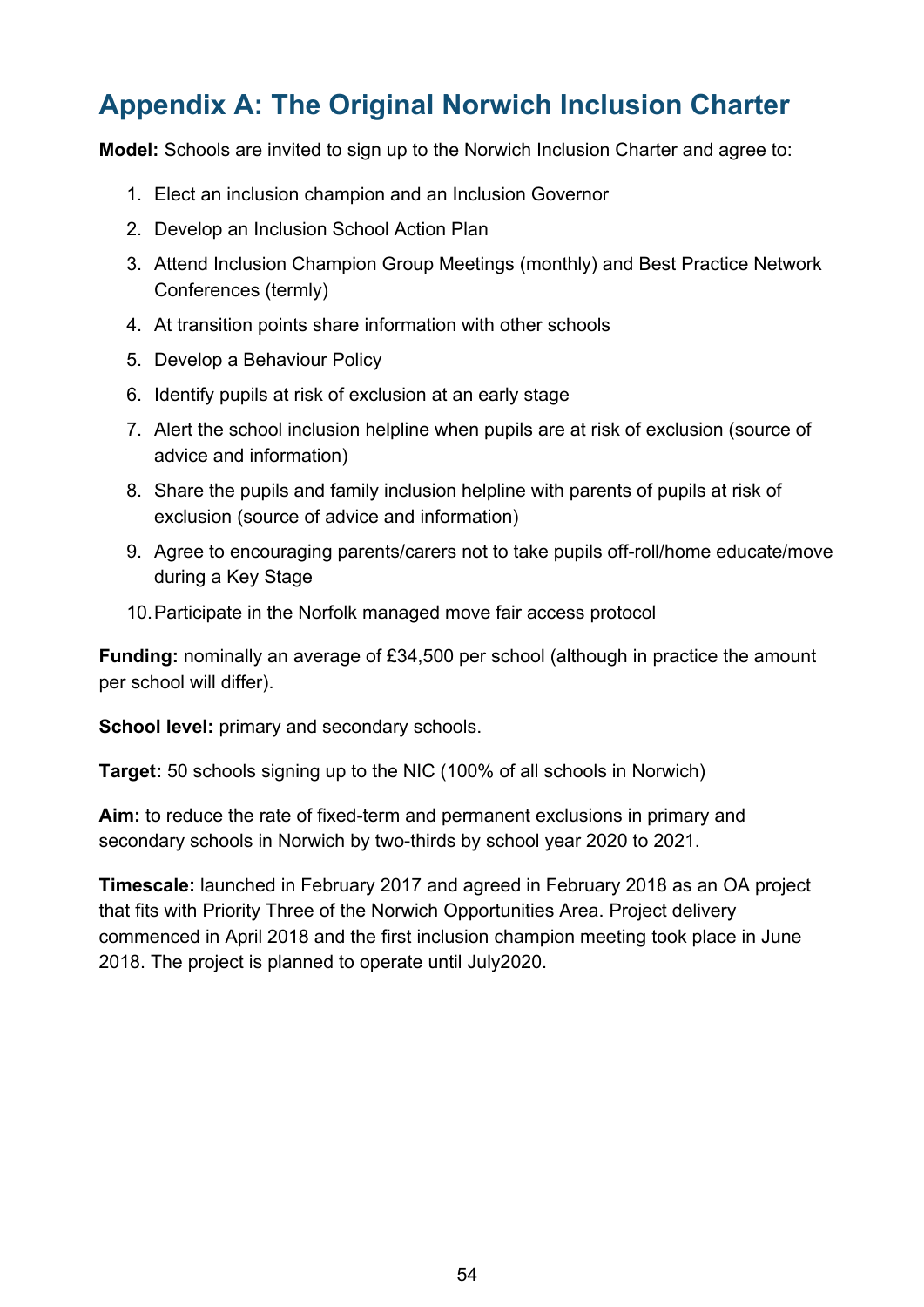**Appendix B: Norwich Inclusion Charter project logic model**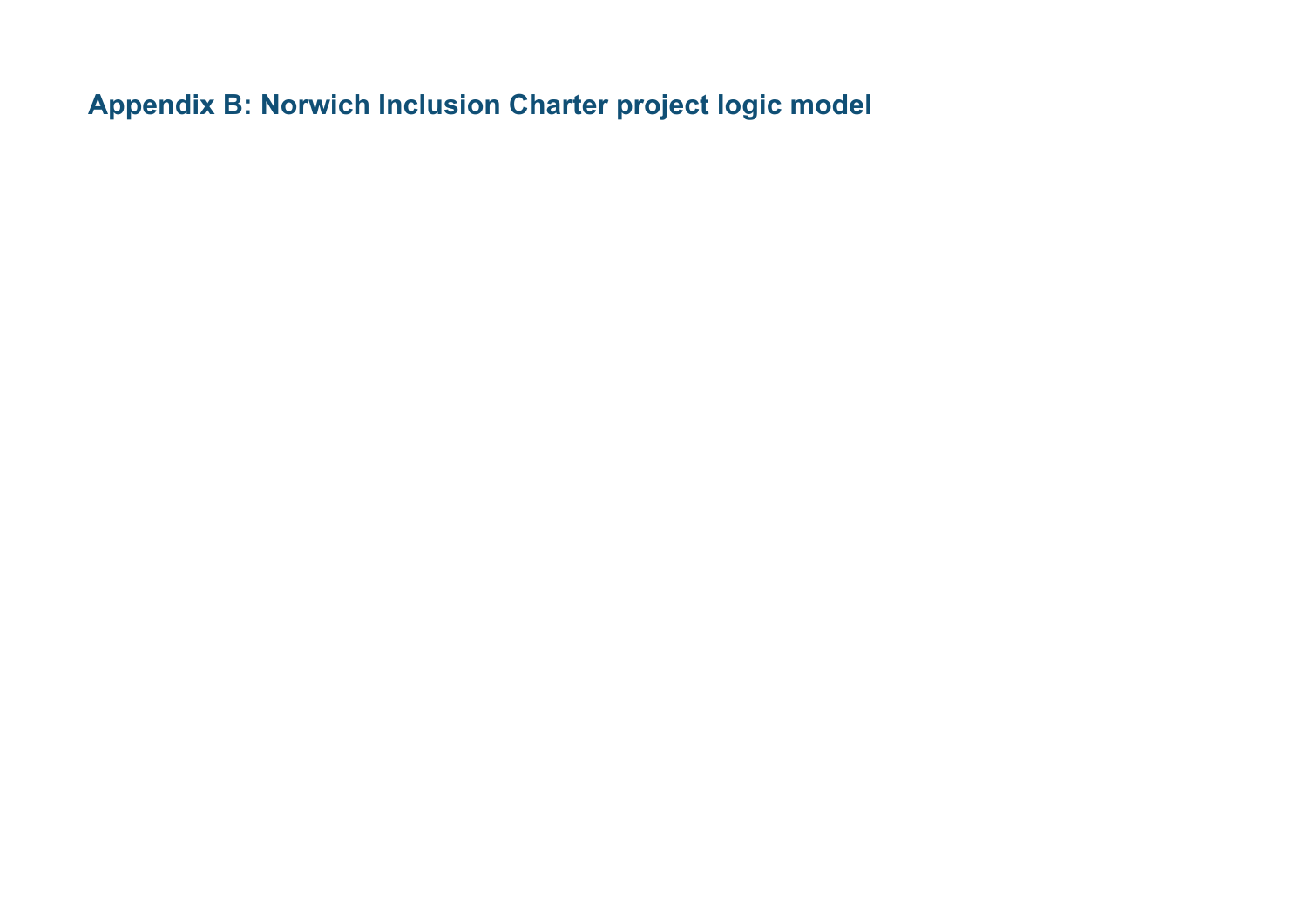#### **Figure 2: Norwich Inclusion Charter project logic model**

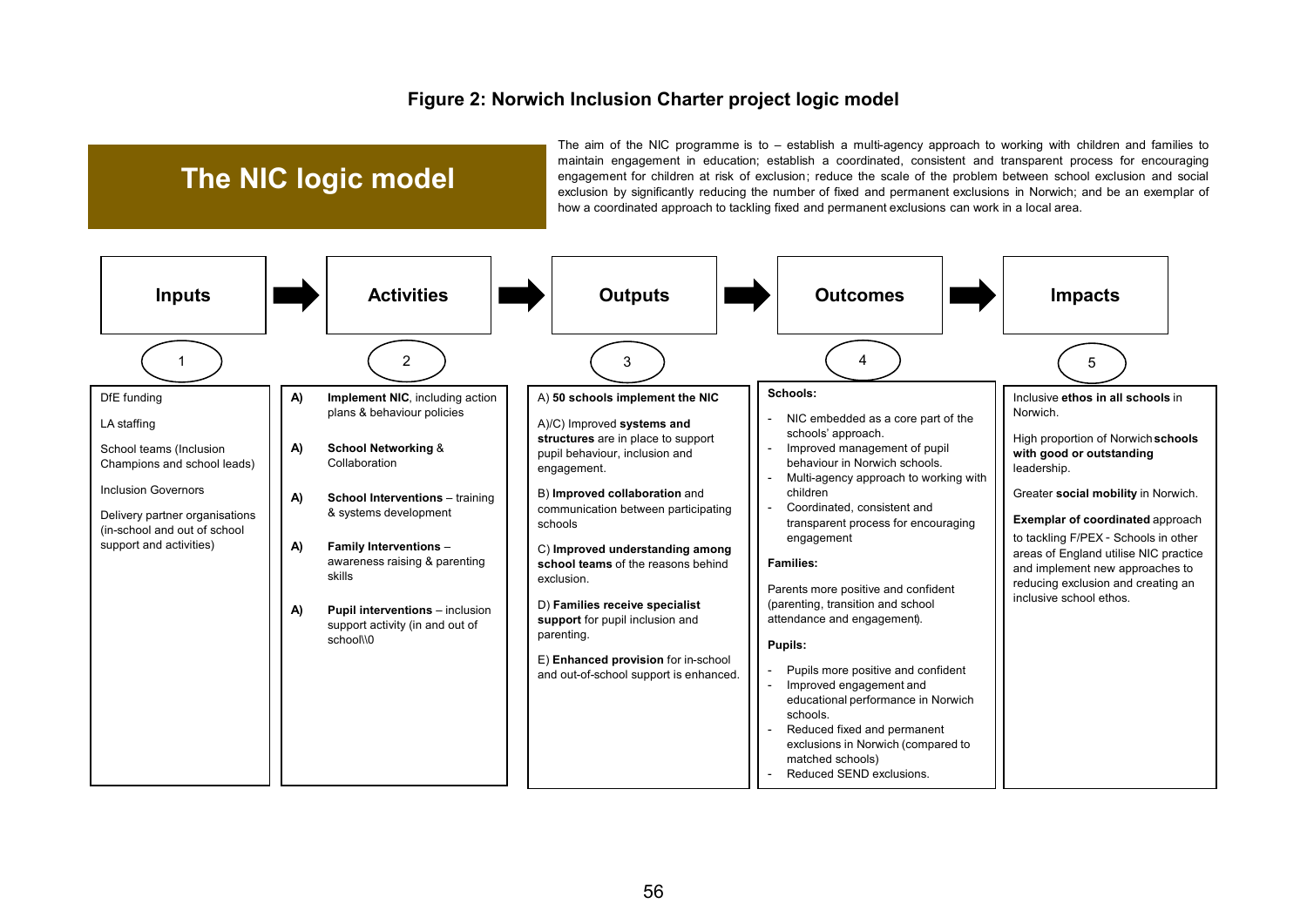## **Logic model as text:**

The inputs lead into the activities then outputs, outcomes and finally impacts.

#### **Summary**

The aim of the NIC programme is to – establish a multi-agency approach to working with children and families to maintain engagement in education; establish a coordinated, consistent and transparent process for encouraging engagement for children at risk of exclusion; reduce the scale of the problem between school exclusion and social exclusion by significantly reducing the number of fixed and permanent exclusions in Norwich; and be an exemplar of how a coordinated approach to tackling fixed and permanent exclusions can work in a local area.

#### **1. Inputs**

The inputs were:

- DfE funding.
- LA staffing.
- School teams (Inclusion Champions and school leads).
- Inclusion Governors.
- Delivery partner organisations (in-school and out of school support and activities).

#### **2. Activities**

The planned activities were:

- a) Implement NIC, including action plans & behaviour policies.
- b) School Networking & Collaboration.
- c) School Interventions training & systems development.
- d) Family Interventions awareness raising & parenting skills.
- e) Pupil interventions inclusion support activity (in and out of school).

#### **3. Outputs**

The outputs were:

• 50 schools implement the NIC (linked to activity a).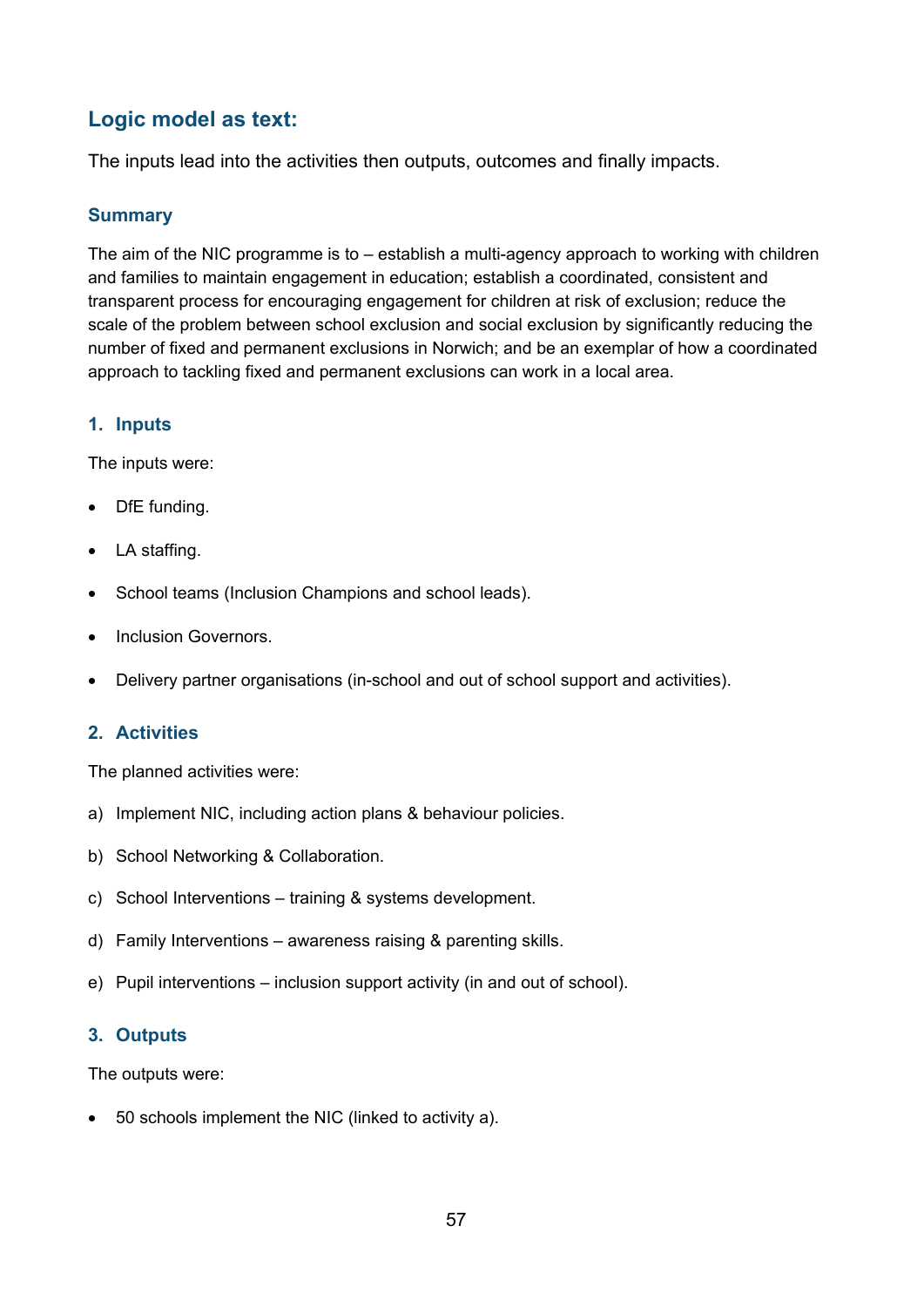- Improved systems and structures are in place to support pupil behaviour, inclusion and engagement (linked to activity a and c).
- Improved collaboration and communication between participating schools (linked to activity b).
- Improved understanding among school teams of the reasons behind exclusion (linked to activity c).
- Families receive specialist support for pupil inclusion and parenting (linked to activity d).
- Enhanced provision for in-school and out-of-school support is enhanced (linked to activity e).
- AP activities are delivered through appropriate system leader support.

#### **4. Outcomes**

#### **The expected outcomes for schools:**

- NIC embedded as a core part of the schools' approach.
- Improved management of pupil behaviour in Norwich schools.
- Multi-agency approach to working with children
- Coordinated, consistent and transparent process for encouraging engagement

#### **The expected outcomes for families were:**

• Parents more positive and confident (parenting, transition and school attendance and engagement).

#### **The expected outcomes for pupils included:**

- Pupils more positive and confident
- Improved engagement and educational performance in Norwich schools.
- Reduced fixed and permanent exclusions in Norwich (compared to matched schools)
- Reduced SEND exclusions.

#### **5. Impacts**

The desired impacts were:

- Inclusive ethos in all schools in Norwich.
- High proportion of Norwich schools with good or outstanding leadership.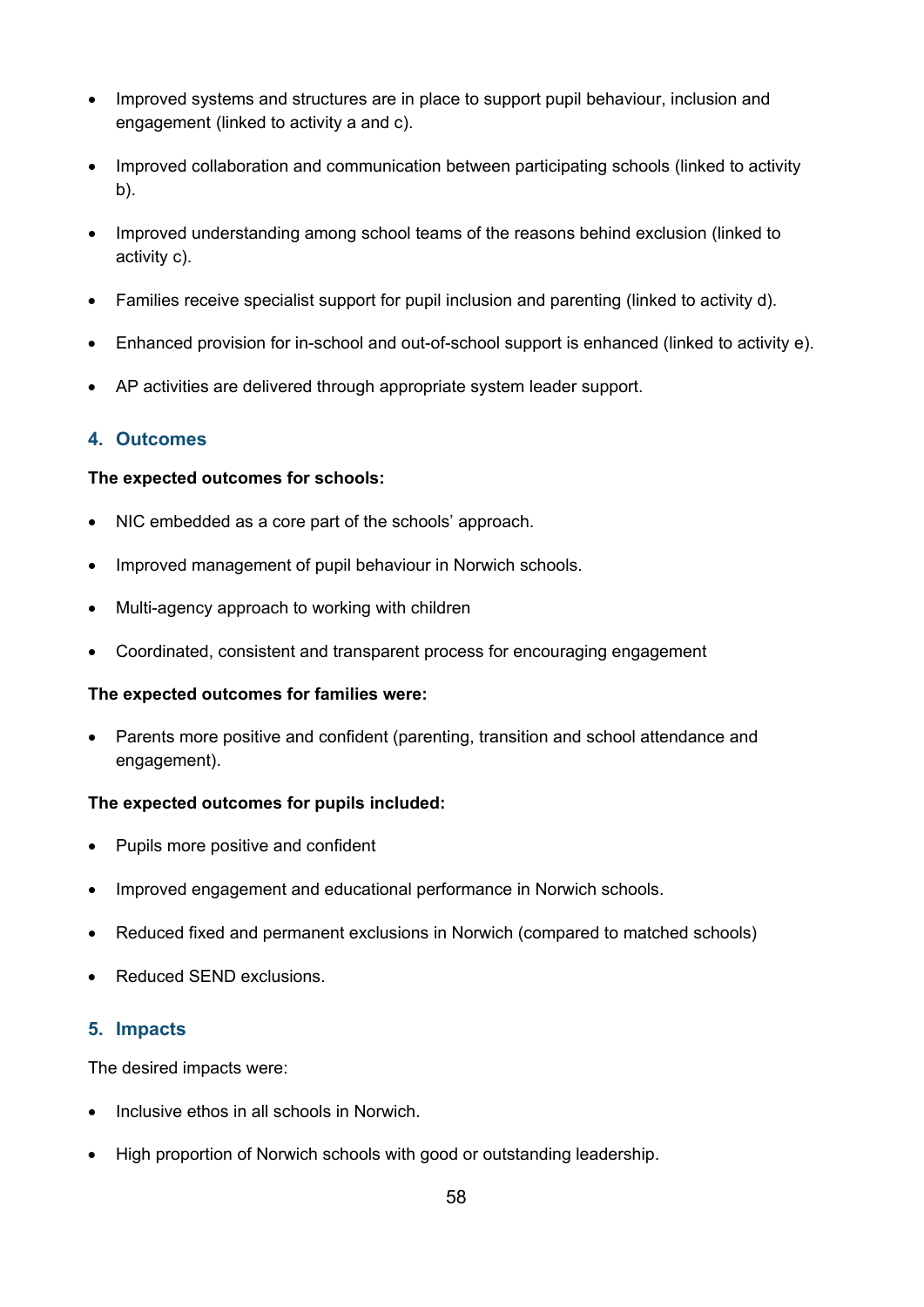- Greater social mobility in Norwich.
- Exemplar of coordinated approach to tackling F/PEX Schools in other areas of England utilise NIC practice and implement new approaches to reducing exclusion and creating an inclusive school ethos.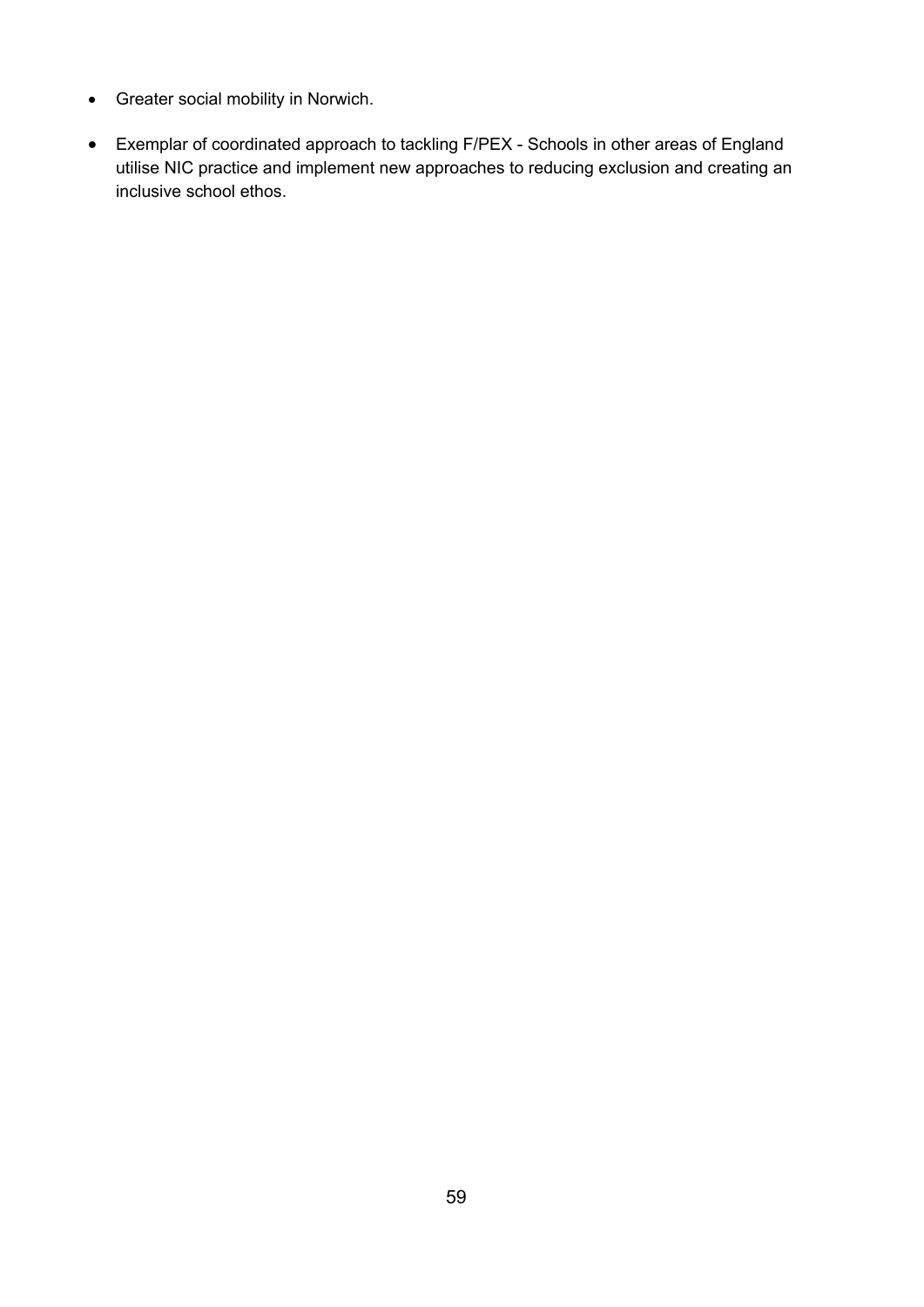# **Appendix C: Pupil case reviews**

## **Pupil case review A**

#### **Context and needs**

This case involves a Year 10 boy who struggled to maintain attention in class, was regularly removed from class during Year 7, and often displayed extremely unsafe behaviours. The pupil has experienced significant trauma in his past and has a range of EHCP requirements including dyslexia, colour blindness, and genetic issues resulting in behavioural problems. Incidents in Year 8 and 9 resulted in several suspensions with two significant ones resulting in EHCP review meetings and school consideration of whether they could continue to meet his needs.

#### **Support and interventions offered**

The pupil has been supported through the school's inclusive practices, including:

- Development of a **detailed risk reduction plan and pastoral support plan** shared with teaching staff, including for example consistent scripts for teaching staff to use in situations in class with this pupil.
- A **pastoral manager** who has developed a relationship with the pupil from Year 7.
- Identified ways to provide **additional help and break up the day for this pupil.** This has included alternative provision, including three referrals to Grow Wild; and physical therapy through Sensi.
- Support from a **Thrive trained Learning Support Assistant (LSA),** who is with the pupil now in almost every lesson (supporting the needs of 3 or 4 pupils in the class).
- The **LSA has Thrive profiled the pupil**, knows when he will need a brain break from lessons, and provide some activities to help re-regulate him.

#### **Successes and challenges**

The range of support in place in the school has been significant and has contributed to improvements for this pupil. General maturing from the pupil, as well as other factors such as the benefits, in this case, of the COVID restrictions, have played their part in achieving this change. Nevertheless**, the whole school inclusive approach, and input from the pastoral manager and Thrive practitioner have been significant in supporting changed behaviour,** engagement in learning and safety awareness for this pupil. Significant factors supporting change include:

• **The positive relationship developed with the pastoral manager** who has been able to regularly touch base with the pupil, collect him from classes as necessary, and spend time discussing incidents, the importance of borders and boundaries, and helping to understand unsafe behaviours.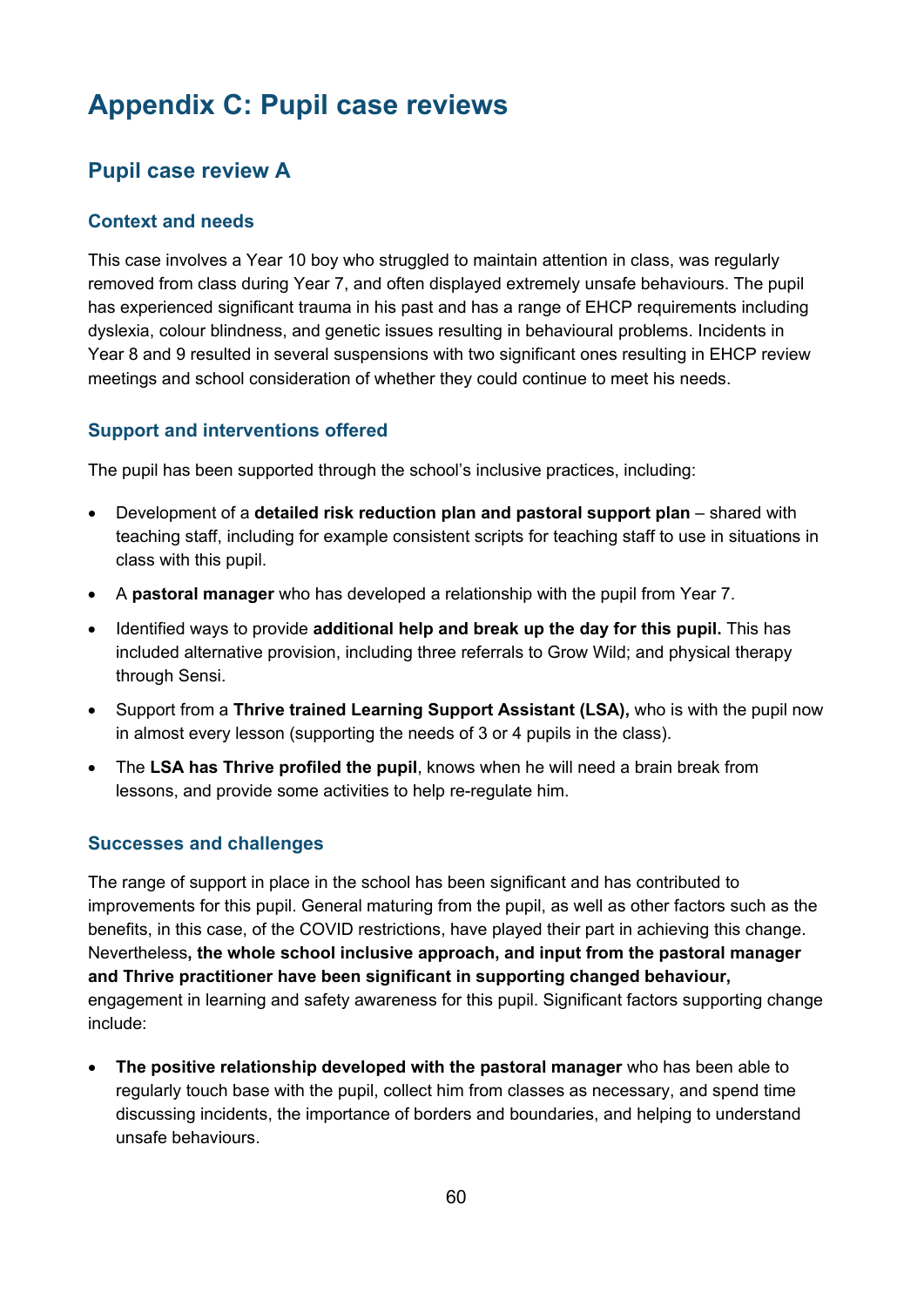- **The role of the Thrive trained LSA** has been significant she has understood his brain development, and what is happening when things escalate; and known how to respond and work with the pupil to help re-engage his brain so that he can start to hear and move away from deregulated behaviour. The LSA can identify points and take the pupil out of class if she recognises, he is starting to disengage.
- The **Thrive approach itself** has helped to sustain and support positive change within the school for this pupil and others – *"it has been incredible – more opportunities like this would help us sustain pupils in school"*. The Thrive work has helped with emotional development and recognition, helping the pupil to name and understand his emotions in different circumstances.
- **Grow wild** has been a positive experience, offering something different and providing the pupil with building blocks to manage his responses;
- The pastoral manager has a **good relationship with the pupils' parents,** who themselves are very supportive and cooperative.
- **Lockdown restrictions** have, in this pupils' case, positively contributed to **smaller classes and more one-to-one attention** available for the pupil, making it easier for him to abide by appropriate borders and boundaries.

In this case, the pupil was able to access Grow Wild three times which was beneficial as the school inclusion manager felt that the **6-week programme on its own is not sufficient and is too short to support the pupils referred** and provide time to develop the building blocks required.

#### **Outcomes**

The pupil has **"come a huge distance since Year 7"***.* There has been a **significant reduction in behaviour incidents**, with only one since September 2020 and **no suspensions since early 2020**. The school staff have observed a clear improvement in the pupil's ability to understand safety, borders, and boundaries.

The pupil's **engagement in lessons has** *"most definitely improved"* with some significant achievements in particular subjects. He probably takes more frequent breaks out of class than in the past, but these are managed, and he comes back quicker and more engaged as a result.

There has been a consistent and continued **improvement in the pupil's emotional recognition**, though work is ongoing. He has also matured, is more aware of borders and boundaries and is more in control and forward-thinking – considering the outcome of what he is doing and changing it, rather than reflecting on it afterwards.

Those consulted felt that the **progress and outcomes are currently being sustained.** They felt it is difficult to be certain with a pupil who has experienced the level of trauma they have in the past, but there are regular check-ins and constant engagement with parents who are very supportive.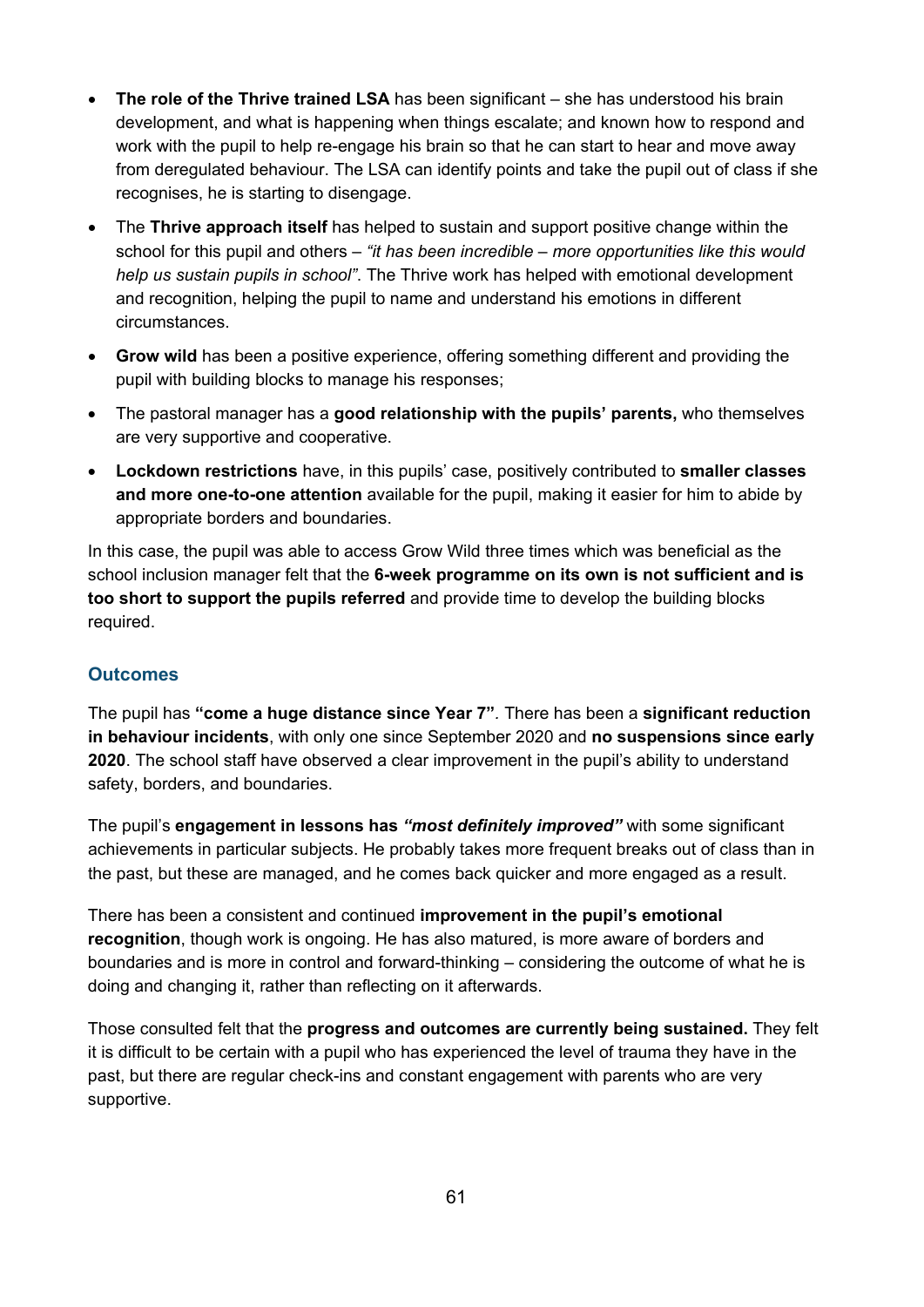### **Pupil case review B**

#### **Context and needs**

This case concerns a Year 9 girl who during Years 7 and 8 exhibited low-level behaviour concerns, was unhappy and demonstrated some lack of engagement with school and learning. During Year 9, her behaviour has escalated with higher levels of disengagement, incidences of wandering around the school site, truanting, and she has had some suspensions. She has previously experienced early year trauma.

#### **Support and interventions offered**

During Year 7, this pupil was referred to the **Boost project, which focused on building relationships and self-esteem**. This was a positive experience for her, which was lacking in a lot of her life.

In Year 8, she participated in two 6-week **Grow Wild activities**, and really enjoyed these – being outside, doing something different, running around was helpful for her.

The pupil has a **positive behaviour management plan,** and during Year 9 the Inclusion Manager has worked with her through the **Thrive approach**. She has profiled the pupil and shared findings with other inclusion staff. This means, if the pupil comes to them in the dysregulated state, they have a plan of activities to choose from. They also have reward times and approaches built-in (for example, the opportunity to play games with the inclusion staff if improvements are shown).

#### **Successes and challenges**

Engagement with the **activities during Year 7 and 8 helped to settle** the pupil a little in school. However, the impact of the Covid-19 **lockdowns** on this pupil was significant; her relationship with her Mum was subject to some strain, and other personal issues were **impacting** her emotional wellbeing. These factors have **contributed to increased negative behaviour incidences** and disengagement during Year 9.

The Inclusion Manager established, linked to these external factors and some incidences in school, that the pupil struggles with **repair and moving on**. This is **a key theme** she plans to work with her on through a Thrive centred approach to engaging with her.

The Inclusion Manager feels that **longer interventions**, such as Grow Wild, as well as **training for more staff (in the Thrive approach),** would be beneficial to support this pupil, but also more widely across the school and pupil body.

#### **Outcomes**

The Inclusion Manager had **started to see some positive effects from the behaviour plan and Thrive approach** and the pupil had started to come to the Inclusion area rather than wandering around the school site. However, family life and personal circumstances are continuing to impact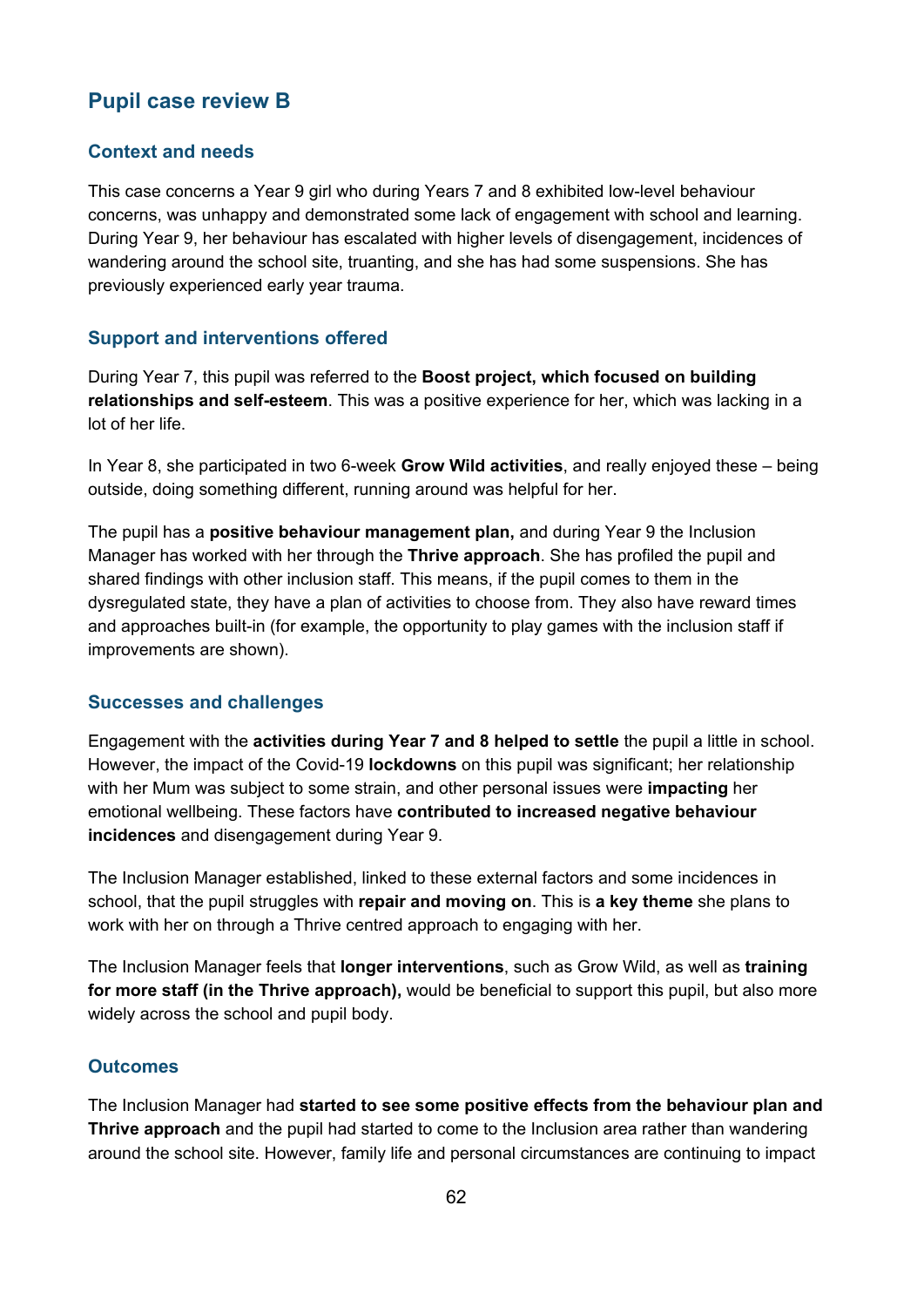this pupil's behaviour and engagement with school; and with re-entry into Covid-19 lockdown after Christmas, there are some concerns that the pupil's emotional health and engagement may have worsened over the period. The plan is to continue with Thrive once the pupil is back in school, to re-profile and take it from there.

### **Pupil case review C**

#### **Context and needs**

This case concerned a high-achieving girl in Year 9 who experienced issues with anxiety and self-esteem. She was the highest performing pupil in Year 9 with lots of responsibilities (including being a prefect) and struggled with the pressure associated with this. The pressure to do well impacted her confidence and self-esteem (which before the intervention, she rated as a 2/10), as well as exacerbating issues with her friends at school. The pupil experienced frequent anxiety attacks and breakdowns because of things not going her way – for example getting problems wrong in a maths class – which impacted her ability to engage fully in school.

#### **Support and interventions offered**

This pupil received weekly counselling from a **Benjamin Foundation Family Support Worker.**  The sessions began with a catch-up about the previous week – for example, discussing any anxiety-inducing incidents and how these could be handled differently next time – before moving onto more general topics such as learning how to recognise triggers and strategies for stepping away from stressful situations. The worker also introduced a diary for the pupil, asking her to note down what she liked about each day. As the pupil says, this "really helped me to focus on things that I like about myself and the positives".

#### **Successes and challenges**

The pupil benefitted from counselling sessions as they provided the space to talk through issues with someone she trusted – *"[There was] another person who knows me and cares for me. . . like having a guardian angel*". Having this dedicated time to talk through issues enabled the pupil to deal with issues ranging from family, friends and school, and think more positively about her life. At the height of the intervention's success, the pupil rated her self-esteem/confidence as a 9/10. The success of the intervention was echoed by her mum, who said the pupil seemed happier at home and better able to deal with her anxiety.

The intervention also supported the pupil in developing strategies to alleviate some of her anxieties, for example, techniques for strengthening friendships by not 'smothering' her friends if they don't reply to calls or messages quickly. The family support worker also encouraged the pupil to drop out of extra-curricular activities that were causing additional stress, which reduced her activity levels to a more manageable level.

Despite the successes in support, the pupil was deeply affected by the second Covid-19 lockdown. Her main issues included family-related problems, an increase in workload, and friendships becoming strained due to the lack of contact. For this reason, she would have liked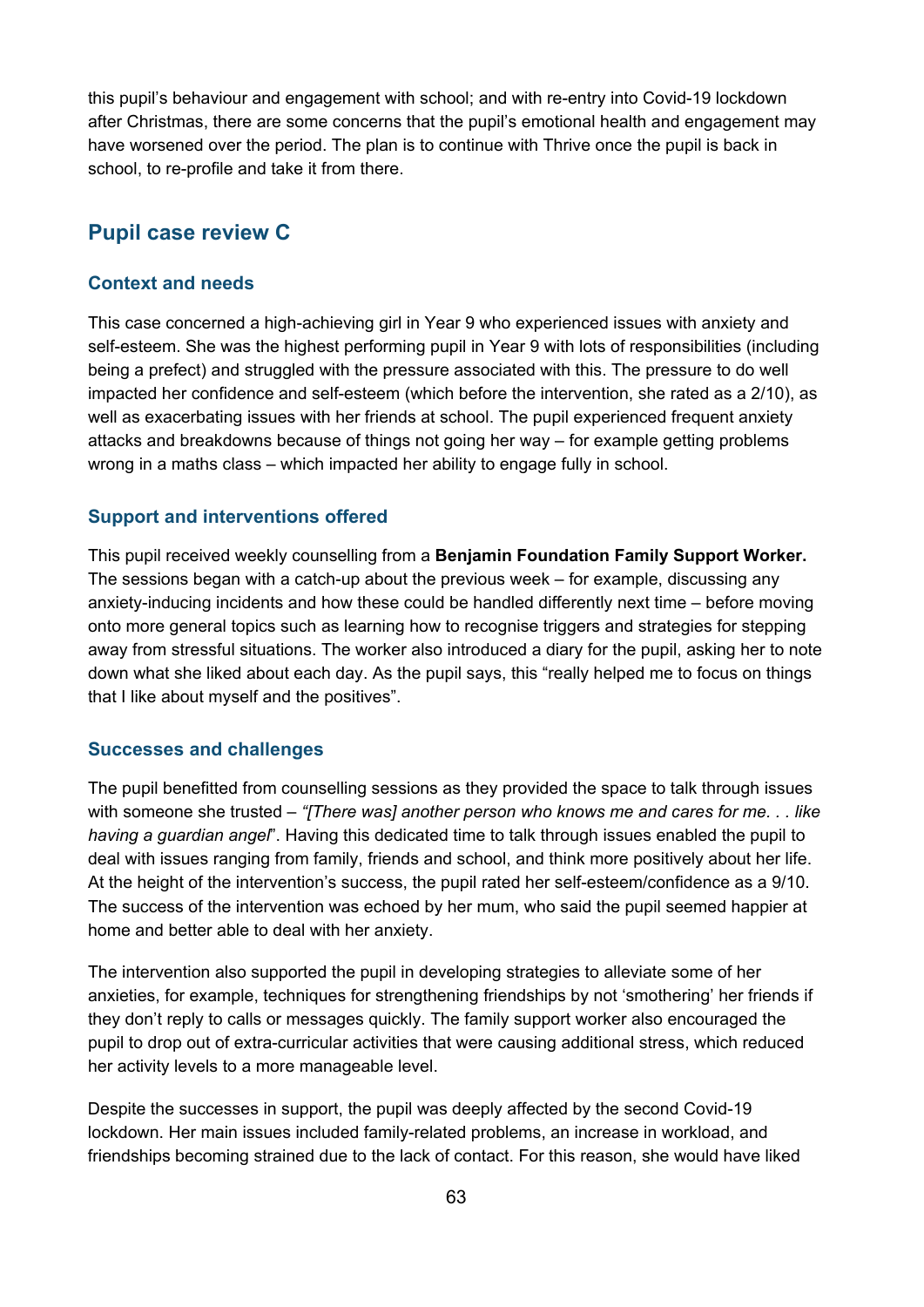the Benjamin Foundation sessions to continue post-lockdown, especially in a flexible format where support could have been accessed whenever it was needed.

#### **Outcomes**

As a result of the intervention the pupil was better able to manage her anxiety and identify positive attributes within herself, thus improving her confidence and self-esteem. Despite the successes of the intervention, the pupil struggled a lot with family issues over the second Covid-19 lockdown and would now rate her self-esteem/confidence at a 5 (having been at 2 before the intervention and 9 at the height of its success). She has also struggled with an increased workload over lockdown as well as friendships becoming strained.

#### **Pupil case review D**

#### **Context and needs**

This case refers to a pupil who was initially referred in Year 4 (he is now in Year 5). The pupil had difficulty controlling his anger and maintaining appropriate boundaries with other pupils. He also struggled with paranoid thoughts, often believing that other children are talking about him, which caused him to become angry and upset. Due to his angry outbursts and additional needs (including autism and ADHD), the pupil was well known to school PSAs, and without intervention, was on a trajectory towards exclusion.

#### **Support and interventions offered**

The pupil received 8 sessions with a **Family Support Worker at the Benjamin Foundation.**  Work primarily focused on exploring the pupil's angry outbursts in more detail - for example, recognising triggers for anger, trying to pause before reaching full outbursts, and working out strategies for releasing anger in a safe way. To help with this the worker introduced stress balls, colouring exercises, and metaphorical activities to help work through anger (such as a dartboard to help with visualising the target of the anger and using an 'anger thermometer' scale each week to measure his feelings). This enabled both the pupil and the worker to track how his mood changed from session to session, highlighting which areas needed working on.

The pupil was offered the **Nurtured Heart** programme, but the family were not able to attend the sessions.

#### **Successes and challenges**

Before the intervention, the pupil was not able to explain his reaction to events, saying "It made me angry [but] I don't know why". However, because of the support from the Benjamin Foundation, he became able to recognise the warning signs of his anger, better explain how he felt, avoid acting on impulse and find safer ways to respond to difficult situations. This is a marked difference from referral when he was on the trajectory towards exclusion for difficult behaviour.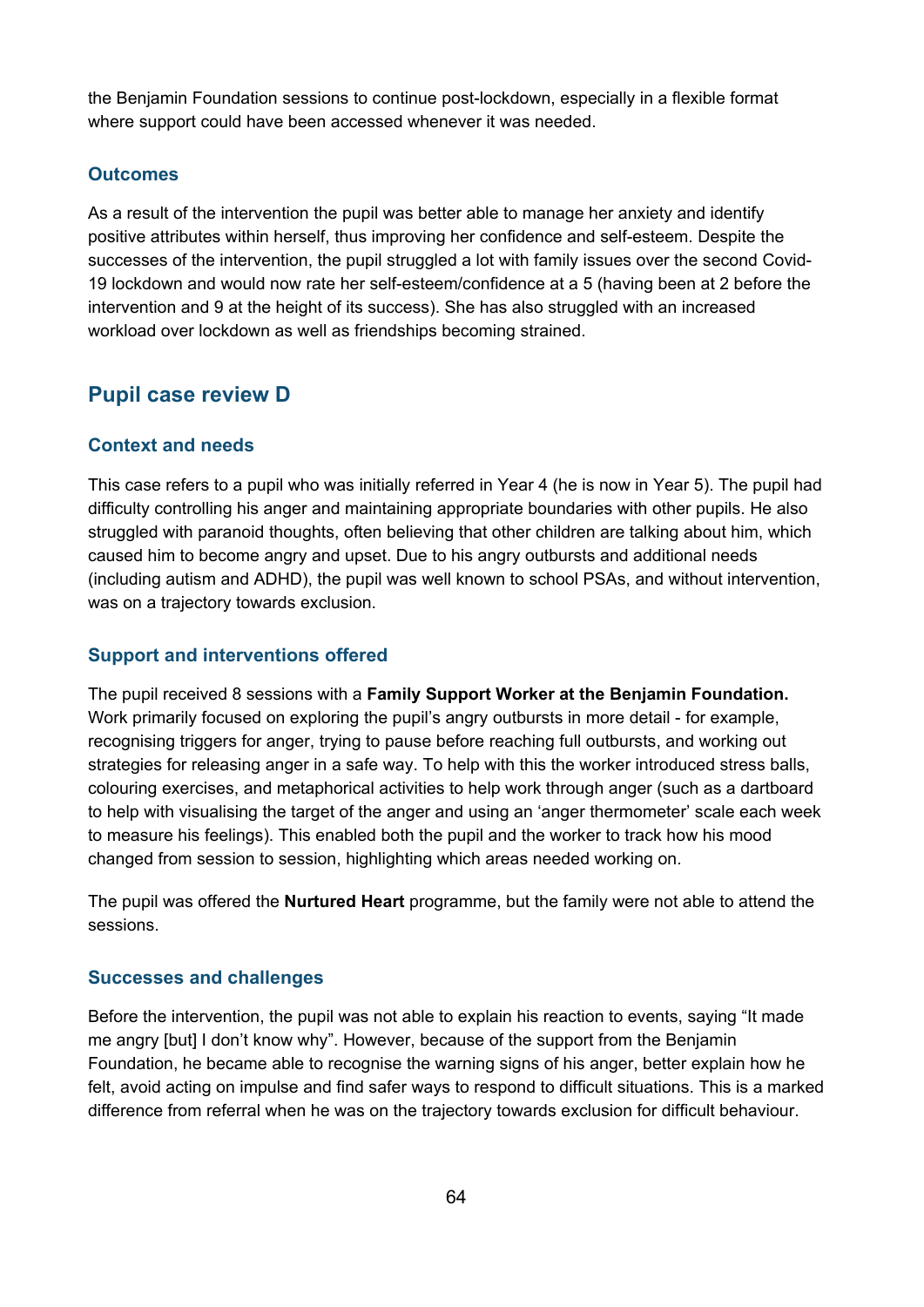The intervention has hugely benefited the pupil's ability to manage his anger, but he still struggles to manage these outbursts on occasion. For example, if he can anticipate feeling angry and catch this early, he is able to utilise the techniques and strategies developed with the Family Support Worker and calm down. However, if he is taken by surprise and feels angry, he finds this harder to control and subsequently finds it challenging to calm down - this may relate to his diagnosis of autism, as individuals with ASD can struggle with changes in routine.

#### **Outcomes**

A key outcome is the pupil's ability to manage his behaviour, having learned skills in mood recognition and impulse control. His file has now been closed to the Benjamin Foundation, highlighting that support is no longer needed. The school have been advised that they can rerefer the pupil to the service if needed.

The school note that the pupil no longer comes to the attention of PSAs often, suggesting that he is now able to manage his anger. Because of this, he is no longer on the trajectory towards exclusion.

While those involved with the intervention are happy with the outcome, both the pupil's parents and school workers have some concerns about his place at high school and whether it will be suitable given his additional needs. To address this, the school are looking to secure an EHCP before he leaves Year 6 – this will ensure support is in place and the pupil's needs are met at his secondary school.

### **Pupil case review E**

#### **Context and needs**

This case involves a Year 8 pupil with challenging behaviour. Described as cheeky, the pupil was often sent out of class with numerous detentions. He was also linked to some serious incidents within the school (including damage to property and physical harm to others) resulting in suspensions, for which he didn't accept responsibility. At home, the pupil did not have a positive male role model and consequently struggled to form relationships with male figures.

#### **Support and interventions offered**

The school has supported the pupil through its inclusion practices, which involved a **Behaviour Support Plan** put in place by the Head of Year, referral to Benjamin Foundation and an additional mentoring scheme.

The **Head of Year, who is ELSA trained**, provided a space for the pupil to complete his work, reflect on his behaviour and take a breather. He was also given a time-out card to help manage his behaviour and feelings when in class. The Head of Year also spoke regularly with the pupil's parent.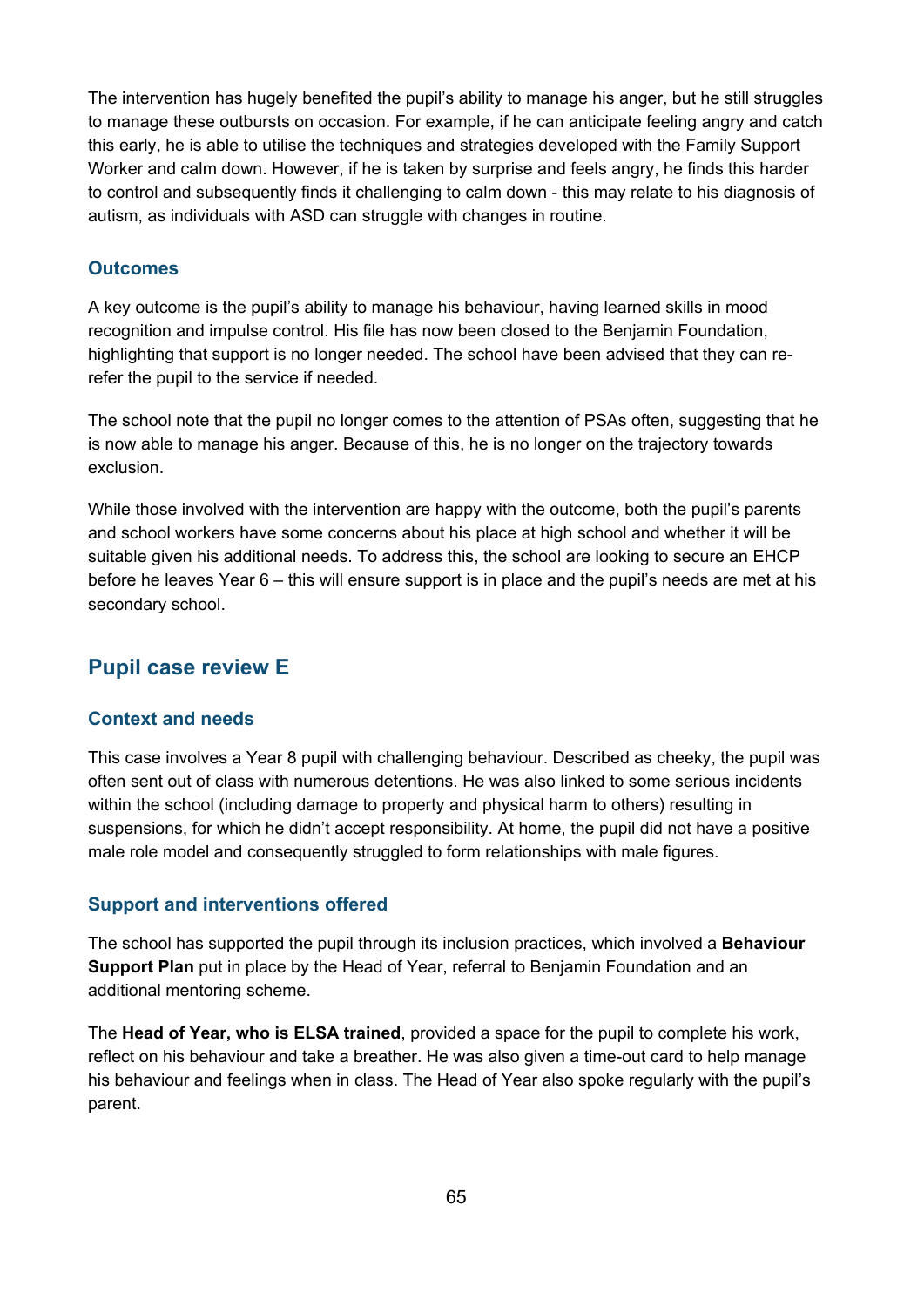A **Benjamin Foundation Family Support Worker** met with the pupil six times, providing an opportunity for the pupil to talk about issues at school and his aspirations/plans. The Family Support Worker suggested strategies and approaches the pupil could use to calm down, manage his behaviour, and techniques for avoiding difficult situations. A **second mentor**, from a different scheme focusing on life skills, also started working with the pupil towards the end of the Benjamin Foundation support.

#### **Successes and challenges**

The **consistency of approach (an inclusive and restorative ethos) adopted across those involved** has been important to effectively support this pupil. The Head of Year thought that with her ELSA training, she and the Benjamin Foundation support worker were "singing from the same hymn sheet" and so they were "working in harmony" to encourage and support change for this pupil.

The Benjamin Foundation Family Support Worker developed a very **positive rapport and relationship with the pupil** - "He spent time getting to know me, for example, using some dice with questions such as "do you like to travel". The sessions provided the pupil with the unique opportunity to "talk and be listened to" with/by an adult for up to an hour every week. The pupil appreciated this, engaged well, and looked forward to the sessions every week. The sessions gave the pupil the chance to "talk about what was going on in his life" - he really "benefited from the one-to-one time and counselling environment".

The Family Support Worker highlighted the **short-term nature of the Benjamin Foundation support,** and that the pupil would need ongoing reminders and reassurance after the intervention had ended. He felt the feedback from BF to the school was important in supporting this sustainability.

The Head of Year is **uncertain about the impact of the second Covid-19 lockdown on the pupil** – he has not engaged so well with learning during this period and there is some concern that he may "go back to his old ways" when they return to school. They are hoping, however, that 2 or 3 more sessions with the Family Support Worker will help to reinforce the work completed pre-lockdown.

The pupil would **benefit from some additional sessions from Benjamin Foundation**, to help with the transition to Year 10 and to reinforce the work that has been previously completed.

#### **Outcomes**

The pupil **responded positively to the Benjamin Foundation support and took on board strategies to improve** his actions and responses. He would often comment to the Head of Year that the Family Support Worker "had said that" when she suggested how he could approach a particular situation. He also commented that he was "not giving in to peer pressure as much and other pupils' were not goading him as much".

The **pupil's behaviour in lessons and school has improved over the period of support**, evidenced by a reduction in the number of behaviour points and detentions received (from more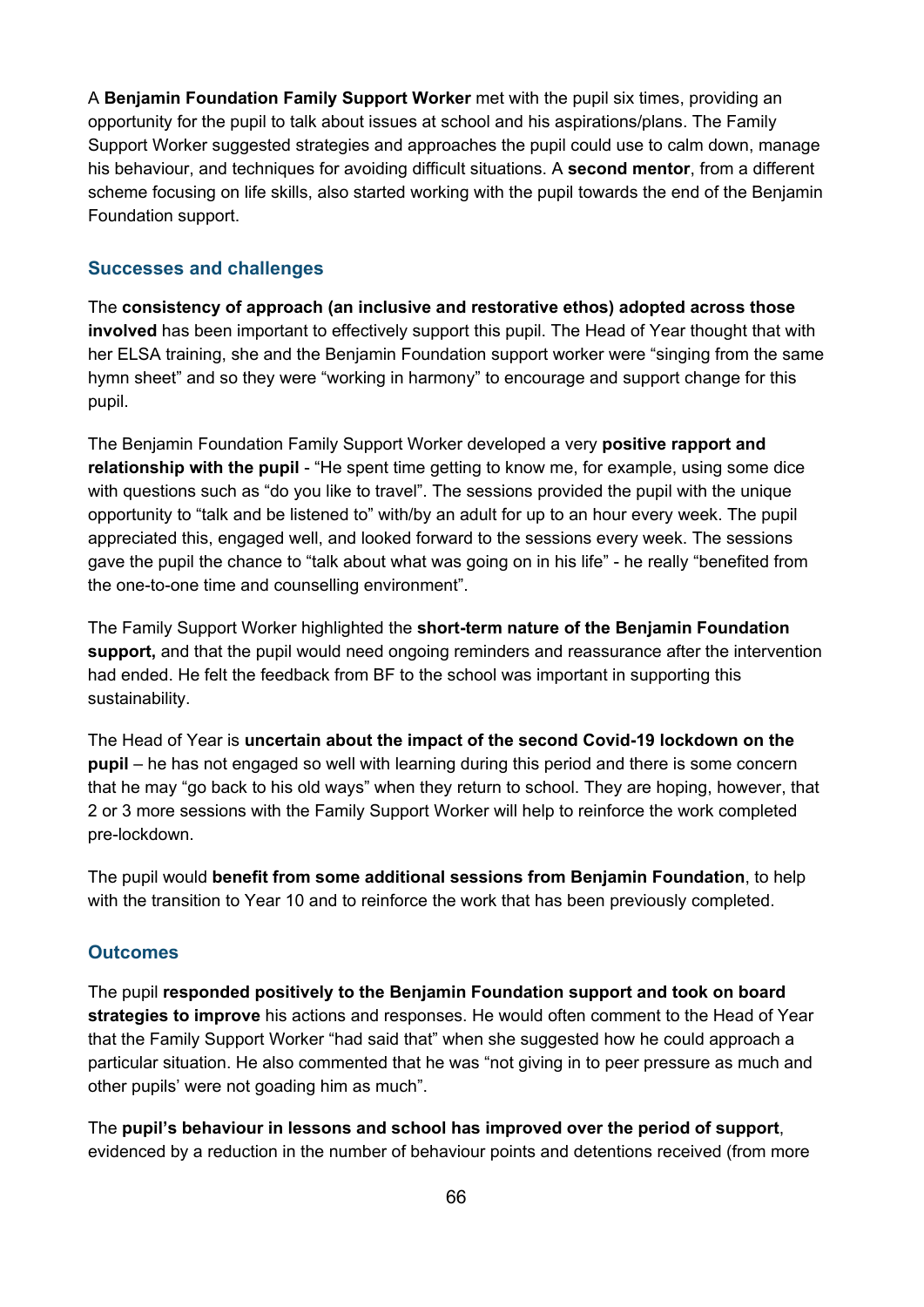than 100 behaviour points in the two months prior to Benjamin Foundation support to less than 40 in the 3 months over which support was delivered). In addition, the pupil has had no further suspensions (2.5 days in two months prior) and received a greater number of achievement points. Towards the end of the Benjamin Foundation support, **many of the pupil's teachers were also commenting on his improved behaviour in class**. The Head of Year got very positive feedback including "what have you done to him, he is brilliant in class – engaging and positive".

### **Pupil case review F**

#### **Context and needs**

This case concerns a pupil who refused to attend school due to anxiety and complex emotional needs. The pupil and his mum had a strained relationship due to his refusal to attend school, exacerbated by incidents where she would 'trick' him into attending and he would run away. At the time of referral, the pupil's mum felt the school, specifically the SENCO, were not adequately supporting her son. School and support workers believed that the child had ASD, but a diagnosis had not yet been made.

#### **Support and interventions offered**

This pupil received weekly counselling from a **Benjamin Foundation Family Support Worker.**  During these sessions, the pupil was either encouraged to talk about his emotions (what worried him) or to play games to take his mind off anxiety-inducing situations.

Mum attended the **Nurtured Heart** programme which helped her develop a praise-led approach for parenting her son. During the intervention, the pupil's Mum developed skills in communication and building trust within a relationship. She identified that it would be helpful for her son to explain what was wrong (either verbally or otherwise) and met with other parents in a similar situation to her own. The sessions also helped to improve her self-confidence.

#### **Successes and challenges**

The pupil benefitted hugely from the one-to-one support but still has anxiety about attending school and has trouble in expressing his emotions. There are still days where he refuses to attend school, but these are much less frequent than before the intervention.

The pupil's mum enjoyed the Nurtured Heart programme. She felt it taught her more about her son's emotions while also providing her with strategies to help her son better deal with his feelings. This has led to a more positive relationship between the mum and the pupil – mum now feels more confident in reassuring him and properly managing his behaviour.

Some external challenges have meant the case is not a 100% success story. For example, the intervention was interrupted and resumed several times due to the second Covid-19 lockdown, meaning support delivery was somewhat splintered. The support worker noted their frustration that at times, this felt like the case was going back to square one.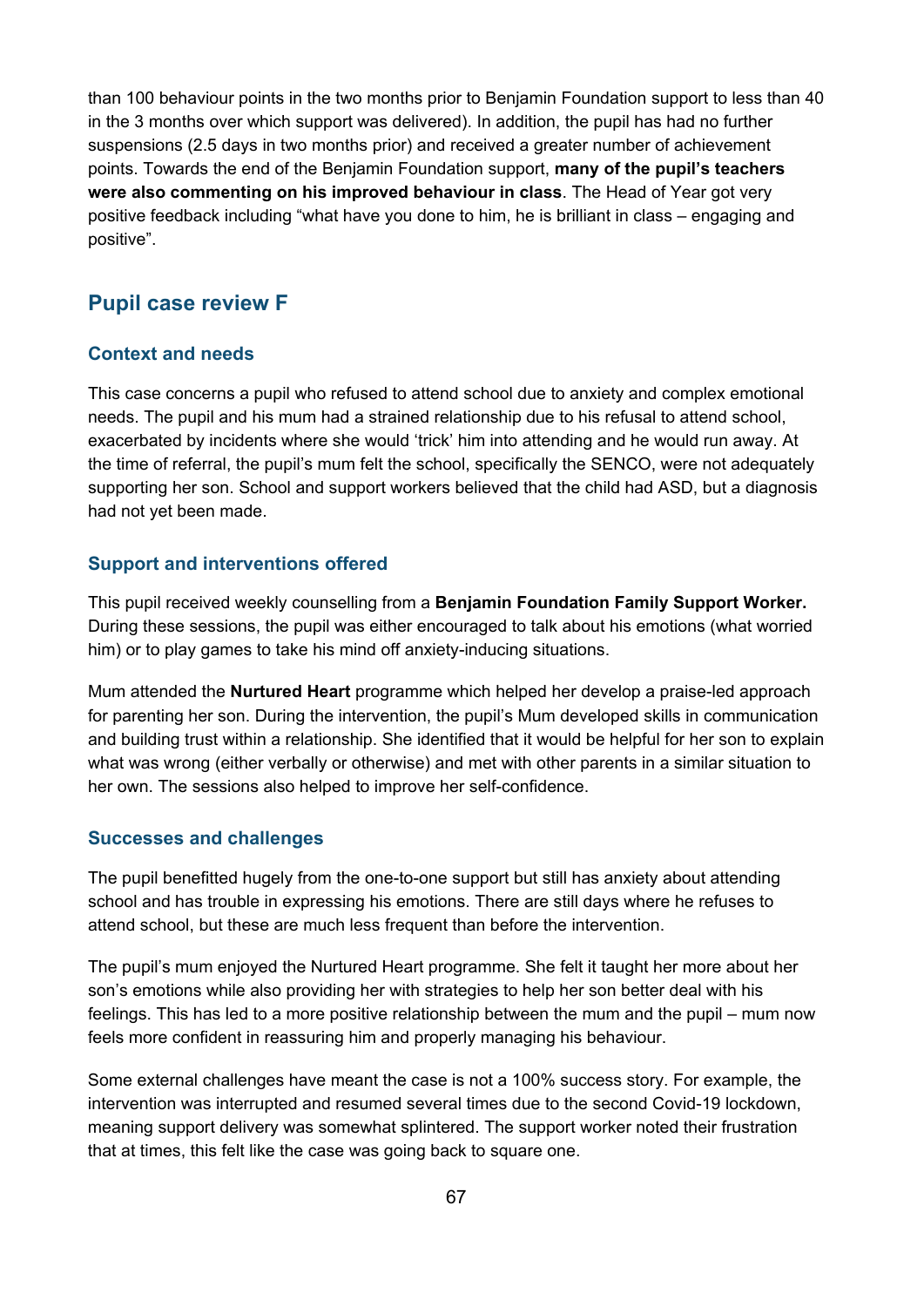The pupil's mum also expressed annoyance at the time taken for support to be put in place, critiquing the school and the council for the delays in delivering the pupil's EHCP. She believed the Benjamin Foundation was the only service with a quick turnaround.

#### **Outcomes**

As a result of the intervention, the pupil now has far fewer days of school refusal. Although his anxiety is still high at times, he can attend school, sometimes even leaving with a smile on his face. The pupil benefitted from the one-to-one support offered and the school have referred him for more counselling through Point 1. However, the pupil's mum is nervous about the wait time for services, claiming they have 'months and months' to wait before these sessions start. The pupil also now has an EHCP in place.

A key outcome of this case is the mum's increased confidence and ability in parenting her son, particularly in managing his complex needs. Through the Nurtured Heart programme, she was able to meet others in a similar situation to herself and learn strategies for behaviour management. This has drastically improved her relationship with her son, and they now have a much stronger bond than when compared to the start of the intervention.

### **Pupil case review G**

#### **Context and needs**

The Year 4 pupil in this case had received many forms of support over a 3-year period due to his aggressive outbursts in class. He predominantly struggled with outbursts, quickly reacting with aggression in a variety of situations, which caused disruptions in lessons. When disruptions became too frequent or loud, he would be taken to the deputy head's office, where he would have some quiet time to complete his work. Teachers were aware that these outbursts were not malicious in nature – when challenged about his behaviour he would cry, knowing it was wrong, but feeling unable to change it. The pupil also struggled with low-level disruptive behaviour and disengagement from learning. While his behaviour was largely manageable and not considered 'high end' by teaching staff, he was still on the path to exclusion without interventions being put in place.

#### **Support and interventions offered**

To assist with his anger management and regulation, the pupil was offered support from **Grow Wild**. The active and focused nature of the intervention was incredibly useful for this pupil, who benefitted hugely from the support. The Grow Wild team even used him as a role model during the intervention, which greatly boosted his self-esteem. In addition, the pupil was offered **counselling from the Benjamin Foundation** and a full programme of support from **ELSA.**

The pupil's family received support from a **Parent Support Advisor** which they found to be beneficial. His parents are together but have different approaches to parenting – Dad distances himself from the school while Mum tries to keep the pupil actively engaged in school; prompting mixed messages about the importance of attendance. Having a worker who encouraged them to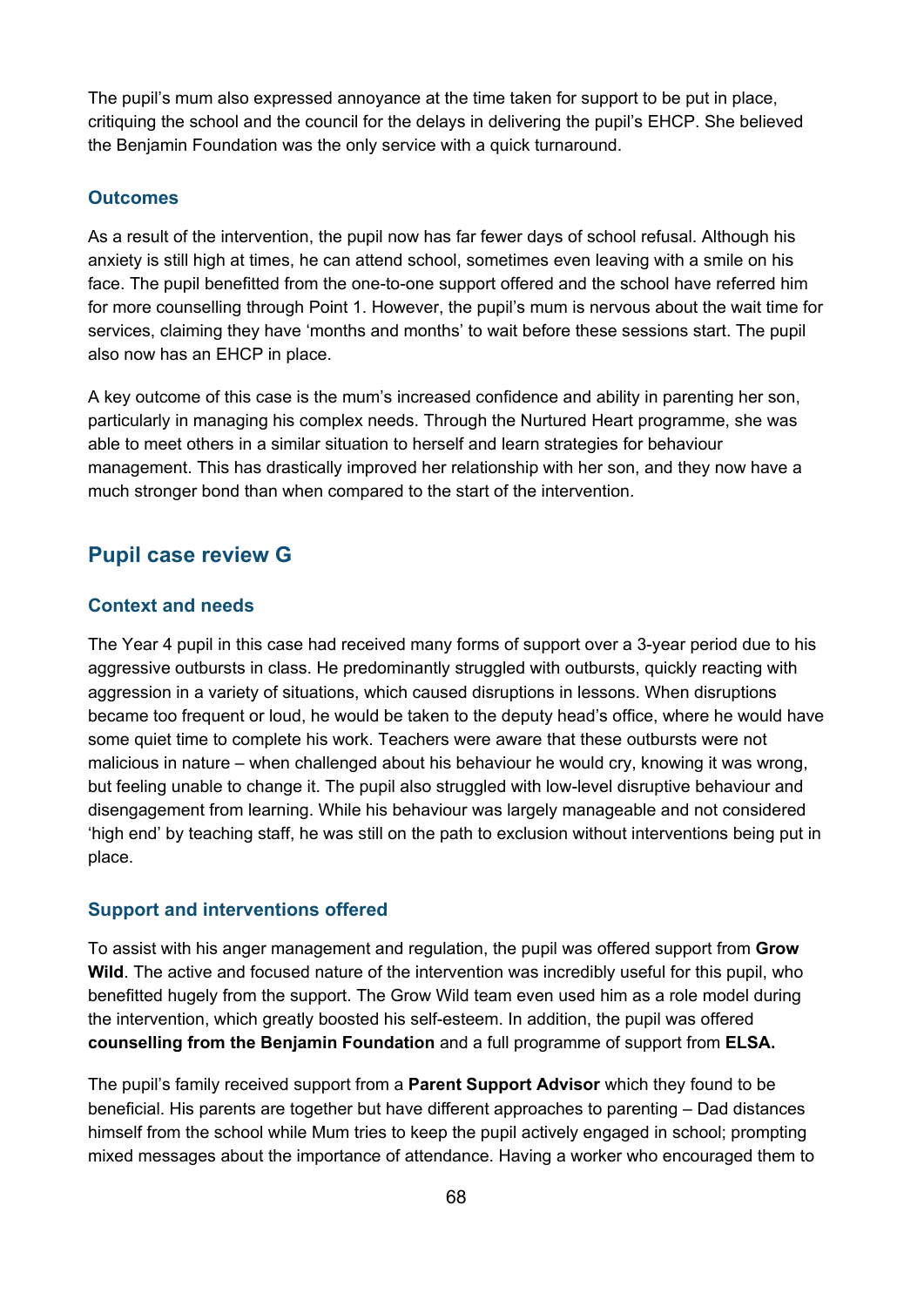work together and with services, rather than at loggerheads and against authorities, was highly useful for the family.

#### **Successes and challenges**

The Parent Support Advisor fostered a better relationship between the pupil's parents, and they are both now more supportive of the strategies implemented by the school to improve their son's behaviour. They also adopted several strategies from school into the home setting.

As a result of Grow Wild, ELSA and the Benjamin Foundation, the pupil is better able to regulate his anger and express his emotions. Though there is room for progress, the pupil's behaviour has improved, and he is mostly learning in the classroom rather than in the deputy head's office or nurture unit. In addition, his risk of exclusion has now been severely reduced.

The school noted that a key success from this project was quick access to various types of NIC support without the barrier of funding. Doing this meant the school were able to offer support more quickly than might have been the case without the NIC funding.

#### **Outcomes**

Without intervention, the school believes that this pupil may have ended up in the nurture centre. However, the NIC interventions have supported him in learning behaviour management strategies, and consequently, he has fewer angry outbursts with a drastically reduced risk of exclusion. There is evidence of sustained outcomes because of collaborative working between the school, the pupil's parents and the various services, but all are nervous to see whether these will remain embedded after the lockdown.

#### **Pupil case review H**

#### **Context and needs**

This Year 1 pupil was on a reduced timetable due to challenging and disruptive behaviour in class - he would frequently interrupt lessons and disturb other pupils. He had previously had a couple of suspensions and his high level of need meant he was at risk of full permanent exclusion. Although he had a good relationship with his mum, she was initially defensive and combatant with the school, arguing that 'he needs to be here all day'. The pupil behaves well at home, especially when compared to his disruptive manner at school, leading the mum to fight against the school's perception of her son's behaviour.

#### **Support and interventions offered**

Because of his disruptive behaviour, the pupil accessed on-site alternative provision full time. However, the NIC funding allowed the school and LA to identify a better pathway for his future. A new block which can support his needs is currently under construction and the school is having ongoing discussions about the introduction of specialist provision tailored to his needs.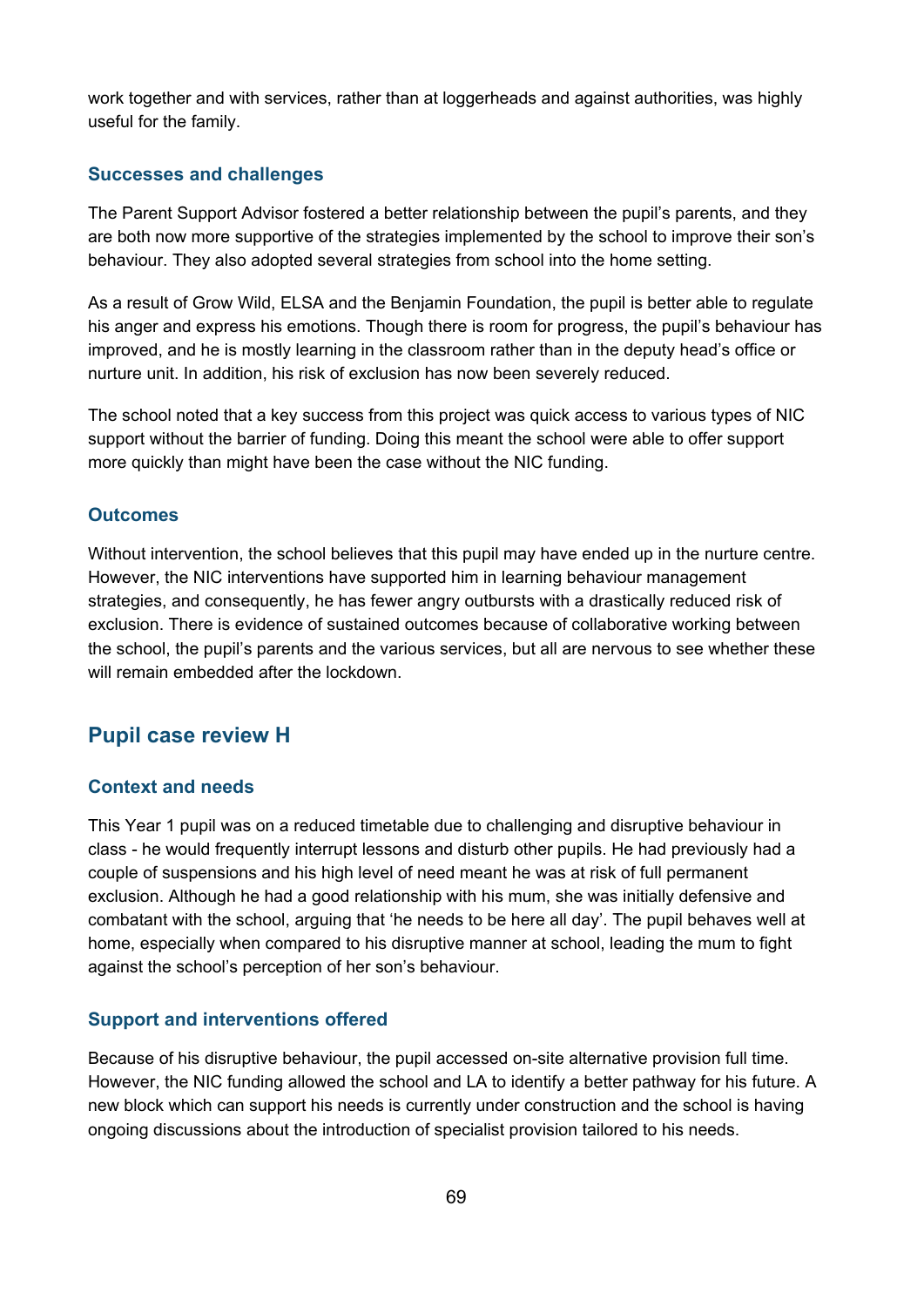A Parent Support Advisor worked with the pupil's mum to get her 'on side' with the school instead of resisting their efforts to help. Through their support, the mum now realises that the school staff understand her son's needs, and most importantly that what they are implementing is in his best interests.

The school considered the Grow Wild intervention but felt that the pupil was too young and volatile to leave the school – they feared he would run away from the support, and it would therefore be unsuitable.

#### **Successes and challenges**

With the focus of working inclusively, school staff have been able to work with the mum to have higher quality conversations and ultimately achieve better outcomes for the pupil. The pupil's mum feels that the teachers have worked hard, saying "I can't fault them".

The school have implemented various behaviour strategies which mirror the approaches adopted at home to help keep rules consistent and aid the pupil with his behaviour. For example, they use countdowns to mark when behaviour needs to change and try to focus the pupil on making good decisions. This, in part, helped the mum see they were on her side, and went some way in reducing her antagonism towards the school. The school have also worked on positive scripting – for example 'kind hands' rather than 'don't hit' or 'kind words' rather than 'don't swear' – to encourage positive actions.

Another strategy has been the introduction of Lego therapy to help him with turn-taking, social skills, and familiarity with positive language. This has also improved the pupil's ability to listen to staff members, express himself, and understand the impact of his behaviour. In the most recent term, he had begun to spend short periods of time back in the classroom, but still spends most of the learning within the on-site alternative provision.

Although the school have developed these strategies to boost inclusion and encourage good behaviour, ultimately, they see themselves as providing a space for the pupil until they can organise the correct level of provision for his needs. They recognise that the pupil will need fulltime SEMH Specialist Resource Base support, which is beyond CAMHS (he has already received 0.1 support from CAMHS). The school is helping the pupil's mum apply for the EHCP.

#### **Outcomes**

Despite the successes of the intervention, the pupil does not respond well to adults, and ultimately the school is searching for a more appropriate school for his needs. The pupil's mum, now 'on side' with the school, believes they have persevered well, saying: "They are finding a way to get through to him by trying different things…they are very patient".

Without full-time access to the on-site alternative provision, many teachers feel the pupil would have ended up at out-of-school provision. However, because of the NIC support, the pupil's confidence has grown hugely, especially in Maths. He now engages with a wider range of teaching staff than he did before, as he has become close with a particular TA who helps him with lessons.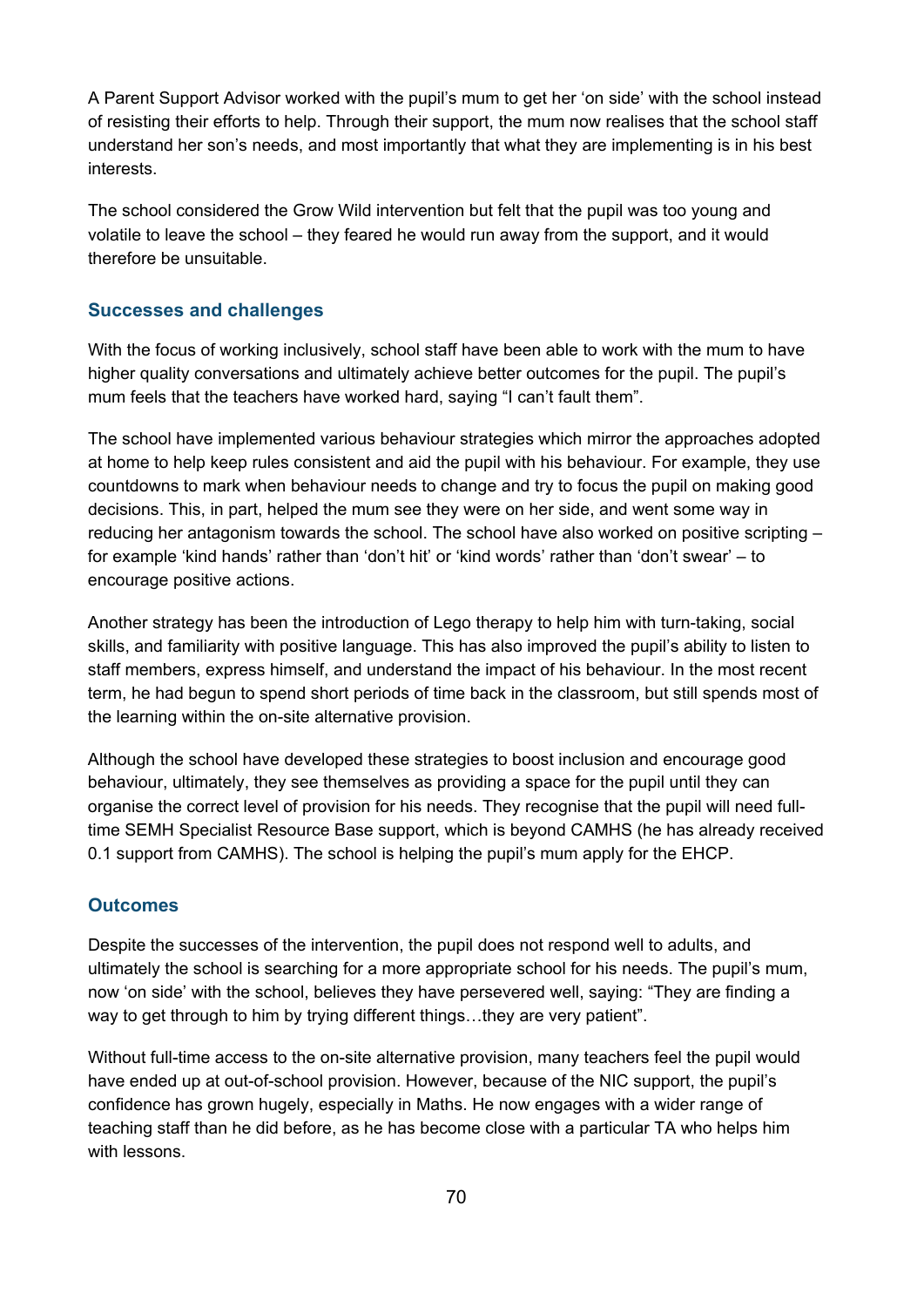# **References: Bibliography**

*[Cole T \(2015\) Mental health difficulties and children at risk of exclusion from schools in England: A review](http://citeseerx.ist.psu.edu/viewdoc/download?doi=10.1.1.722.2930&rep=rep1&type=pdf)  from an educational perspective of [policy, practice and research, 1997 to 2015. Oxford: University of](http://citeseerx.ist.psu.edu/viewdoc/download?doi=10.1.1.722.2930&rep=rep1&type=pdf)  [Oxford.](http://citeseerx.ist.psu.edu/viewdoc/download?doi=10.1.1.722.2930&rep=rep1&type=pdf)*

*[Evans J \(2010\) Not present and not correct: Understanding and preventing school exclusions. Barkingside:](https://www.bl.uk/collection-items/not-present-and-not-correct-understanding-and-preventing-school-exclusions)  [Barnardo's](https://www.bl.uk/collection-items/not-present-and-not-correct-understanding-and-preventing-school-exclusions)*

*[Farouk. S \(2017\) My life as a pupil: The autobiographical memories of adolescents excluded from school. J](https://pubmed.ncbi.nlm.nih.gov/28011372/)  [of Adolescence, 55:16:23](https://pubmed.ncbi.nlm.nih.gov/28011372/)*

*[Ford T, Parker C, Salim J, Goodman R, Logan S, Henley W \(2018\) The relationship between exclusion](https://pubmed.ncbi.nlm.nih.gov/28838327/)  [from school and mental health: A secondary analysis of the British Child and Adolescent Mental Health](https://pubmed.ncbi.nlm.nih.gov/28838327/)  [Surveys 2004 and 2007, Psychological Medicine, 48 \(4\): 629-641](https://pubmed.ncbi.nlm.nih.gov/28838327/)*

*[Gazeley L, Marrable T, Brown C, Boddy J \(2013\) Reducing inequalities in school exclusion: Learning from](http://sro.sussex.ac.uk/id/eprint/44751/)  [good practice. Falmer: University of Sussex](http://sro.sussex.ac.uk/id/eprint/44751/)*

*[Gill K., Quilter-Pinner H., and Swift D. \(October 2017\). Making the difference: breaking the link between](https://www.ippr.org/publications/making-the-difference)  [school exclusion and social exclusion. London: Institute for Public Policy Research](https://www.ippr.org/publications/making-the-difference)*.

*[Hallam S, Castle F \(2000\) Reducing exclusion from schools: what really works. Paper presented at](https://scholar.google.com/scholar?cluster=2977363459072823937&hl=en&as_sdt=0,5)  [European Conference on Educational Research, Edinburgh](https://scholar.google.com/scholar?cluster=2977363459072823937&hl=en&as_sdt=0,5)*

*[Hallam CA \(2014\) Teachers' viewpoints of strategies to prevent school exclusion: A Q methodological](http://eprints.nottingham.ac.uk/27840/1/DEdApp%20Cathy%20Hallam%204171043.pdf)  [study, Doctor of Applied Educational Psychology thesis, Nottingham: University of Nottingham.](http://eprints.nottingham.ac.uk/27840/1/DEdApp%20Cathy%20Hallam%204171043.pdf)* 

*[Holttum S \(2015\) School inclusion for children with mental health difficulties, Mental Health and Social](https://www.researchgate.net/publication/284196484_School_inclusion_for_children_with_mental_health_difficulties)  [Inclusion, 19 \(4\): 161-168](https://www.researchgate.net/publication/284196484_School_inclusion_for_children_with_mental_health_difficulties)*.

*[Levinson M \(2016\) 'I don't need pink hair here': Should we be seeking to 'reintegrate' youngsters without](https://access.portico.org/Portico/auView?auId=ark:%2F27927%2Fphx2bp2c4pc)  [challenging mainstream school cultures? International Journal on School Disaffection, 12 \(1\): 23-43](https://access.portico.org/Portico/auView?auId=ark:%2F27927%2Fphx2bp2c4pc)*.

*[McLean et al, \(2017\) Asset-based approaches in service setting: striking a balance. Glasgow: Glasgow](https://www.gcph.co.uk/assets/0000/6049/Asset_based_approaches_in_service_settings.pdf)  [Centre for Population Health.](https://www.gcph.co.uk/assets/0000/6049/Asset_based_approaches_in_service_settings.pdf)*

*[Menzies L, Baars S \(2015\) The alternative should not be inferior: What now for 'pushed out' learners?](https://cfey.org/wp-content/uploads/2015/02/Inclusion-Trust_What-Now-For-Pushed-Out-Learners-final.pdf)  [London: Inclusion Trust](https://cfey.org/wp-content/uploads/2015/02/Inclusion-Trust_What-Now-For-Pushed-Out-Learners-final.pdf)*.

*[Ministry of Housing, Communities and Local Government \(2019\) National evaluation of the Troubled](https://www.gov.uk/government/publications/national-evaluation-of-the-troubled-families-programme-2015-to-2020-findings)  [Families Programme 2015-2010: Findings. London: Ministry of Housing, Communities and Local](https://www.gov.uk/government/publications/national-evaluation-of-the-troubled-families-programme-2015-to-2020-findings)  [Government.](https://www.gov.uk/government/publications/national-evaluation-of-the-troubled-families-programme-2015-to-2020-findings)* 

*[NHS, Scotland \(2017\) Tackling the attainment gap by preventing and responding to Adverse Childhood](http://www.healthscotland.scot/media/1517/tackling-the-attainment-gap-by-preventing-and-responding-to-adverse-childhood-experiences.pdf)  [Experiences \(ACEs\). Edinburgh:](http://www.healthscotland.scot/media/1517/tackling-the-attainment-gap-by-preventing-and-responding-to-adverse-childhood-experiences.pdf) NHS Health Scotland.*

*Ofsted (2009) The exclusion [from school of children aged four to seven. London: Ofsted](https://dera.ioe.ac.uk/4175/1/The_exclusion_from_school_of_children_aged_four_to_seven%5B1%5D.pdf)*.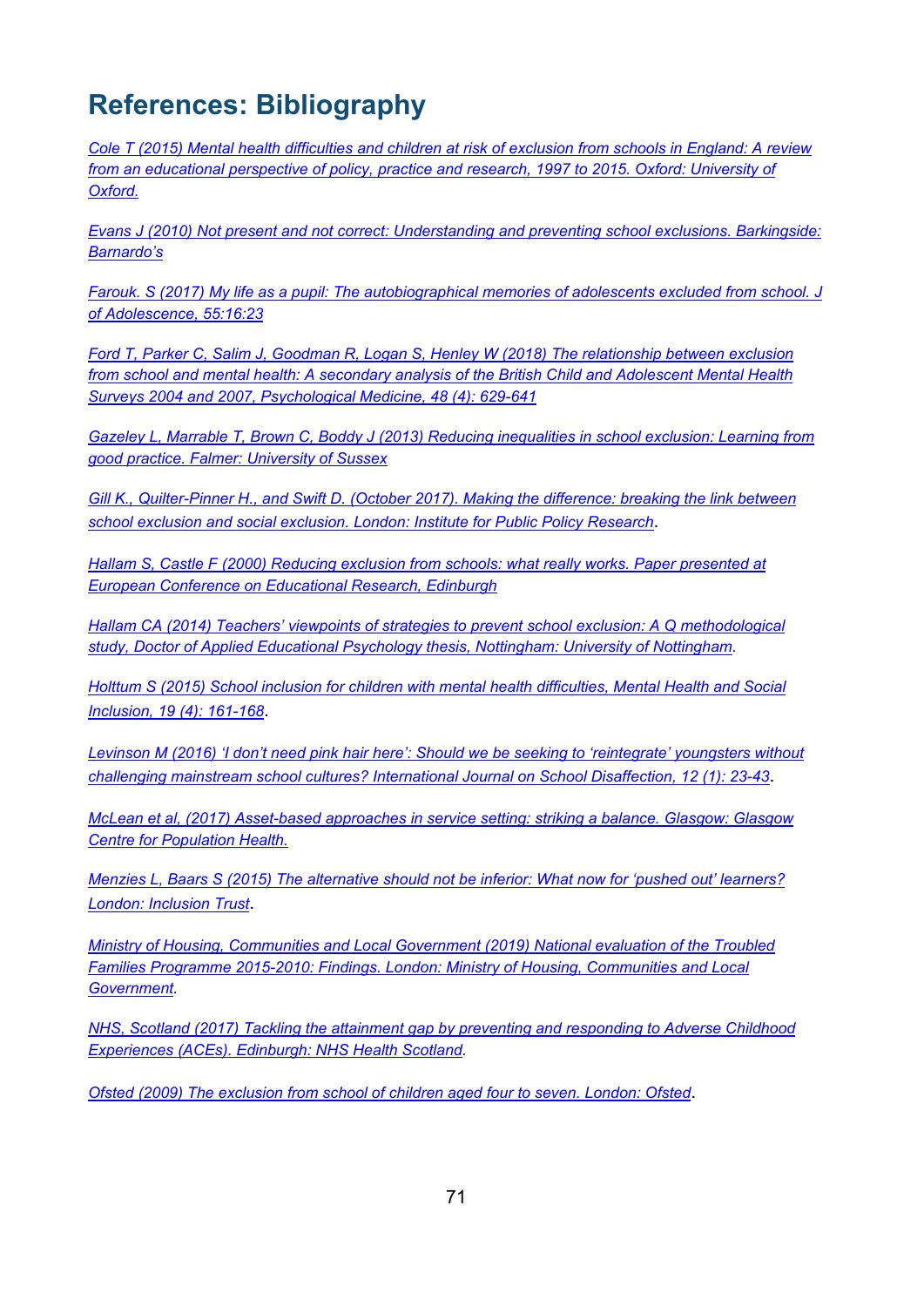*[Paget A, Parker C, Heron J, Logan S, Henley W, Emond A, Ford T \(2018\) Which children and young](https://pubmed.ncbi.nlm.nih.gov/28913834/)  [people are excluded from school? Findings from a large British birth cohort study, the Avon Longitudinal](https://pubmed.ncbi.nlm.nih.gov/28913834/)  [Study of Parents and Children \(ALSPAC\), Child Care Health and Development, 44 \(2\): 285-296](https://pubmed.ncbi.nlm.nih.gov/28913834/)*.

*[Parsons, C \(2009\). Strategic alternatives to exclusions from school: a development project. Canterbury](https://repository.canterbury.ac.uk/item/8524w/strategic-alternatives-to-exclusion-from-school)  [Christ Church University](https://repository.canterbury.ac.uk/item/8524w/strategic-alternatives-to-exclusion-from-school)*.

*[Rogers, Hallam & Long \(2013\) Evaluation of the Impact of 'Unlocking Potential' Pilot on Children, Young](https://www.schoolhomesupport.org.uk/wp-content/uploads/2015/11/6.1-Evaluation-of-the-Impact-of-%E2%80%98Unlocking-Potential%E2%80%99-Pilot-Institute-of-Education-Final-report.pdf)  [People and Families – Final Report SHS Institute of Education University of London May 2013](https://www.schoolhomesupport.org.uk/wp-content/uploads/2015/11/6.1-Evaluation-of-the-Impact-of-%E2%80%98Unlocking-Potential%E2%80%99-Pilot-Institute-of-Education-Final-report.pdf)*

*[Timpson E \(May 2019\) Timpson Review of School Exclusion. London: Department for Education.](https://assets.publishing.service.gov.uk/government/uploads/system/uploads/attachment_data/file/807862/Timpson_review.pdf)*

*[Turner E, Waterhouse S \(2003\) Towards Inclusive Schools. Sustaining Normal In-School Careers: An](https://www.researchgate.net/publication/275485260_Towards_Inclusive_Schools_Sustaining_Normal_In-school_Careers_An_alternative_to_pupil_exclusions)  [Alternative to Pupil Exclusions. Emotional and Behavioural Difficulties, 8 \(1\): 19-31](https://www.researchgate.net/publication/275485260_Towards_Inclusive_Schools_Sustaining_Normal_In-school_Careers_An_alternative_to_pupil_exclusions)*.